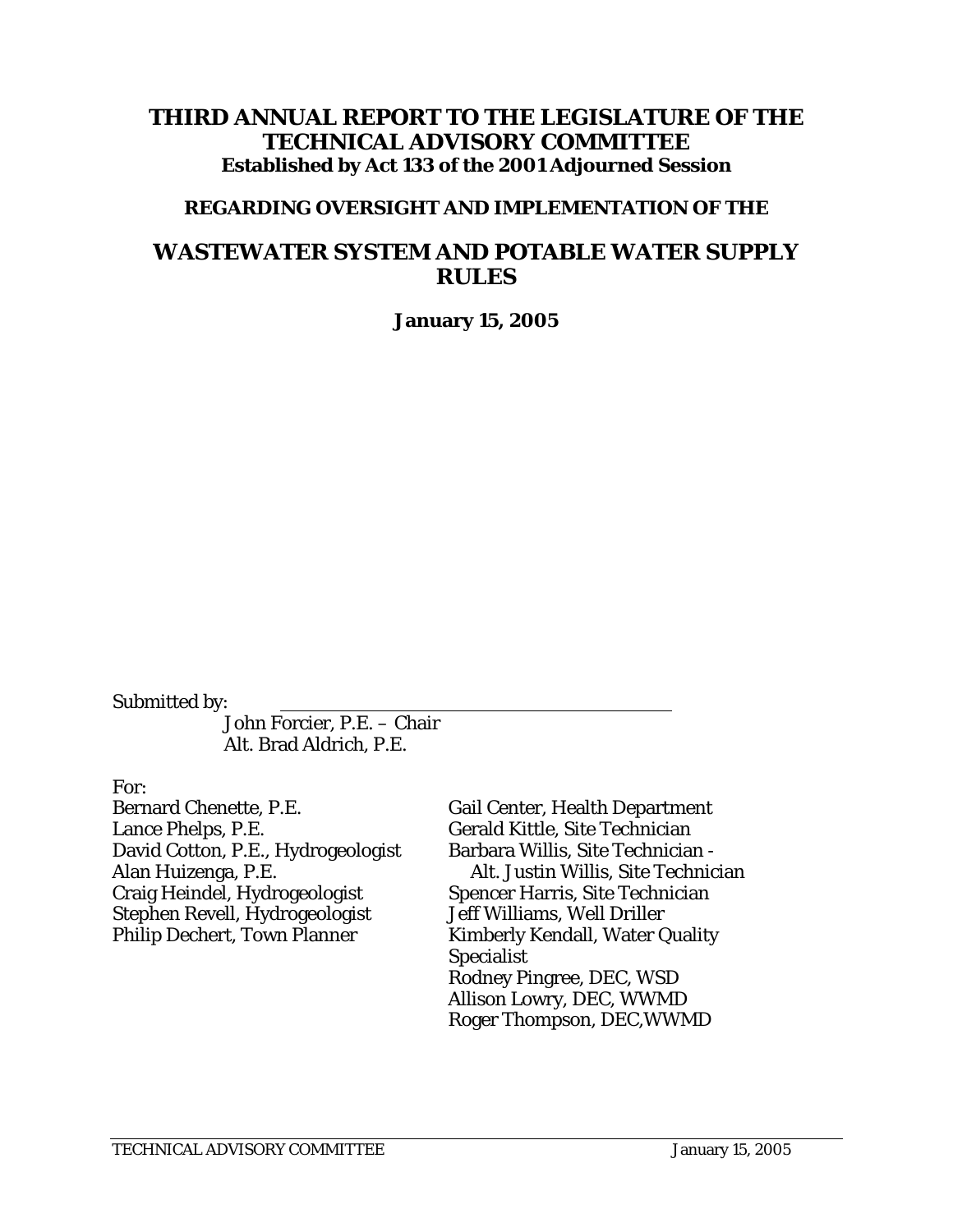### **THIRD ANNUAL REPORT TO THE LEGISLATURE OF THE TECHNICAL ADVISORY COMMITTEE Established by Act 133 of the 2001 Adjourned Session**

### REGARDING OVERSIGHT AND IMPLEMENTATION OF THE WASTEWATER SYSTEM AND POTABLE WATER SUPPLY RULES

### **January 15, 2005**

#### **TABLE OF CONTENTS**

#### **ITEM PAGE**

| Purpose           |                                                                                                                               | $\mathbf{1}$                                    |
|-------------------|-------------------------------------------------------------------------------------------------------------------------------|-------------------------------------------------|
| <b>Meetings</b>   |                                                                                                                               | $\mathbf{1}$<br>$\mathbf{1}$                    |
|                   | Implementation of the statute and the rules adopted under the statute                                                         |                                                 |
| $\bullet$         | <b>TAC Chairperson</b>                                                                                                        | $\mathbf{1}$                                    |
| $\bullet$         | Recommendations to ANR in 2004:                                                                                               | $\boldsymbol{2}$                                |
| 1.                | Revisions to EPRs, Ch. 1, Wastewater System and                                                                               |                                                 |
|                   | <b>Potable Water Supply Rules</b>                                                                                             | $\boldsymbol{2}$                                |
| 2.                | <b>Licensed Designers</b>                                                                                                     |                                                 |
| 3.                | Two-Year Time-of-Travel Zone                                                                                                  | $\begin{array}{c} 2 \\ 2 \\ 2 \\ 3 \end{array}$ |
| 4.                | Storage-and-Dose                                                                                                              |                                                 |
| 5.                | <b>Grease Trap Rule Revisions</b>                                                                                             |                                                 |
| 6.                | Other Concepts for Sites with Severely Limiting Conditions:                                                                   |                                                 |
|                   | a. Drip Disposal                                                                                                              | $\bf 3$                                         |
|                   | b. Definition of Wastewater Effluent                                                                                          | 3                                               |
|                   | Reduced Isolation Standards if Wastewater is Disinfected3<br>$c_{\cdot}$                                                      |                                                 |
| 7.                | <b>Uniform Statewide Rules</b>                                                                                                | $\boldsymbol{3}$                                |
| 8.                | <b>New Technologies</b>                                                                                                       | 3                                               |
| 9.                | <b>Soils Evaluation Courses</b>                                                                                               | $\overline{3}$                                  |
| 10.               | <b>Improved coordination with Legislators</b>                                                                                 | $\overline{\mathbf{4}}$                         |
|                   | experimental use                                                                                                              | $\boldsymbol{4}$                                |
|                   | Functional status of alternative/innovative systems previously approved<br>for use as a pilot project or for experimental use | 4                                               |
|                   | Number of Permit Applications Received, Issued and Denied in 2004:                                                            |                                                 |
|                   | Number of permit applications received during the previous year                                                               | $\bf 5$                                         |
| $\bullet$         | Number of permits issued during the previous year                                                                             | $\overline{5}$                                  |
| $\bullet$         | Number of permit applications denied during the previous year,                                                                |                                                 |
|                   | including a summary of the basis for denial                                                                                   | $\overline{5}$                                  |
| <b>Appendices</b> |                                                                                                                               |                                                 |
|                   | <b>Appendix A - Meeting Minutes</b>                                                                                           | $6\phantom{.}$                                  |
|                   | Appendix B - Summary Table of Innovative Technologies                                                                         | 43                                              |
|                   | <b>Appendix C - Summary Table of Permits</b>                                                                                  | 46                                              |
|                   | Appendix D - Technical Advisory Committee Members (and Sub-committees),<br>And Statutory Charge to Committee                  | 47                                              |
|                   | Appendix E - Summary of changes of rule amendments that were effective                                                        |                                                 |
|                   | January 1,<br>2005                                                                                                            | 51                                              |
|                   |                                                                                                                               |                                                 |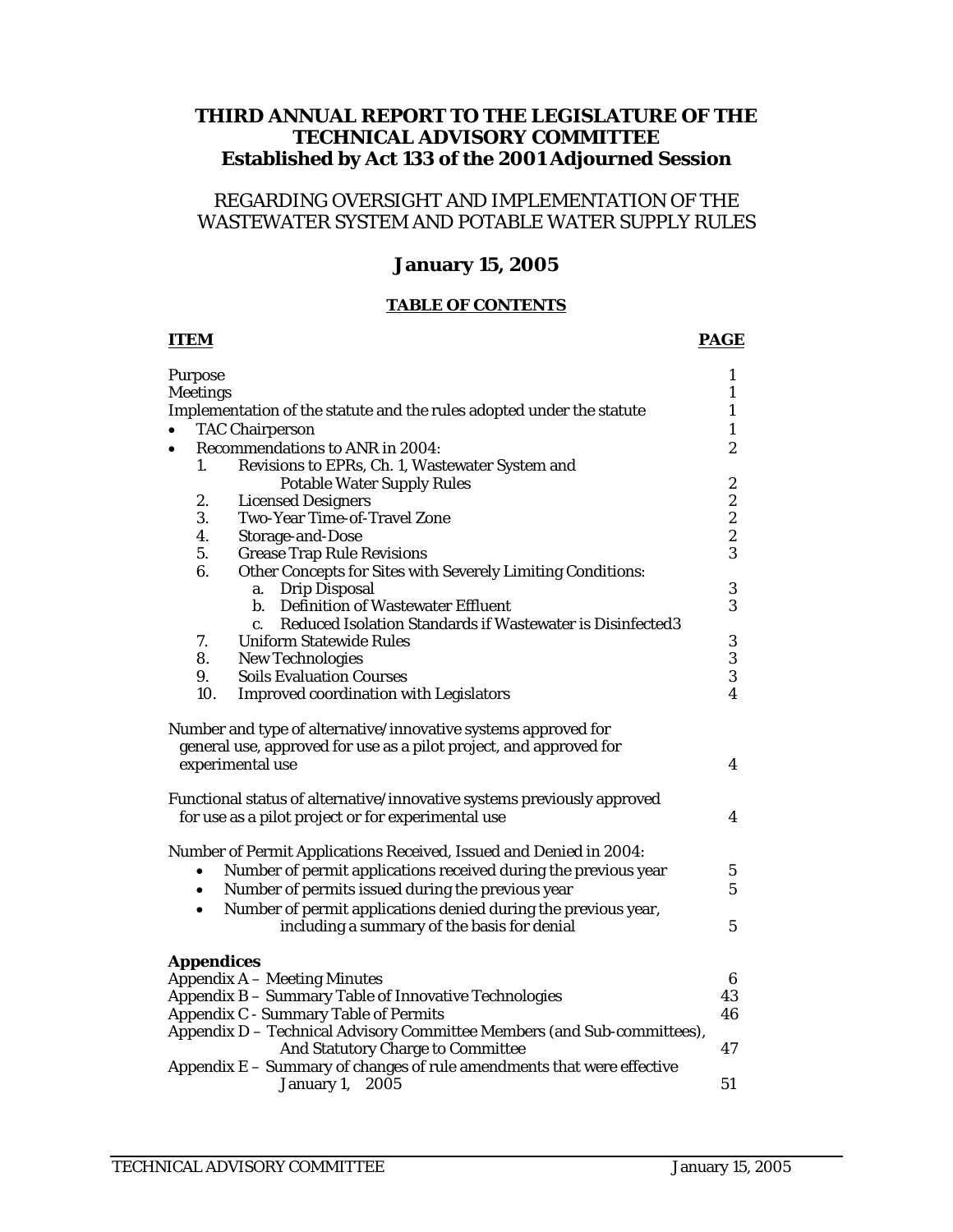**Purpose:** This report on implementation of the Wastewater and Potable Water Supply Rules is the third of five annual reports required by Act 133 of the 2001 Adjourned session.

Section 1978 of 10 V.S.A., as established by the Act, focused on the need for the technical standards to be updated immediately to include new technologies and for revisions to the technical standards to be routinely accomplished in order that the standards remain current with known and proven technologies regarding potable water supplies and wastewater systems. The statute established a Technical Advisory Committee (TAC) to advise the Vermont Agency of Natural Resources (ANR) regarding the technical standards and implementation of Act 133.

The reports will include information on the following topics:

- Implementation of the statute and the rules adopted under the statute,
- Number and type of alternative/innovative systems approved for general use, approved for use as a pilot project, and approved for experimental use,
- Functional status of alternative/innovative systems previously approved for use as a pilot project or for experimental use,
- Number of permit applications received during the previous year,
- Number of permits issued during the previous year,
- Number of permit applications denied during the previous year, including a summary of the basis for denial.

**Meetings:** Eleven (11) meetings were held by the TAC during 2004, with each meeting approximately 3 hours in duration. Meetings were held on January 6, February 3, March 9, April 13, May 11, July 27, September 7, October 12, October 26, November 9, and December 7. Meeting attendance ranged from 7 to 13 members, and included guests at some of the meetings, such as Commissioner Wennberg on July 27; Anne Whitely (ANR attorney) on July 27 and November 9; Thomas Villars (NRCS Soil Scientist) on February 3; and Karen Horn (Executive Director, Vermont League of Cities and Towns) and Thomas O'Connor (Chair, Vermont Board of Professional Engineering) on November 9. Also usually attending were Christine Thompson, Director of the Wastewater Management Division and Frank O'Brien, Innovative Systems Engineer for the Wastewater Management Division.

Full minutes of each meeting are contained in the Appendix A and can be viewed on line at www.anr.state.vt.us/dec/ww/rules.htm. The website also contains the following:

- On-site Wastewater and Potable Water Supply Rules & Regulations,
- Application Fees & Forms,
- Site Technician Certification Program,
- Technical Advisory Committee and Education and Implementation Committee Information,
- Innovative Systems Approvals,
- Contact Information.

### **Implementation of the statute and the rules adopted under the statute:**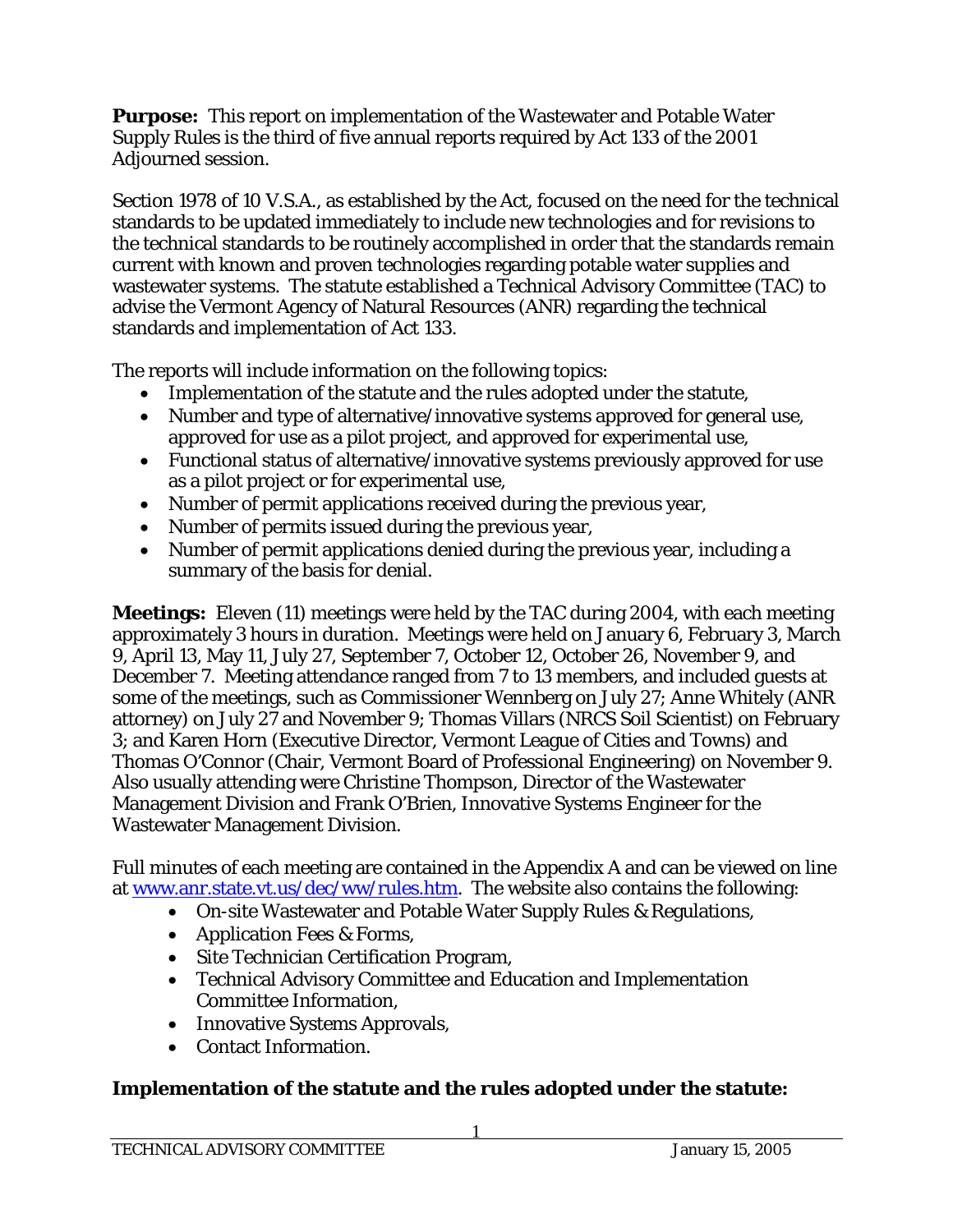**TAC Chairperson:** The TAC agreed that it is advisory to both the ANR and the State Legislature. In that capacity, TAC members determined that the TAC should be chaired by someone who is not affiliated with ANR or the legislature. Accordingly, in 2004 John Forcier, P.E. continued his role as elected Chair of the TAC.

**Recommendations to ANR in 2004, regarding statute and rules:** The TAC made the following recommendations during the course of their meetings in 2004. Each item is followed by the meeting dates during which related discussions were held.

- 1. **Revisions to EPRs, Ch. 1, Wastewater System and Potable Water Supply Rules** – A substantial amount of the TAC's time in 2004 was devoted to proposing and reviewing revisions to the WS&PWS Rules, which ultimately were adopted in late 2004, and became effective on January 1, 2005. The changes to the rules are summarized in Appendix E. The TAC's recommendations regarding topics addressed by this rule revision are listed below. These rule revisions were discussed to some degree at every one of our 11 meetings in 2004. In addition to the items pertaining to technical or regulatory revisions listed below, the TAC made the following recommendations to DEC:
	- a. The TAC repeatedly urged DEC to move forward with the adoption of revised rules soon, even if this meant postponing until future dates some revisions that DEC felt were not yet ready to take through the adoption process (2/3 and subsequent).
	- b. At our 11/9 meeting, the TAC voted to support the rule revisions proposed by DEC at that time, with some specific recommendations for language changes. Stephen Revell, elected spokesperson for the TAC, testified regarding TAC's support at LCAR on 12/2/2004. TAC recommended that a spokesperson always testify at LCAR hearings in the future.
	- c. The TAC created an Executive Committee to respond to requests for comments which have short scheduling requirements, and other committee leadership needs (9/7).
- 2. **Licensed Designers** The TAC recommended the following requirements and/or limits of jurisdiction for Licensed Designers who are not Professional Engineers (formerly called "Site Technicians") (3/9, 4/13, 11/9, 12/7):
	- a. Can design for public buildings serving up to 24 people as long as the water and wastewater systems do not exceed 1,350 GPD of design flow.
	- b. This current rule revision should not reduce the amount, type or size of systems that non-engineers are currently allowed to design.

The TAC also supported Continuing Education for all Licensed Designers, including Professional Engineers.

3. **Two-Year Time-of-Travel Zone** – The TAC supported inclusion of the concept of a two-year time-of-travel zone in the revised rule, to allow for wastewater disposal at some locations not currently allowed, and assisted DEC personnel in drafting appropriate language (1/6, 10/26, 11/9). The TAC also recommended that a qualified hydrogeologist be required for use of this concept.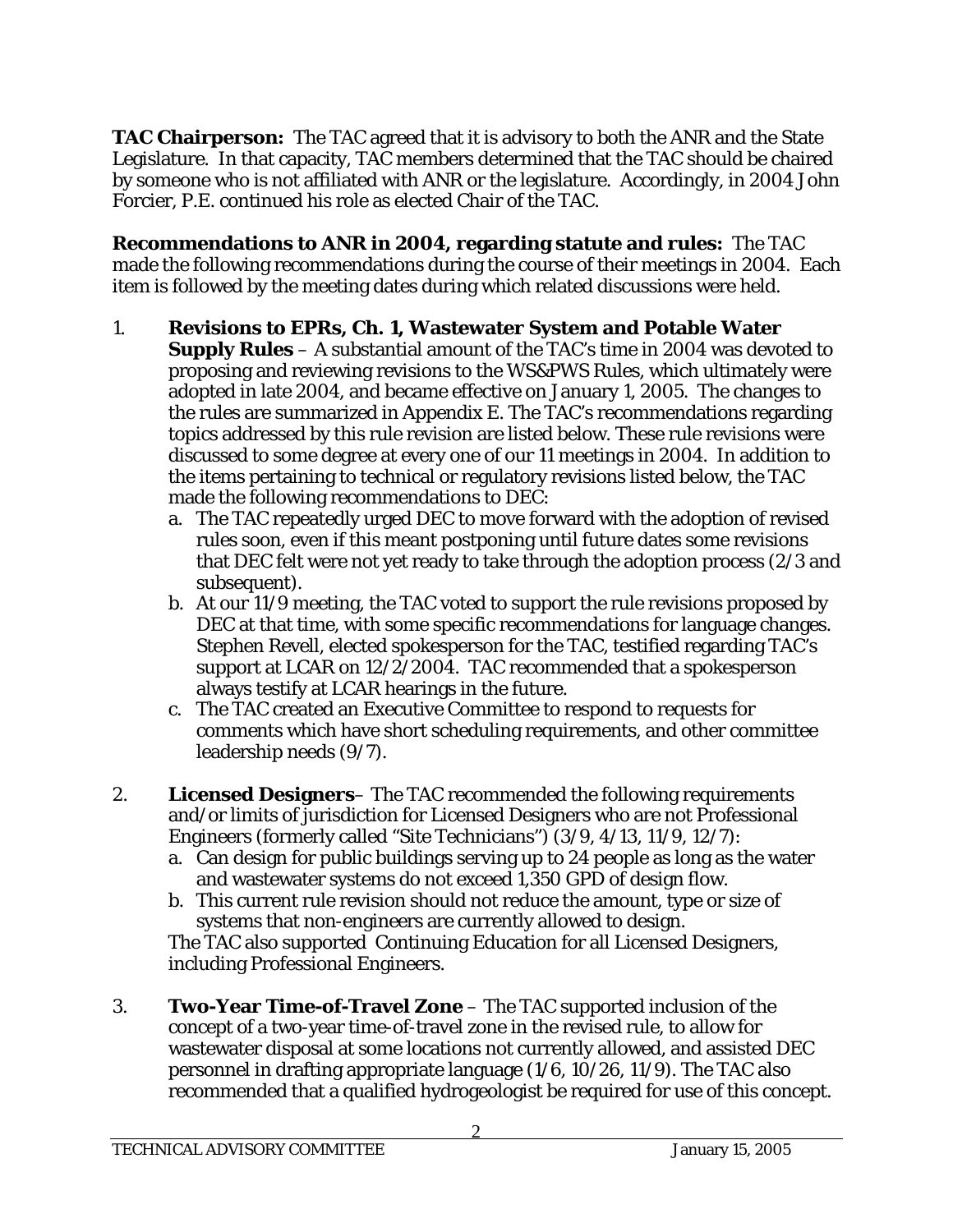- 4. **Storage-and-Dose** The TAC supported inclusion of the storage-and-dose concept in the revised rule, to allow the temporary storage of wastewater during high-water-table periods, followed by dosed disposal at later dates when site conditions are in compliance, and assisted DEC personnel in drafting appropriate language (1/6, 11/9). The TAC recommended that these designs be prepared by a professional engineer.
- 5. **Grease Trap Rule Revisions** TAC provided advice to DEC on proposed rule revisions regarding grease traps, and ultimately supported DEC's proposed rule revisions (3/9, 11/9).
- 6. **Other Concepts for Sites with Severely Limiting Conditions** The TAC reviewed other concepts that might address sites with severely limiting conditions on which the current rules would not allow any type of wastewater disposal, and made the following recommendations:
	- a. **Drip Disposal** The TAC considers that this disposal technology may have high potential for sites with high seasonal water tables, and is actively reviewing technologies and regulatory schemes for drip disposal. A Sub-committee on Drip Disposal was appointed (7/27), and TAC's review of this technology will be an important task in 2005.
	- b. **Definition of Wastewater Effluent** The TAC was requested by DEC to assist in determining a working definition of wastewater effluent – "when is effluent no longer effluent?" A Sub-committee on Effluent Definition was created (12/7), and TAC's advice to DEC will also be an important task in 2005.
	- c. **Reduced Isolation Standards if Wastewater is Disinfected** The TAC considered the concept of reduced isolation distances to potable water supplies and/or surface waters if a wastewater disposal system includes disinfection. We recommended that this concept not be included in the current rule revision, pending TAC's further review of health-risk studies. TAC also acknowledged the significant policy change this concept represents, and recommended that a wider review process is needed which includes the state legislature and a wide variety of state-wide organizations.
- 7. **Uniform Statewide Rules:** The TAC confirmed its 2003 recommendation that Towns should not be allowed to adopt more stringent rules than the Uniform Statewide Rules (3/9, 11/9).
- 8. **New Technologies** The TAC provided technical reviews to DEC of applications for Innovative or Alternative permits for several treatment and disposal technologies in 2004. In addition, the TAC made the following general recommendations to DEC regarding its evaluation procedures for such applications:
	- a. **Independent Third-Party Testing** should be required; testing should not be accepted if relatives or business interests of applicants conduct or participate in the testing (4/13).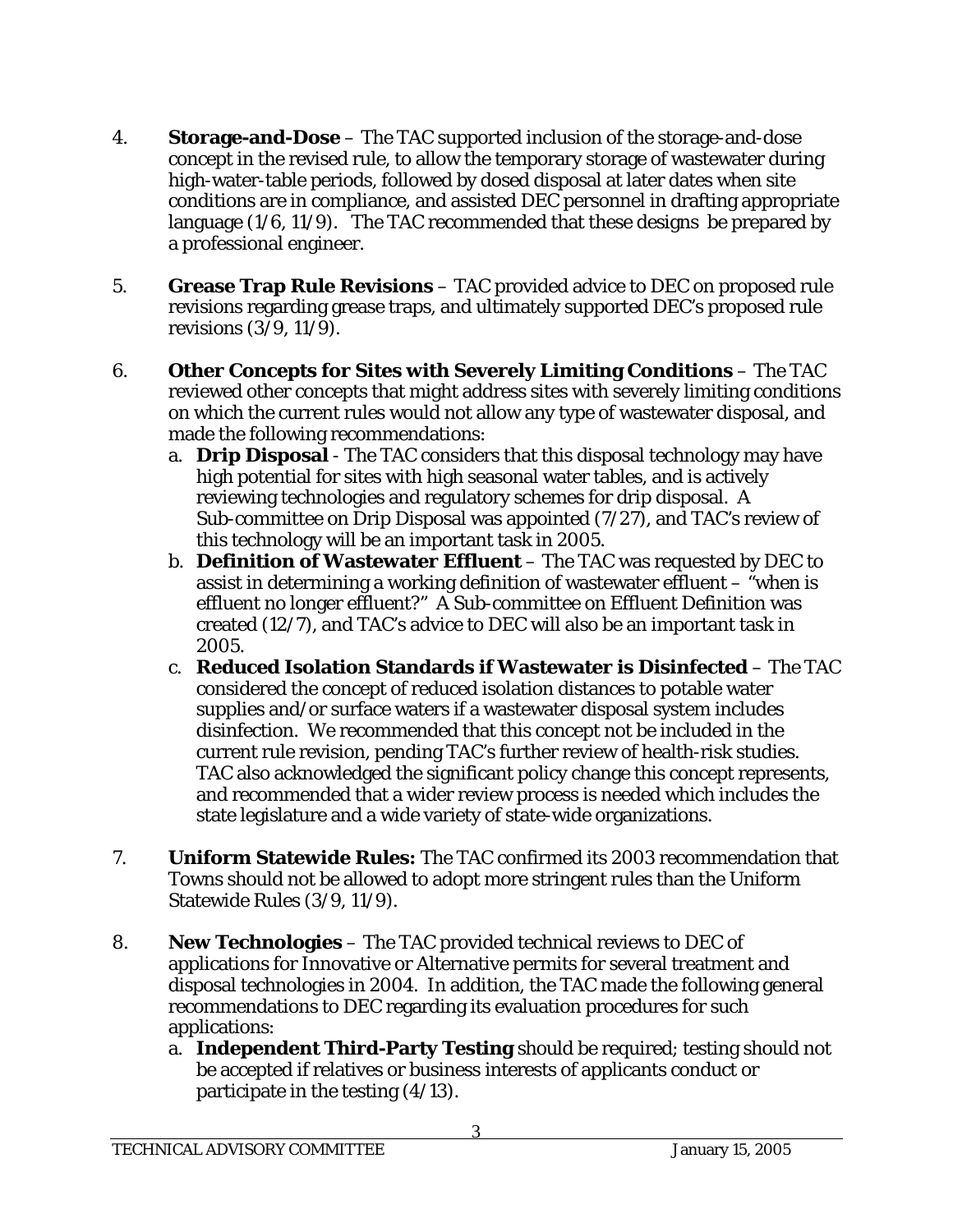- b. **Replication of Real-world Conditions** should be required; the testing procedures should mimic typical operational conditions as closely as possible  $(5/11).$
- 9. **Soils Evaluation Courses:** The TAC supported the one-day training sessions on soils evaluation arranged by the American Council of Engineering Companies of Vermont (ACEC/VT). ACEC/VT sponsored four training sessions in 2004, which were attended by 72 people, including 20 ANR personnel (training sessions were conducted on 5/14, 6/15, 11/19 and 11/23). All four training sessions in 2004 were taught by Thomas Villars, Soil Resources Specialist with the Natural Resources Conservation Service (U. S. Dept. of Agric.).
- 10. **Improved coordination with Legislators** The TAC recommends that its coordination with State Legislators be improved, and that educational opportunities be created. The TAC created a sub-committee, which has been working to develop an informational website (10/12).

**Number and type of alternative/innovative systems approved for general use, approved for use as a pilot project, and approved for experimental use:**  Appendix B includes a summary of innovative/alternative technologies and their current status. Several advanced treatment systems and other devices were approved for general or pilot use in previous years, as listed in Appendix B.

**General Use:** In 2004, the following technologies, products or regulatory limits were approved for general use in Vermont:

- Bio-Microbics FAST fixed-film advanced treatment system;
- Increased application rate for Enviro-Septic gravelless distribution pipe;
- Polylok Effluent Filter (PL-68);
- Orenco Fiberglass Septic Tanks.

No applications for general use approval were denied in 2004, or have been denied since the revised Wastewater Disposal Rules went into effect on August 16, 2002.

In 2004, manufacturers of six advanced treatment systems applied for approval for use in Vermont, and are currently under review. In addition, manufacturers of three wastewater disposal products applied for approval for use or amended regulations (increased application rates) in 2004, and are currently under review. Also, manufacturers of two advanced treatment systems applied for approval for pilot use in 2004, and are currently under review. See Appendix B for the list of treatment systems and products currently under review.

A total of nine advanced treatment systems and nine other devices are now approved for general use in Vermont, with applications from the manufacturers of seven additional treatment systems and three other devices currently under review.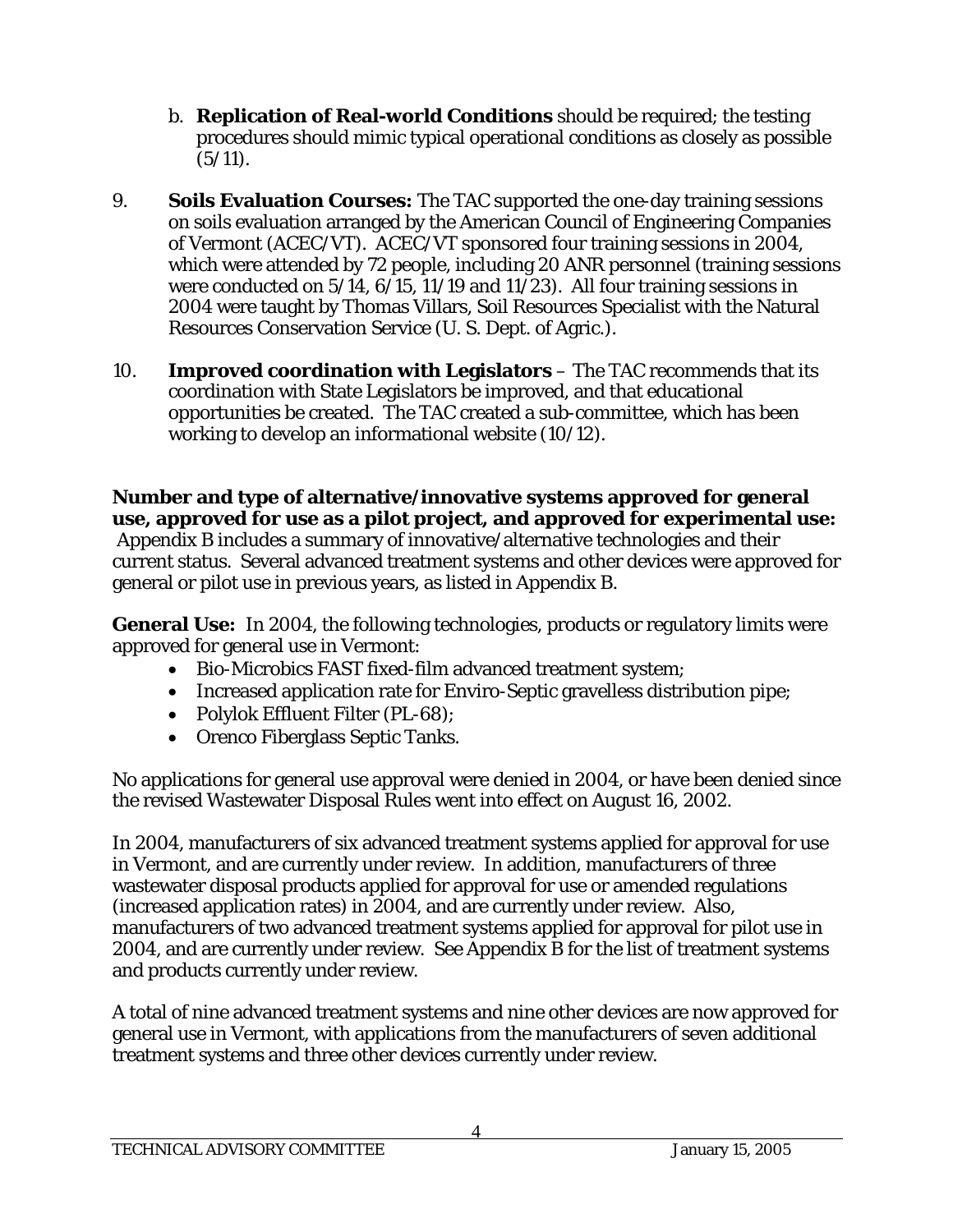**Functional status of alternative/innovative systems previously approved for use as a pilot project or for experimental use: O**ne application for pilot use of an aerated subsurface-flow wetland was received in 2004. Also, one application for pilot use of a bottomless sand filter was received in 2003. Both applications are still under review. No applications for pilot use were received prior to 2003.

No applications were received in 2004, or prior to 2004, for experimental use.

### **Number of Permit Applications Received, Issued and Denied in 2004:**

**Number of permit applications received during the previous year:** The number of permit applications received in 2004 is 2,842, which is an increase of 8% (214 applications) over the number received in 2003.

**Number of permits issued during the previous year:** The number of permits issued during 2004 is 2,786. This number includes the issuing of permits for projects which have been pending for more than one year. The number of permits issued in 2004 is a increase of 2% (45 permits) from the number issued in 2003.

**Number of permit applications denied during the previous year, including a summary of the basis for denial:** The number of permit applications denied during 2004 is 35, which is a decrease of 19% (8 denials) from the number of denials in 2003. Ninety-seven percent of the denied permit applications (all but 1 out of 35) were rejected due to a lack of sufficient information.

**Note:** Appendix C includes a table listing the number of permit applications and permits issued /denied for 2003 and 2004.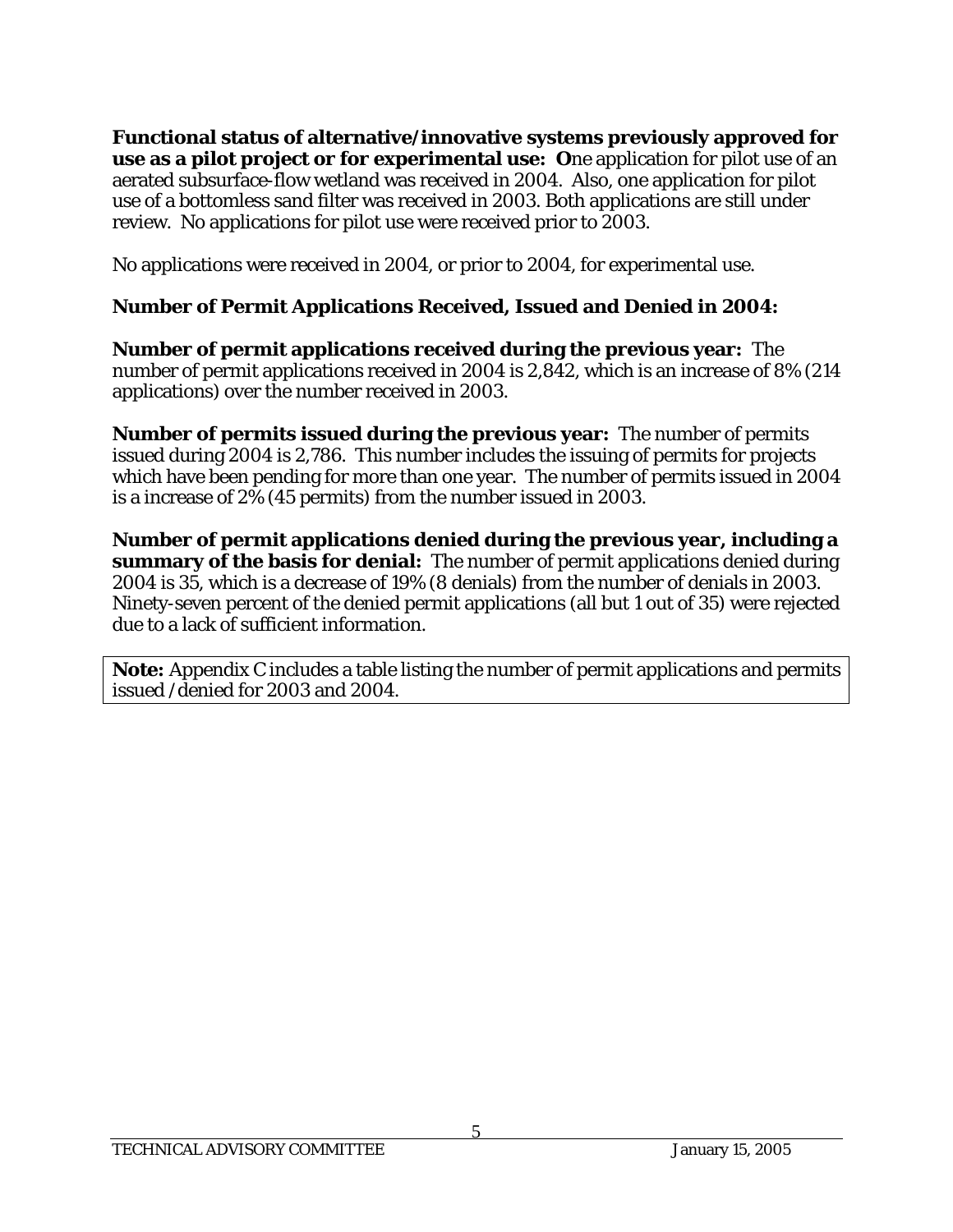### **APPROVED MINUTES FOR TECHNICAL ADVISORY COMMITTEE MEETINGS:**

Approved Minutes of the Technical Advisory Committee Meeting January 6, 2004

| <b>Members Present:</b> | Roger Thompson<br><b>Bernie Chenette</b><br><b>Allison Lowry</b><br>Gerry Kittle<br>Jeffrey Williams<br>John Forcier | Craig Heindel<br>Gail Center<br>Barbara Willis<br>Alan Huizenga<br><b>Rodney Pingree</b><br>Gary Fern |
|-------------------------|----------------------------------------------------------------------------------------------------------------------|-------------------------------------------------------------------------------------------------------|
| <b>Others Present:</b>  | Frank O'Brien                                                                                                        |                                                                                                       |

### **Scheduled Meetings**

| February 3, 2004 | 1-4 PM | 107 Stanley Hall |
|------------------|--------|------------------|
| March 9, 2004    | 1-4 PM | Mad Tom Room     |

### **Review of Agenda**

The agenda was reviewed and items related to bills introduced in legislature and a handout from Thom Villars of NRCS were added.

### **Review of Minutes**

The minutes of the December 9, 2003 meeting were reviewed and approved as drafted.

### **Legislative Report**

The committee reviewed the updated draft of the report prepared by Craig and Gary. John noted that the list of members with their contact information needed to be added as an appendix. Craig asked that the actual training dates and number of attendees be documented in the report.

There was discussion about how to best present the information related to innovative systems and their approval history. It was decided to have one page that was a simple list of what can be used at the current time. Another list was divided so that it would be clear what was acceptable prior to passage of the statute, what was accepted for use in 2002, and what was accepted for use in 2003, and what is still pending review.

Gary will make some final changes to the text portion of the report and send to Roger. Roger will get information from Frank and the DEC tracking system to complete the information tables in the appendix of the report. Roger will assemble all the pieces and send an electronic copy to John for final review and signature. Roger will then have the report copied and will get the report to the House and Senate Natural Resources Committees.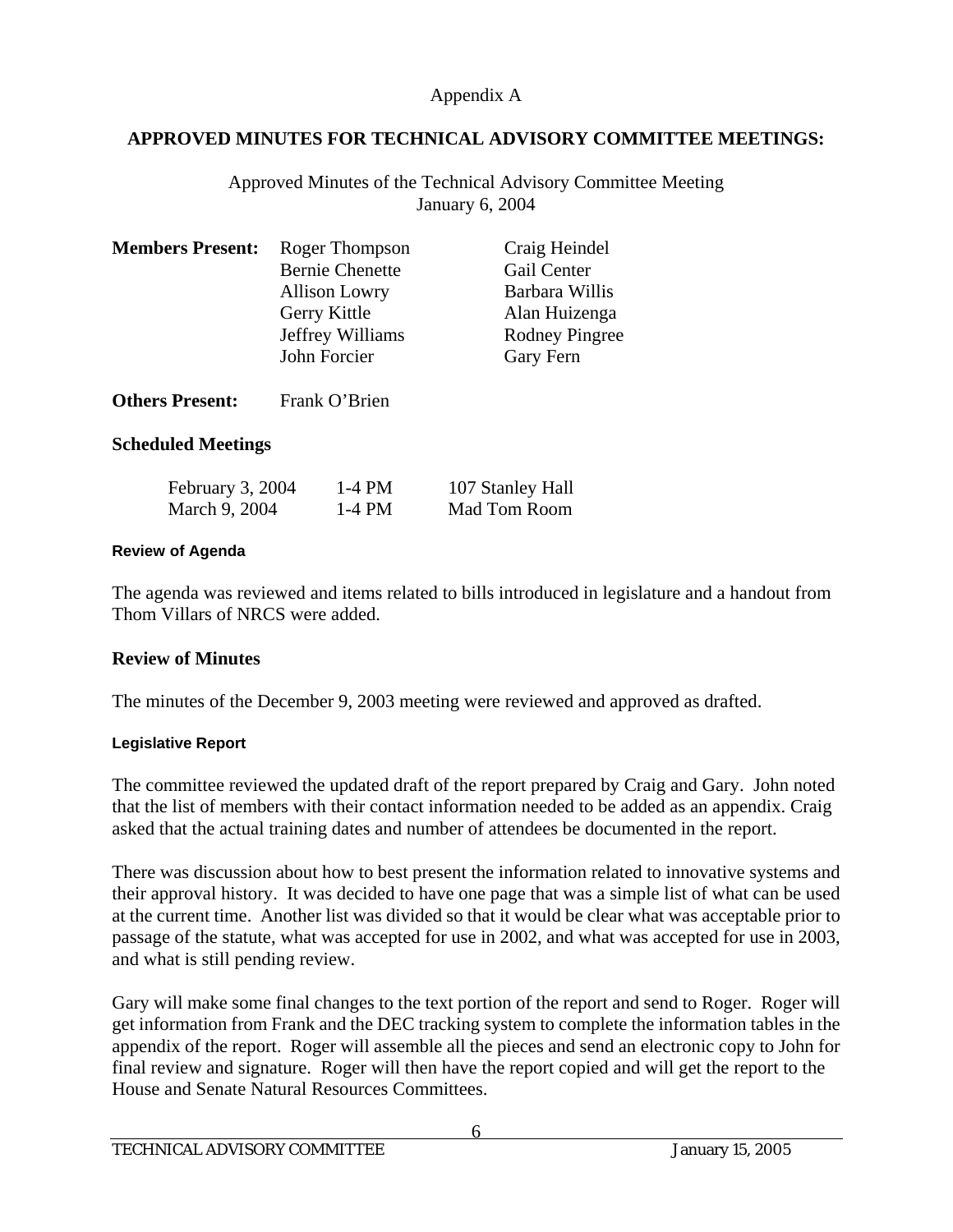John expects a request from the House and Senate NR Committees to meet and review the report.

### **Proposed Legislation**

Roger handed out copies of S.195 and S.249 and briefly reviewed each bill. The committee felt that the proposed change in S.195 to allow for surfacing systems would require a more detailed understanding of what the actual intent of the bill is in order to decide whether it would be reasonable. The Department has not taken a position on either bill yet, but has recently affirmed support for the existing position that the two main principles underlying the rules are no direct discharge to surface waters or discharge of effluent to the surface of the ground.

### **Thom Villars Handout**

John distributed copies of a handout prepared by Thom Villars who works for the Natural Resources Conservation Service (NRCS). The information is related to using the soils mapping done by NRCS as a basic planning tool. The soils had been rated for suitability for wastewater disposal based on the previous rules, and after the 2002 rules were adopted allowing performance based designs on soils with less depth to bedrock and SHWT, Thom updated the suitability ratings to reflect those changes. The Committee decided to ask Thom to attend the next meeting and present his information.

## **Clay Soil Concepts:**

Roger asked for a sense of the committee on whether the two-year time of travel approach should be explored further. The two previous meetings included thoughts that while the subcommittee had identified an approach that would allow for reasonably efficient identification of the management zone, it did not immediately lead to making development practical except on a small number of lots.

Roger also asked for discussion about the concept of storing effluent during the high water time of the year and applying the effluent when the water level is lower. Depending on the design flow and the storage period, the tank might need to be 20,000 to 30,000 gallons in size. The two-year management zone would be applicable to this approach, as there could be periods each year when a high water table would keep the effluent plume in the upper soil layers where horizontal movement would be much more rapid. This led to the following discussion.

Jeff asked about what kind of treatment happens in a 30,000-gallon tank. Craig said that not too much happens beyond the settling that happens in any septic tank and that the biologic treatment that happens in soils is because of the very large surface area available and more aerobic conditions. John asked about whether tanks could be modified to provide this surface area or otherwise modified to make them more efficient. Craig suggested that configuration changes would probably not cause much improvement.

Frank said that he was continuing to research the issues related to drip disposal. Still unresolved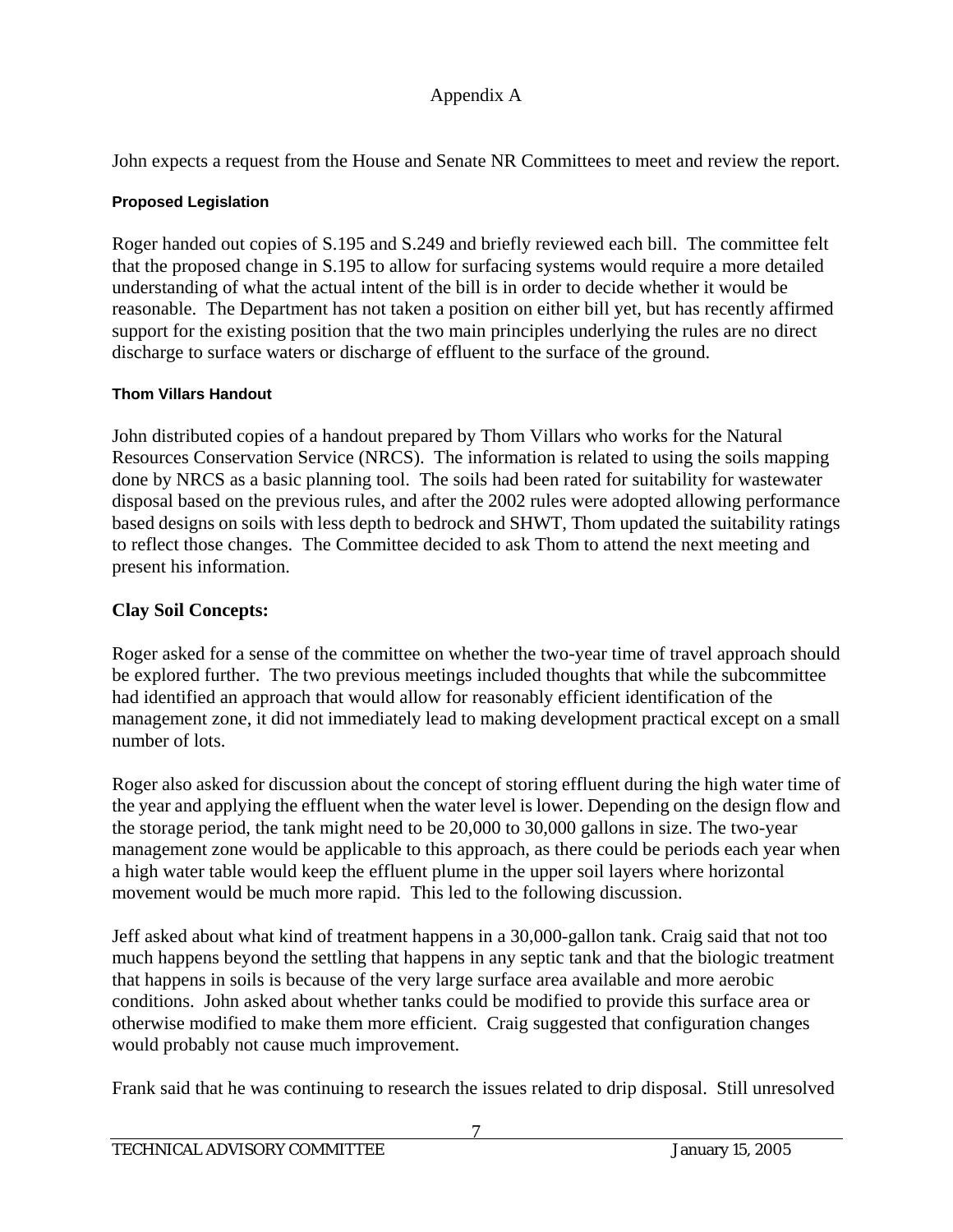is how deep the emitters need to be in order to protect against freezing and how important pre-treatment is for good operation of the system.

It was decided to write up outlines for the two-year time of travel and for storage systems.

### **Innovative Systems**

Frank said that he had recent requests from Polylock for a 4" filter that can be inserted into standard 4" drainage piping that is sometimes used to form the outlet baffle and from a company asking for approval for a fiberglass septic tank.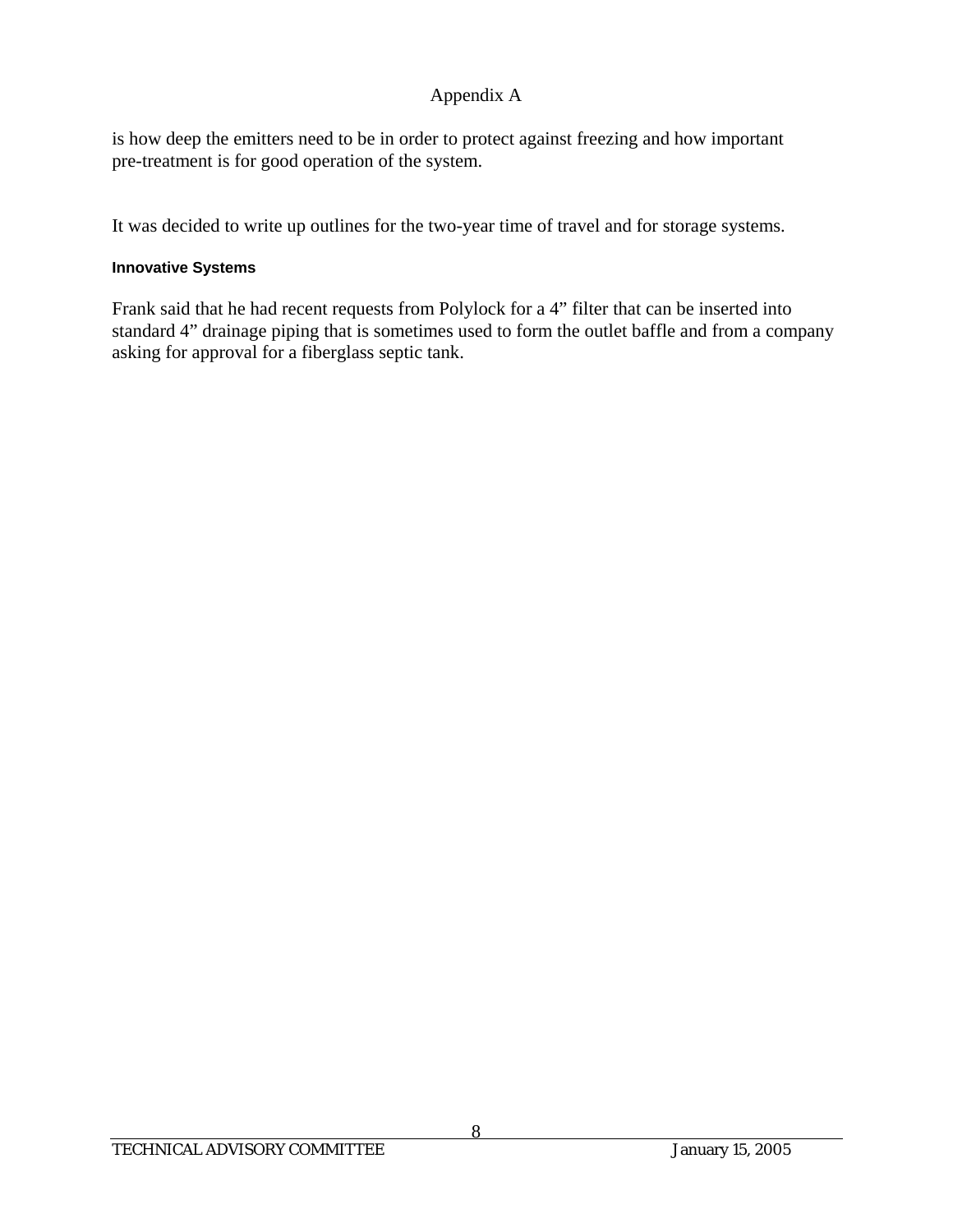### Approved Minutes of the Technical Advisory Committee Meeting February 3, 2004

| <b>Members Present:</b> | Roger Thompson                          | <b>Steve Revell</b>   |
|-------------------------|-----------------------------------------|-----------------------|
|                         | Alan Huizenga                           | <b>Spencer Harris</b> |
|                         | Gail Center                             | John Forcier          |
|                         | Kim Crosby                              | <b>Rodney Pingree</b> |
|                         | Craig Heindel                           | Tom Ray               |
|                         | Phil Dechert                            | Dave Cotton           |
|                         | <b>Bernie Chenette</b>                  |                       |
| <b>Others Present:</b>  | Chris Thompson<br><b>Thomas Villars</b> | Frank O'Brien         |

### **Scheduled Meetings:**

| March 9, 2004  | $1-4$ PM | Mad Tom Room     |
|----------------|----------|------------------|
| April 13, 2004 | $1-4$ PM | 100 Stanley Hall |
| May 11, 2004   | $1-4$ PM | 107 Stanley Hall |
| June 8, 2004   | $1-4$ PM | 100 Stanley Hall |

#### **Presentation by Tom Villars**

Tom Villars, a soil scientist with the Natural Resources Conservation Districts presented information correlating the NRCS mapping with the revised minimum site conditions in the 2002 rules. This information is used by municipalities for large scale guidance in formulating town plans or zoning ordinances. Mr. Villars reviewed the changes and pointed out that with the 20% slope limitation imposed by the legislature, there was a relatively small change in the percentage of soils that are now mapped as suitable for wastewater disposal systems.

The committee noted that while the information is useful for planning purposes, the smallest designated area shown on the maps includes 3 acres and that any actual design requires a site-specific analysis.

Mr. Villars will also be helping with soil training courses for designers during the summer.

### **Review of proposed legislation**

Roger outlined H.696 which proposes allowing engineers, and only engineers, to prepare designs for sites that do not meet the minimum site limitations provided they certify that the system will function without surfacing. Roger also noted the introduction of H.581 which eliminates state permitting authority related to connections to municipal water and wastewater systems, H.640 which extends public trust doctrine to the 10 year flood level, H.718 which allows municipalities to have more stringent rules, and H.722 which extends the public trust doctrine to all groundwater.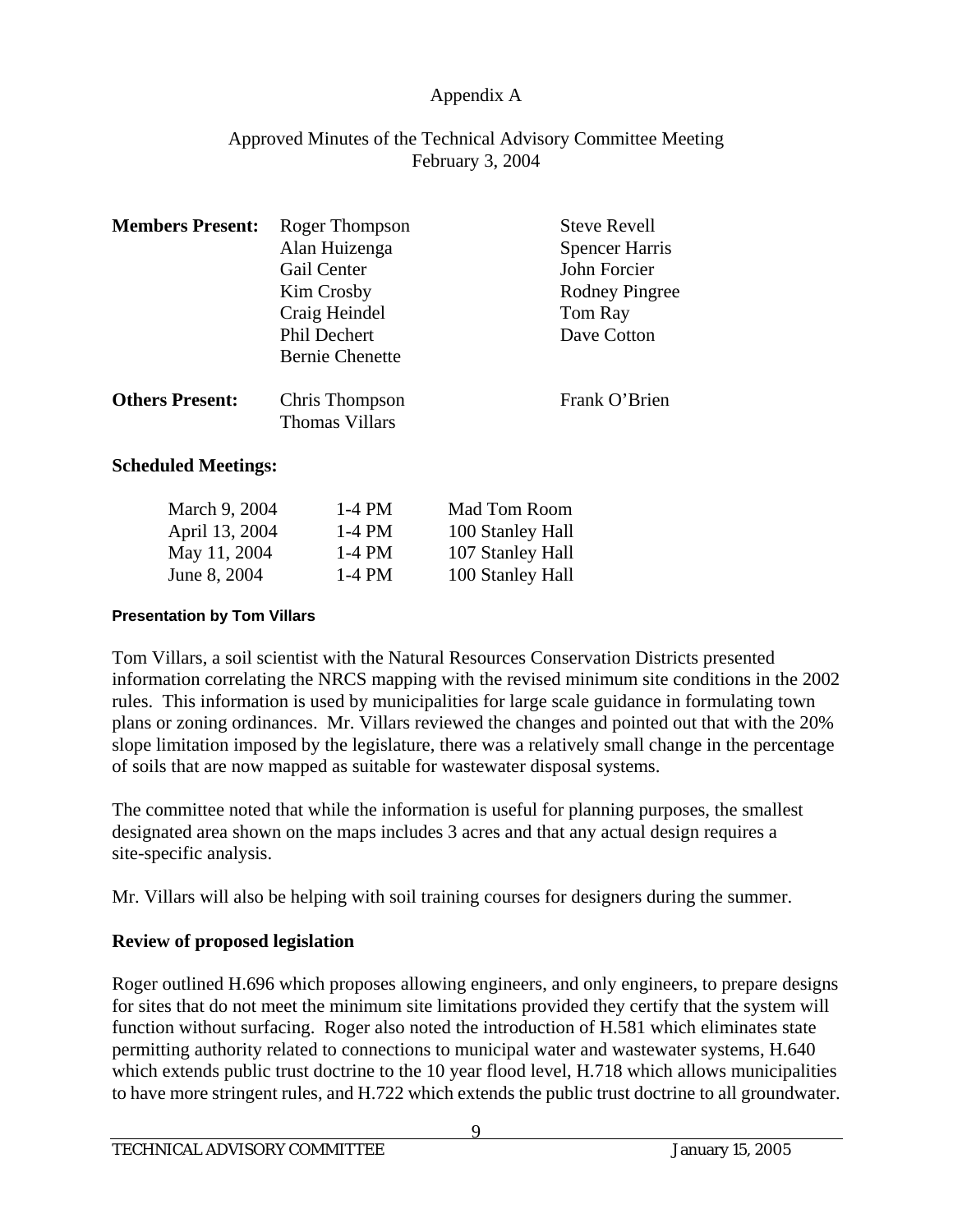### **2003 Legislative Report**

Roger provided copies of the report that was filed with the House and Senate Natural Resources Committees as required by statute to each committee member. Roger reviewed the report with the House Natural Resources Committee on 1-22-2004 and noted that the report was well received.

#### **Testimony on S.195**

John noted that he and Roger are going to appear at Senate Natural Resources on February 4<sup>th</sup>. John asked about what the TAC wanted to say. Craig said that we should say that we have gone about as far as possible with the rules without allowing surfacing of effluent. Craig suggested that there could be discussion about seasonal surfacing, placing limitations on the occupancy of a particular house, and storage and dosing concepts. There was discussion about requirements related to surfacing systems and John noted that operational oversight of any disinfection system would be critical.

The committee discussed ways to determine the maximum site capacity. Dave said that trench tests often double or triple the calculated site capacity, in comparison to the desk top hydrochart that was developed, and is a permitted option. Dave said to mention the two-year time of travel concepts that allow for reduction in depth to the SHWT.

Spencer, Steve, and Dave suggested doing some springtime visits to operational systems. This could be useful, though it is difficult to find people willing to allow examination of their systems.

Gail noted that Title 18 of the Health Statutes includes language on public health hazards, which has historically been interpreted by local health officials to mean surfacing septic systems are health hazards. Any acceptance of surfacing effluent might conflict with Title 18.

#### **Review of Minutes**

The minutes of the January 6, 2004 meeting were reviewed an approved.

### **Status of rule revisions**

John noted that in preparing the 2003 Legislative report he found a reference in the April 10, 2003 minutes that the rules were almost ready to move forward and only needed the town delegation piece to be completed. It is now 9 months later and it is still not done. The Committee supports moving forward with the rules immediately even if the delegation part is not done. Roger noted that delegation is part of the statutory mandate and needs to be completed and included in the rule revisions.

### **Future meetings**

It was decided to meet on April  $13<sup>th</sup>$ , May 11th, and June  $8<sup>th</sup>$ . Approved Minutes of the Technical Advisory Committee Meeting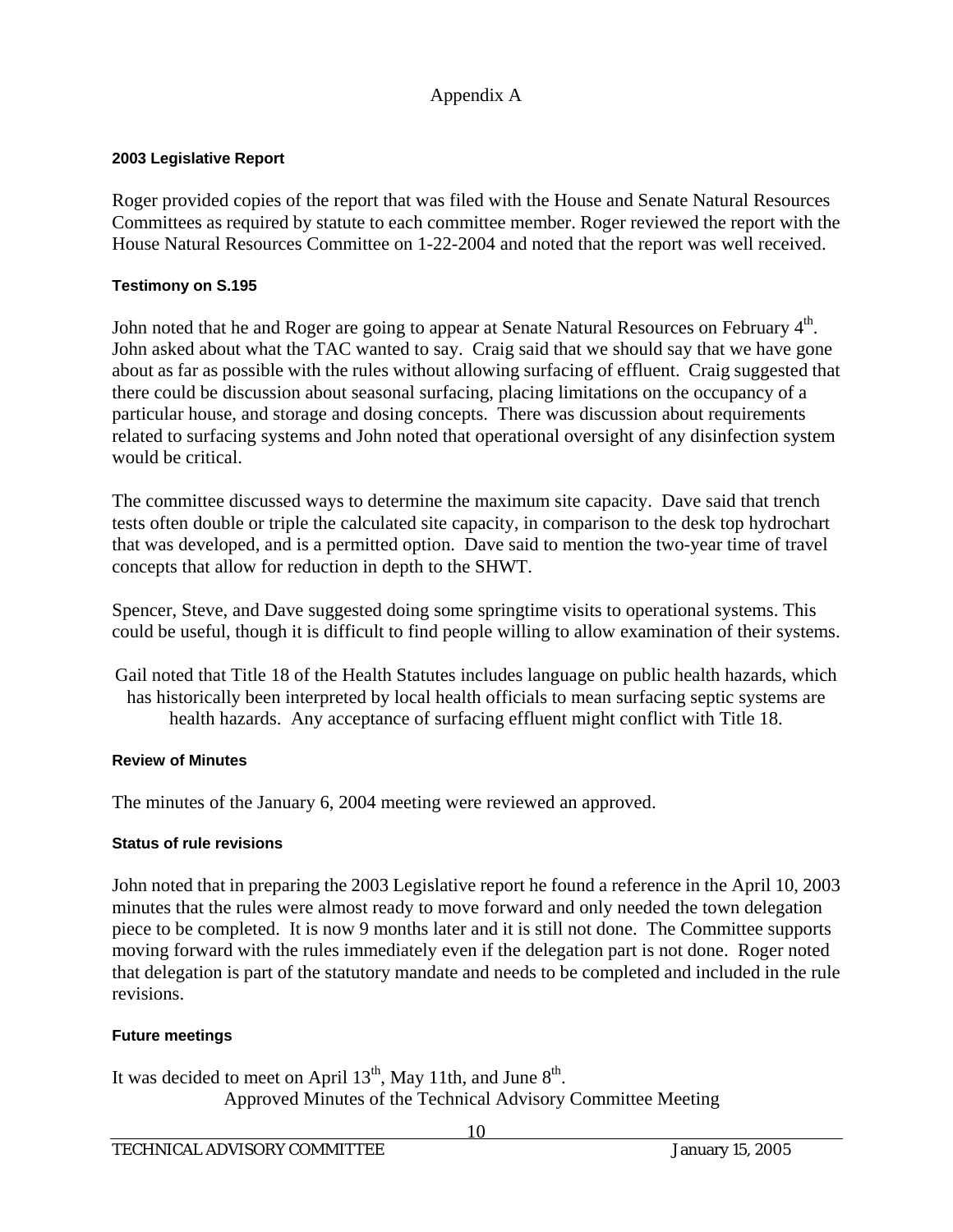### March 9, 2004

| <b>Members Present:</b> | Roger Thompson<br>Jeff Williams<br>John Forcier<br><b>Rodney Pingree</b><br>Dave Cotton | Justin Willis<br>Alan Huizenga<br>Phil Dechert<br>Craig Heindel |
|-------------------------|-----------------------------------------------------------------------------------------|-----------------------------------------------------------------|
| <b>Others Present:</b>  | Chris Thompson                                                                          | Gerry Kittle                                                    |

# **Scheduled Meetings:**

| April 13, 2004 | 1-4 PM | 100 Stanley Hall |
|----------------|--------|------------------|
| May 11, 2004   | 1-4 PM | 107 Stanley Hall |
| June 8, 2004   | 1-4 PM | 100 Stanley Hall |

#### **Review of Agenda**

The agenda was reviewed and accepted.

#### **Review of Minutes**

The minutes of the February 3, 2004 meeting were reviewed and approved.

#### **Legislative Report**

 John reviewed his presentation of the Second Annual Report to the Senate and House Natural Resources Committees. John provided a copy of the handout he used in his presentations. John noted that there were at least a couple of bills aimed at changing the status quo and there is dissatisfaction over the lack of progress on the rule revisions.

#### **S.249**

 S.249 was voted out of Senate Natural Resources and sent to Senate Appropriations. John noted that Senator Julius Canns and Senator Gerry Gossens, among others, thought that S.27 of the 2002 sessions was going to "solve the problem" of unbuildable lots, at least to a large degree. John and others noted that all of the testimony was that the rules would not allow construction on all lots. Sen. Gossens indicated that S.249 was a place holder bill and while he hoped that ANR would make significant changes in the rules to address the problem, the bill would be available for legislative use to impose a solution if a suitable response was not made by ANR.

 John said that Gary Fern and Gary Gossens were the principle authors and that Gary Fern's intention was to create more freedom for the engineers. John noted that people believe that the Desk Top Hydro Chart is now being treated as if it were a rule and that requiring innovative systems to come through the TAC could lengthen the time for approval. John passed along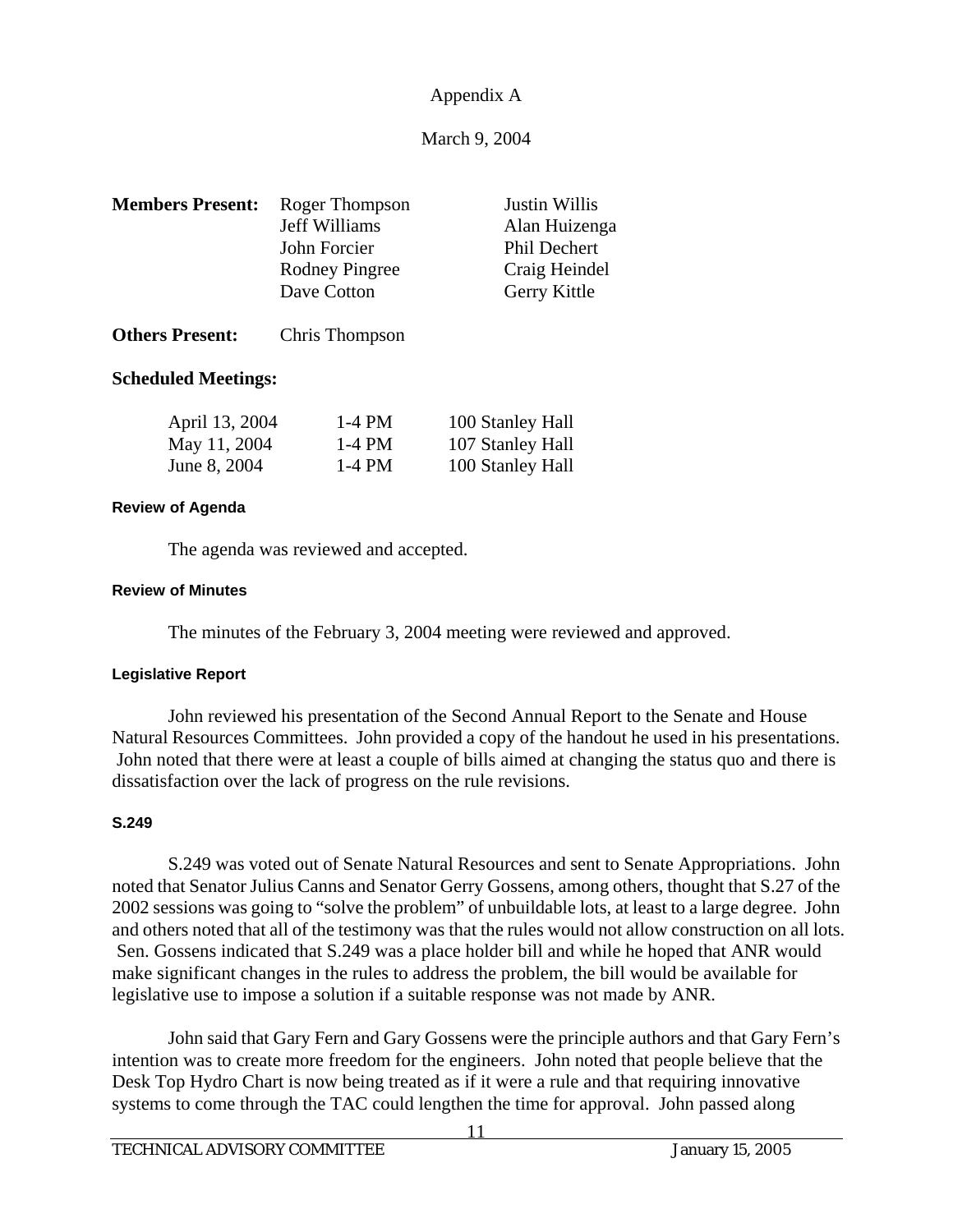Spencer Harris's object to the elimination of performance based designs by site technicians. It was noted that the presentation by John and Gary Fern on S.249 to the House Natural Resources was based on a marked up version of what passed the Senate NR Committee and that the engineers were proposing several revisions. The revisions included allowing site techs to continue to do any work they currently do, removal of the requirements that engineers have enough insurance to cover the cost of the total development in case the engineer made a mistake and it was later determined that no system could be installed to keep the effluent below the surface of the ground, removes the restriction to SFR use only, require the inspections be done by an engineer independent from the designer instead of an inspector licensed by the Secretary, removes the language stating that the Secretary defines the monitoring requirements, changes the requirement that the system keep the effluent 6" below the surface to not surfacing, and deletes the section that allows towns to have more stringent rules than the state regulations.

 Dave noted that the Desk Top Hydro Chart was supposed to be binding on the Agency staff in the sense that a project that complied with the requirements in the chart is to be approved. He also noted that the chart is only the starting point and several more advanced techniques can be used if the simple approach did not show sufficient hydraulic capacity. Dave also noted that the basic problem was clay soils and flat clay soils are always going to be a problem when trying to keep the effluent in the naturally occurring soil. He suggested that we should do a show and tell for the legislators so they can better understand what the issues are.

John noted that some engineers are still concerned about fines being imposed on designers as part of the enforcement of violations. The concern is that a penalty can be imposed even if there was no intent to violate the rules, so a mistake could be punished the same as malfeasance.

 John noted that Senate NR included the ability for towns to have more stringent rules because of a request from VLCT and added several provisions to the rules at the request of VNRC. John said that Sen. Gossens indicated the bill as voted out by the committee was a wish list agreed to in order to get it out of the committee.

 The TAC did a walk through of the bill and agreed the prescriptive definition was intended to include the performance-based approach in the existing rules. John was asked if insurance companies would provide insurance for the engineers certifying systems on non-compliant sites. John said they would if the design was to industry standards. Dave noted that the industry standard would be the rules or something along the lines of the Ten States Standards.

 Roger asked if the TAC would comment on S.249. John thought the time would be better spent on fixing the rules. Dave said he thought the committee needed to talk about the issues in S.249. Phil asked if there was anything in the bill that the TAC supports.

The committee decided to look at some of the issues. The committee does not support more restrictive rules at the town level.

The committee decided not to take a position on whether all designers should have insurance.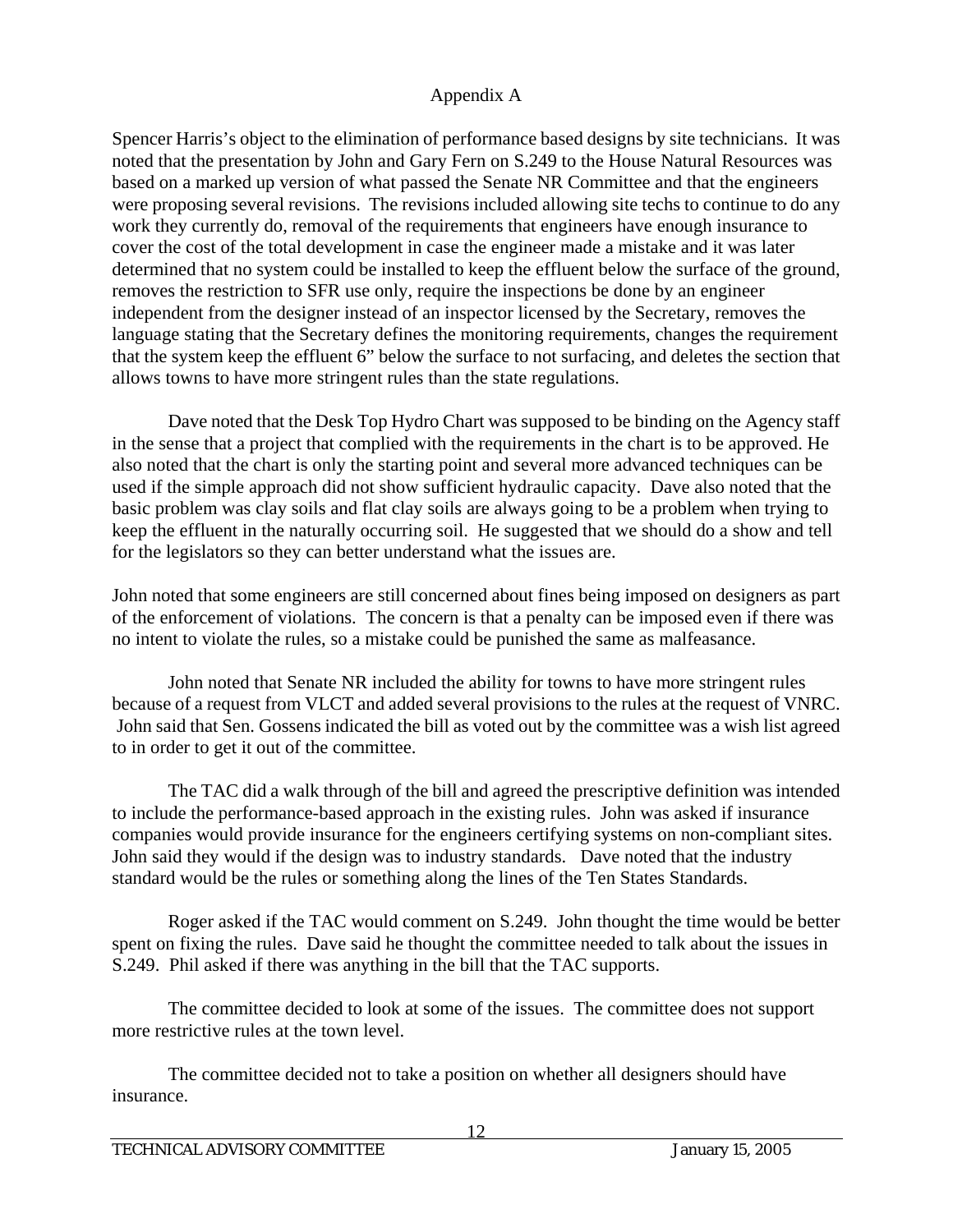The majority of the committee does not support creation of a subcategory of site evaluations limited to site technicians.

The committee also looked at other issues and supports the proposed language to change the requirements for grease traps.

Dave asked about the two-year time of travel concept proposed by the TAC. Under this approach the vertical separation to the SHWT would be eliminated for some fine grained, deep soils provided the applicant owned or controlled all of the land within a two-year time of travel zone. Dave suggested that disinfection should be allowed in lieu of the two-year time of travel requirement. The majority of the committee did not endorse this concept because of concerns about reliability and effectiveness, though the concept of disinfection is still of interest to the TAC.

John said that he was arranging some addition soil training courses at VTC for May 14<sup>th</sup> and June  $15<sup>th</sup>$  with Tom Villars assisting.

Dave asked if the language related to springtime monitoring should be updated as part of the rule changes, considering the length of time the rule changes are taking.

### **Feedback**

 Dave observed that the Agency had been limiting some of the possible revisions to the rules in order to have a small number of changes that would implement the statutory changes and not get bogged down in the process, but that now the commissioner was adding some changes that he wanted to have implemented quickly.

### Approved Minutes of the Technical Advisory Committee Meeting April 13, 2004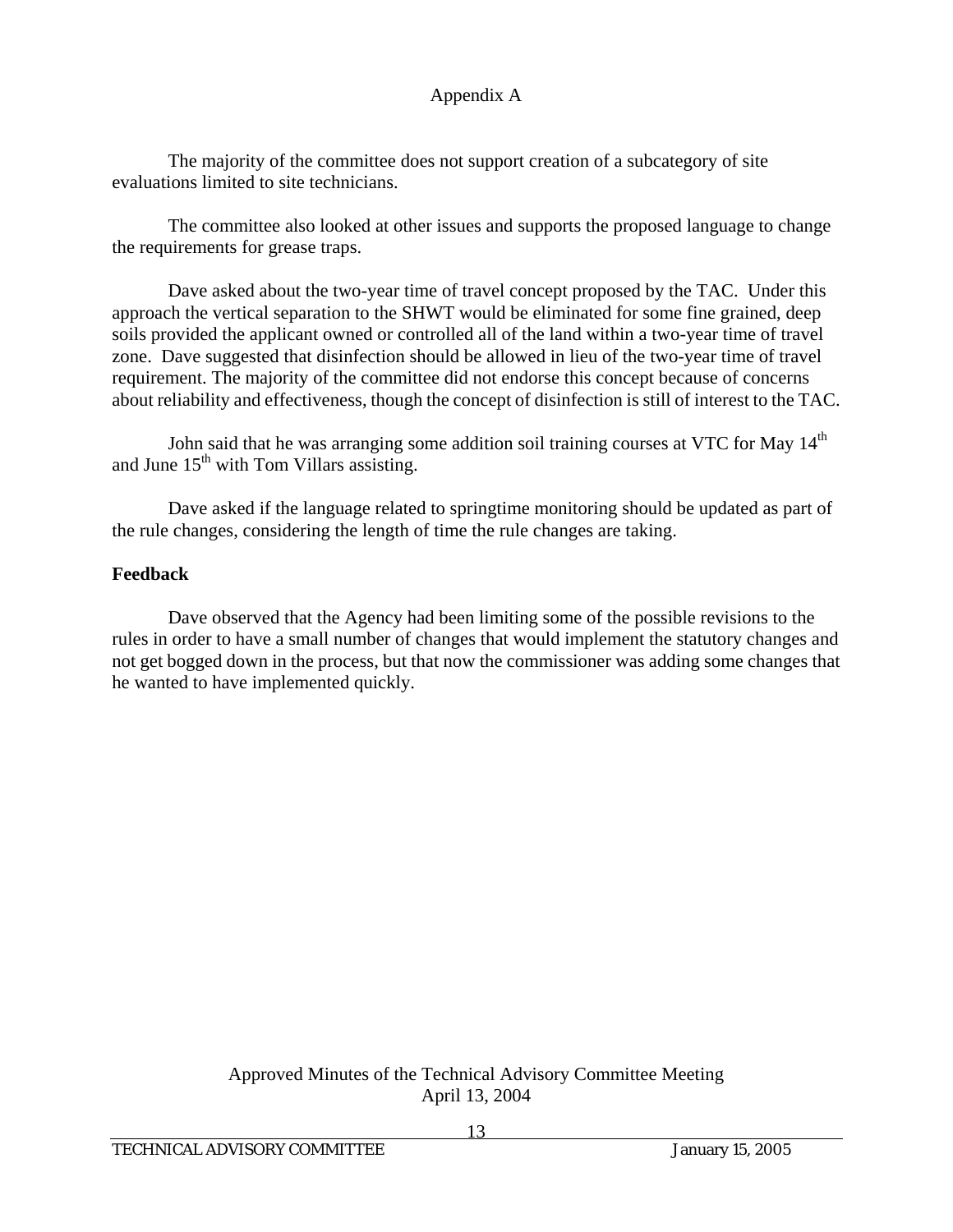### Revised May 25, 2004

| <b>Members Present:</b>      | Roger Thompson<br>Craig Heindel<br><b>Bernie Chenette</b><br><b>Barb Willis</b><br><b>Steve Revell</b><br><b>Spencer Harris</b><br><b>Rodney Pingree</b> | <b>Phil Dechert</b><br>Gerry Kittle<br><b>Allison Lowry</b><br>Gail Center<br>Alan Huizenga<br>John Forcier |
|------------------------------|----------------------------------------------------------------------------------------------------------------------------------------------------------|-------------------------------------------------------------------------------------------------------------|
| <b>Others Present</b>        | Frank O'Brien                                                                                                                                            | Chris Thompson                                                                                              |
| <b>Scheduled Meetings:</b>   |                                                                                                                                                          |                                                                                                             |
| May 11, 2004<br>June 8, 2004 | $1-4$ PM<br>$1-4$ PM                                                                                                                                     | 107 Stanley Hall<br>100 Stanley Hall                                                                        |

#### **Review of Agenda**

The agenda was reviewed and accepted.

#### **Review of Minutes**

 The draft minutes of the March 9, 2004 meeting were reviewed. Gary Gossens should be Gerry Gossens. John asked that Dave's remarks about the delay in rule making be included in the minutes. Dave had noted that the Department was limiting the subjects to be included in the next rule making but is now including the Commissioner's "favorites".

### **Systems Freezing and Distribution Holes Up or Down**

 There was a brief discussion about systems freezing during the past winter. There were only a couple of systems that were known to be definite problems and the cause is not clear. Dave Marshall's system did freeze but it was installed very late in the season. Some consultants are still concerned that building the system with the holes pointed up causes problems. Steve says he hears that some people design with the holes up but have the holes installed pointed down.

### **Legislative Update**

 The language for changing the grease trap requirements has been attached to a fee bill related to State Conservation Camps (H.763) and is expected to pass soon. There is talk of adding language to some bill that will allow future construction of a single family residence on a pre-existing or existing exempt lot based on a town permit, even if the construction occurs after November 1, 2004. If not included in legislation, it may be included in the rule revisions.

S.286 was also briefly discussed. S.286 is one of the permit reform bills and includes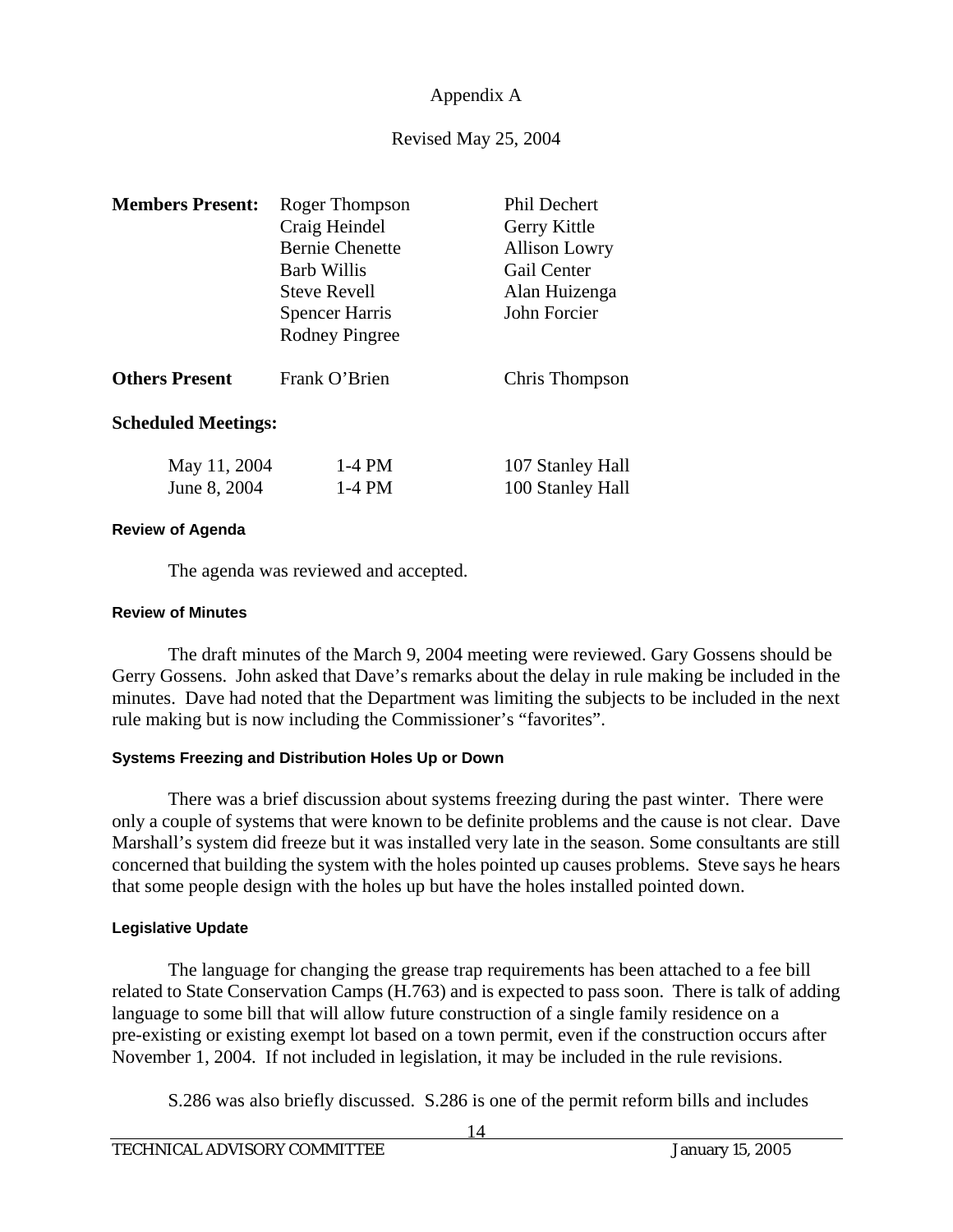provisions making all Agency permits subject to public notice and hearing requirements. The notice requirements include posting a sign on the property. Phil wondered what happens if the sign is stolen during the application and review process. The bill also consolidates all appeals into the environmental court system.

Gerry asked about the status of S.249. Roger said that it is still in Senate Appropriations, but could be called up at anytime.

### **Rules Update**

 Roger said that a lot of the rule redrafting has been completed with the rest to be done in the next few weeks. The delegation issues have still not been totally resolved and he is waiting for time with Anne and the Commissioner. John said that the TAC had decided that the rules should not be held up by this one topic. Roger said that delegation was one of the two major changes required by statute and it was unlikely the rules would be sent forward without it. The Commissioner has directed that the rule making process move forward as quickly as possible. It is expected to take about 3 weeks to get to the ICAR process and then about 4 months to complete the process.

#### **Scanning**

 Roger reported that the scanning of files was proceeding well and would be mostly done by the end of the year. He also reported that the conversion of microfilms to electronic format was not going well and some other approach would be required. These records are important because towns will need copies in order to run the delegation program.

### **Innovative System Update**

 Frank reviewed the progress on evaluation of the Enviro-Septic and Infiltrator systems. Dave Presby has submitted a report of various testing results. Many of the results are favorable, but there are some concerns about the test protocol and that the testing and report writing were not true third party results. Frank and Bernie reviewed the presentation that Mr. Presby had made a few days earlier. Bill Evans, NH regulator attended the presentation by Mr. Presby and supported the system. NH has installed many thousand systems and is happy with their performance based on lack of surfacing. Frank reviewed the need for a testing protocol which he will be working on for use by Mr. Presby. This protocol would also apply to the Infiltrator system. Frank noted that the EnviroSeptic system depended on serial distribution, rather than pressure distribution. The testing completed so far indicates that within a segment of the pipe the distribution is quite even because the fabric forms a restrictive barrier that quickly results in a ponded water level the length of the pipe. It was noted that there should be some arms length third party testing as the current report was written by Mr. Presby's daughter-in-law which creates the appearance of a conflict of interest. Frank will also be checking to see that all of the test data has been submitted. The information that has been submitted was not collected until the system had been in operation for several months.

Frank also reviewed the national regulator's conference. He noted that there is still little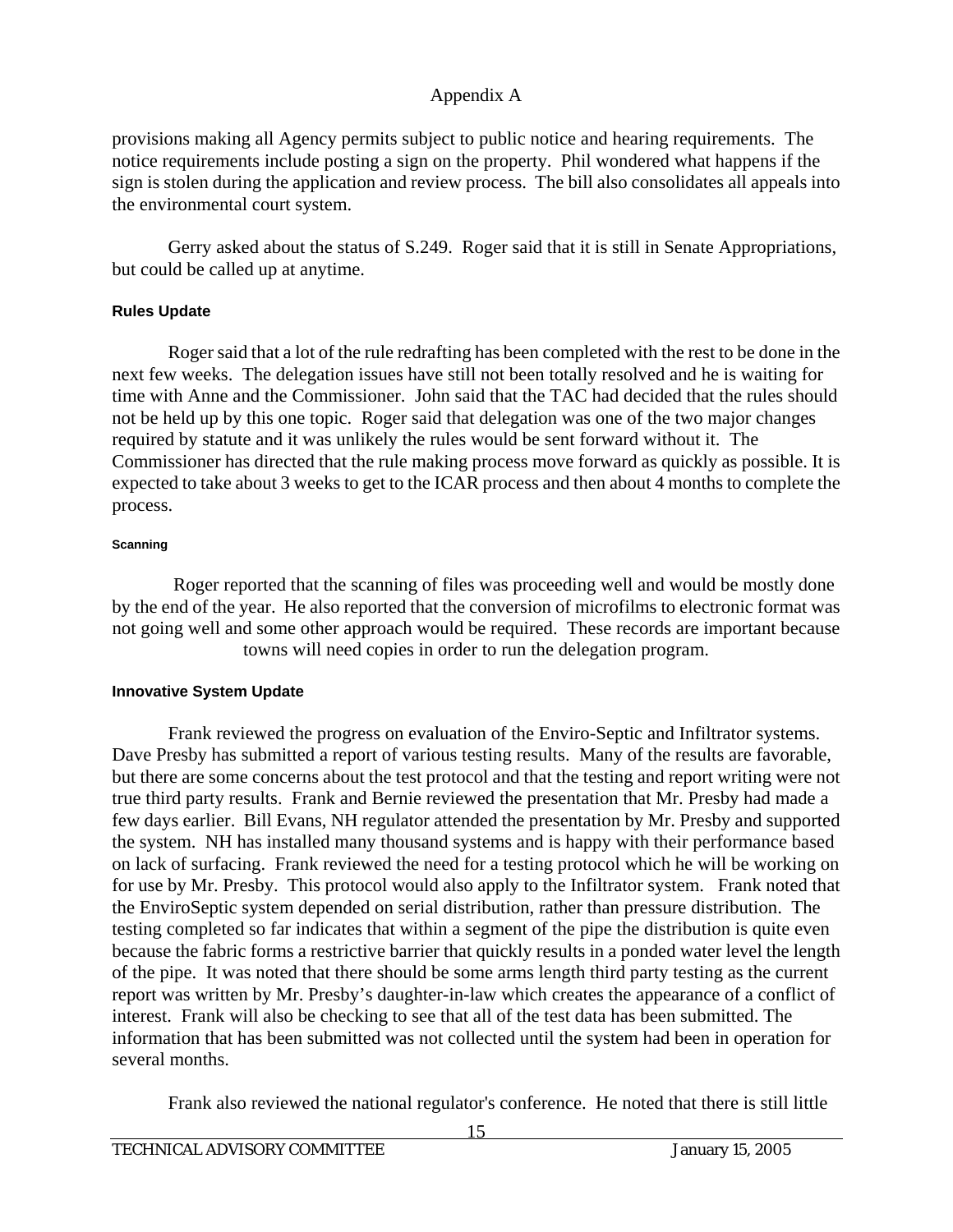information coming out about viruses. He also noted some tension between Siegrist and Tchobanoglous on whether we should be granting reductions in disposal area requirements.

#### **Training Sessions**

John noted that there would be additional training sessions at VTC on May 14<sup>th</sup> and June 15th for engineers and others wanting a refresher on soils identification.

> Approved Minutes of the Technical Advisory Committee Meeting May 11, 2004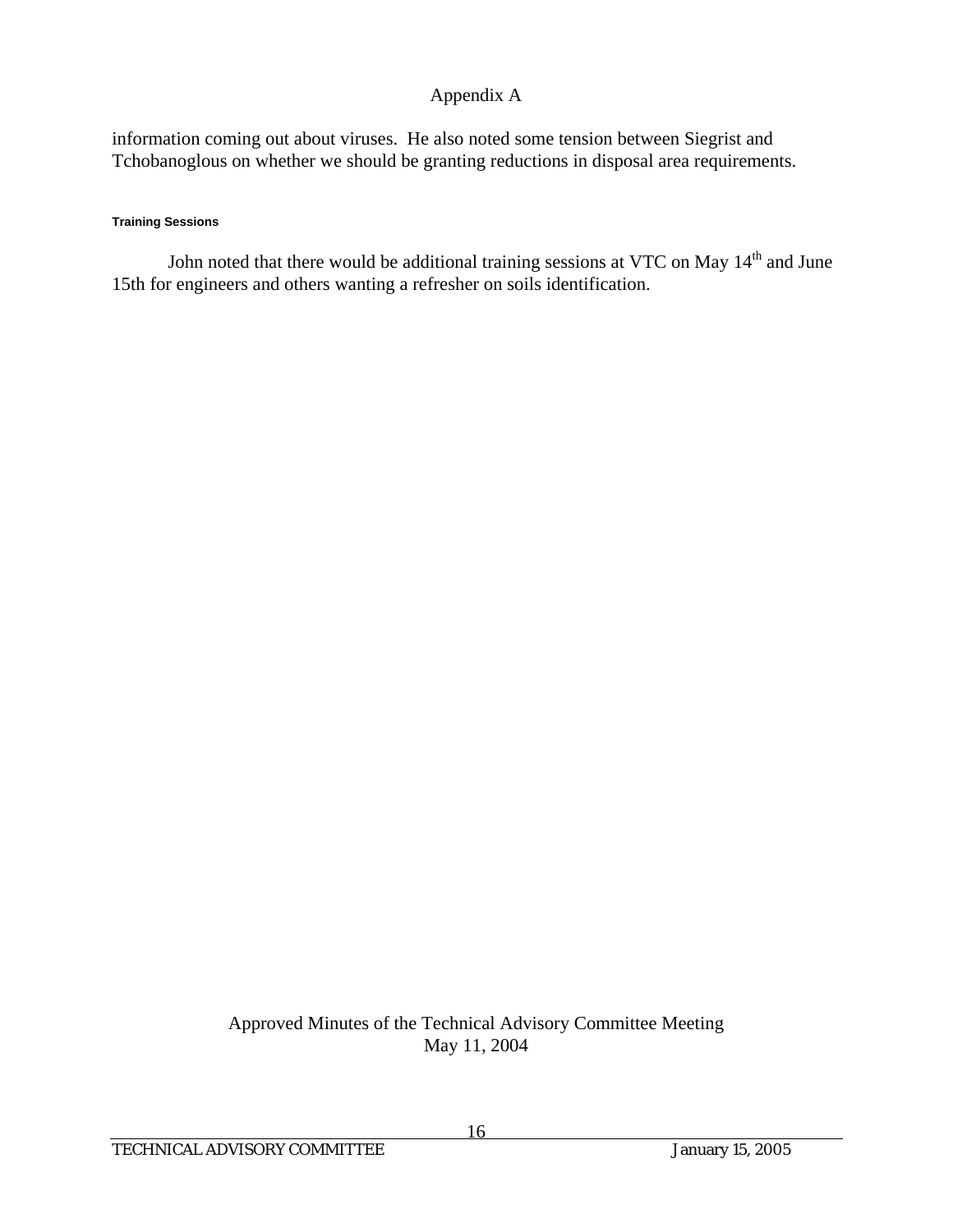| <b>Members Present:</b>    | Roger Thompson<br><b>Phil Dechert</b><br><b>Spencer Harris</b><br>John Forcier | Craig Heindel<br>Kim Crosby<br><b>Bernie Chenette</b> |
|----------------------------|--------------------------------------------------------------------------------|-------------------------------------------------------|
| <b>Others Present:</b>     | Chris Thompson                                                                 | Frank O'Brien                                         |
| <b>Scheduled Meetings:</b> |                                                                                |                                                       |
| June 8, 2004               | 1-4 PM                                                                         | 100 Stanley Hall                                      |

#### **Review of Agenda**

The agenda was reviewed and amended to add topics on scanning of files and feedback.

#### **Review of Minutes**

 The minutes of the April 13, 2004 meeting were reviewed and amended. John asked the minutes reflect Roger's comment that the Commissioner had said to proceed as rapidly as possible on the rule adoption and that it was expected to take about 3 weeks to get to the ICAR process.

A section will be added with the report Roger gave on the scanning progress.

John's statement on the dates of training at VTC will be included.

The spelling of Tchobanoglous will be corrected.

#### **Legislative Update**

 H.763, which contains the grease trap language, is not moving. It is in Senate Natural Resources and is not expected to emerge, as there is opposition to making rule revisions in statute.

 S.249 will be considered by the House Natural Resources Committee. The committee discussed taking positions on the bill. John said that because there was not a quorum the committee should not vote. It was decided that the vote at an earlier meeting that opposed any reduction in what site technicians were authorized to do, could be mentioned to the House committee in agency testimony.

### **Rules Update**

The rules that will be sent to ICAR will include the provisions for a two-year time of travel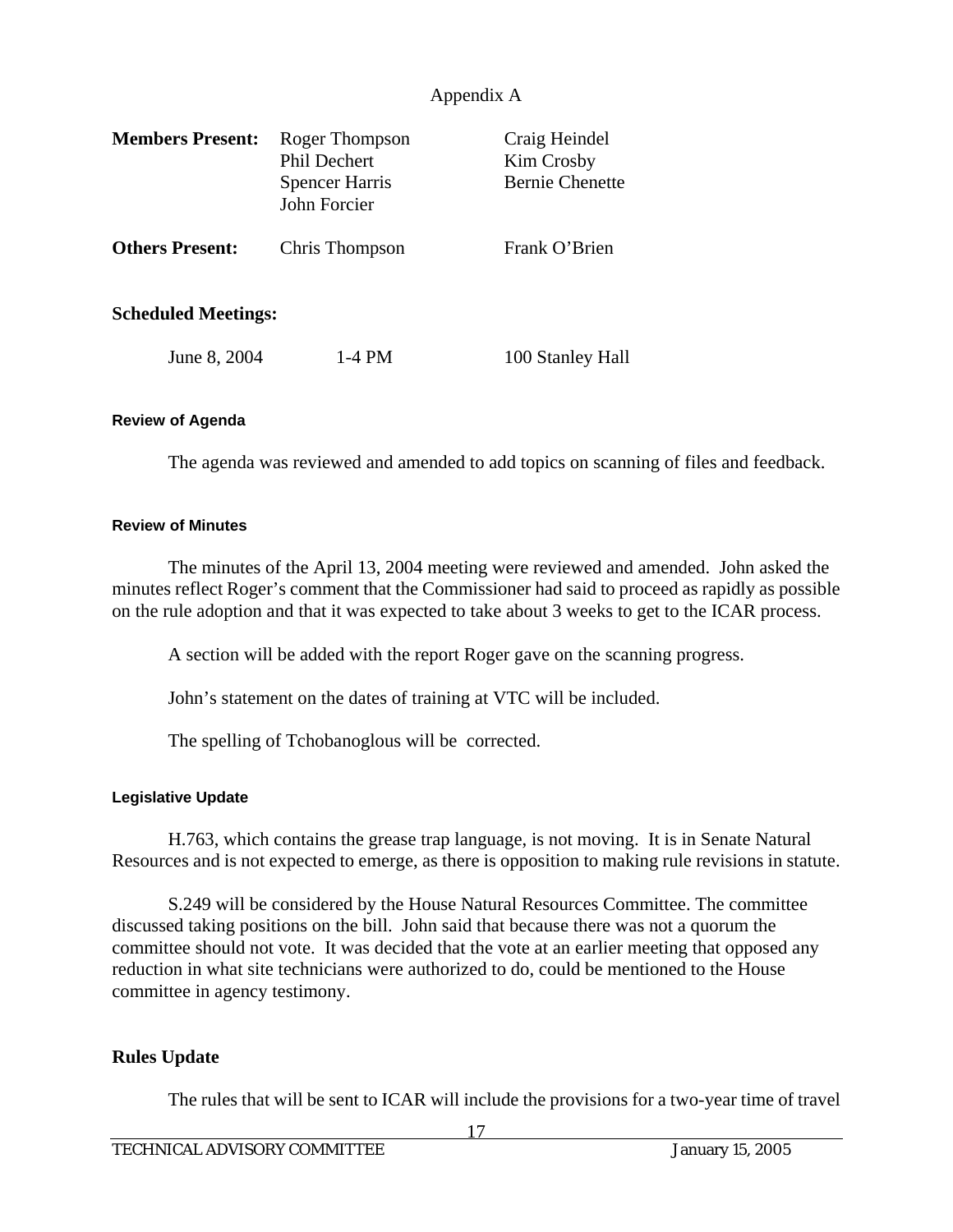management zone, for the storage and dose approach, and for revisions to the grease trap requirements.

 John noted that the TAC had supported moving forward with the rules without a section on town delegation, if inclusion would slow the process. John asked if it had been decided to include the delegation and Roger responded that it remained his understanding that the delegation language was a core piece of the rule revision. John asked what version of the delegation language was in the draft, and Roger replied that it was his version that had been reviewed and accepted by the TAC. The commissioner has some concerns that the draft is too detailed and might be hard to implement.

 Spencer asked how long from when LCAR takes action until the rules are effective. Roger said he thought it was about 2-4 weeks.

### **Presby EnviroSeptic Pipe**

 Frank gave a presentation of the report of the testing done in Canada and outlined how the system was constructed and how the testing was done. The committee expressed concerns that the construction of the pipe and stone portion was not "real world" in that there is 24" of cover instead of the maximum 12" allowed under the rules, the design interferes with any sidewall drainage, and prevents any air movement to the bottom of the system. The design of the EnviroSeptic was also not as would be proposed for installation as a single pipe was feeding a 42" wide area instead of the usual 18". The additional sand might affect the level of treatment, as the wastewater would be held in the sand by capillary action longer. John, Bernie, and Craig all said the design as installed was not equivalent. The committee suggested looking for test data from pipe and stone systems constructed in accordance with the rules and comparing the data to the test results. If they are similar, it might be possible to conclude that the variances from normal design standards had little or no effect on the treatment in pipe and stone systems.

### **Feedback**

 John asked what a "round" of site tech testing consisted of. Roger said it was the written "A" exam, the field exam, and the written "B" exam.

### Approved Minutes of the Technical Advisory Committee Meeting July 27, 2004

**Members Present:** Bernie Chenette Alan Huizenga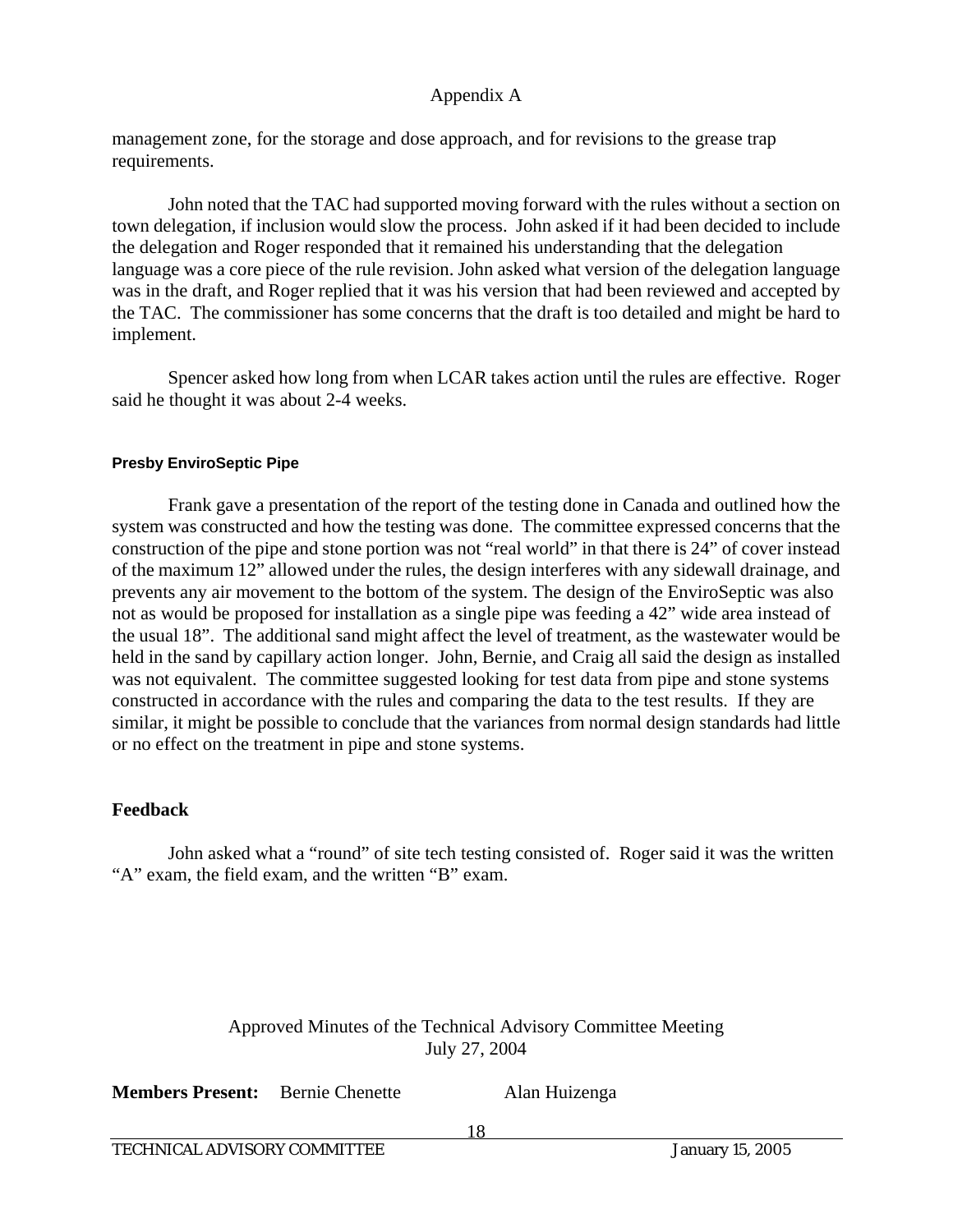|                                                                       | Lance Phelps<br>Gerry Kittle<br><b>Spencer Harris</b><br>John Forcier<br>Jeff Wennberg<br>Roger Thompson |                                                                                                                                                                                                                                                                                                                                                                                                                                               | <b>Steve Revell</b><br>Rodney Pingree<br><b>Phil Dechert</b><br><b>Barb Willis</b><br>Dave Cotton |
|-----------------------------------------------------------------------|----------------------------------------------------------------------------------------------------------|-----------------------------------------------------------------------------------------------------------------------------------------------------------------------------------------------------------------------------------------------------------------------------------------------------------------------------------------------------------------------------------------------------------------------------------------------|---------------------------------------------------------------------------------------------------|
| <b>Others Present</b>                                                 | Frank O'Brien<br>Anne Whiteley                                                                           |                                                                                                                                                                                                                                                                                                                                                                                                                                               | Chris Thompson                                                                                    |
| <b>Scheduled Meetings:</b>                                            |                                                                                                          |                                                                                                                                                                                                                                                                                                                                                                                                                                               |                                                                                                   |
| September 7, 2004<br>$\sim$ $\sim$ $\sim$ $\sim$ $\sim$ $\sim$ $\sim$ |                                                                                                          | $1-4$ PM<br>$\overline{ }$ $\overline{ }$ $\overline{ }$ $\overline{ }$ $\overline{ }$ $\overline{ }$ $\overline{ }$ $\overline{ }$ $\overline{ }$ $\overline{ }$ $\overline{ }$ $\overline{ }$ $\overline{ }$ $\overline{ }$ $\overline{ }$ $\overline{ }$ $\overline{ }$ $\overline{ }$ $\overline{ }$ $\overline{ }$ $\overline{ }$ $\overline{ }$ $\overline{ }$ $\overline{ }$ $\overline{ }$ $\overline{ }$ $\overline{ }$ $\overline{$ | Mad Tom Notch Room                                                                                |

| $\omega \nu \nu \mu \mu \nu \nu \mu$ , $\omega \nu \tau$ | $1 - T$ $1$ $1$ $V$ $I$ | wiau Tom I wuli Room      |
|----------------------------------------------------------|-------------------------|---------------------------|
| October 12, 2004                                         | 1-4 PM                  | Appalachian Gap Room      |
| October 26, 2004                                         | 1-4 PM                  | Mad Tom Notch Room        |
| November 9, 2004                                         | 1-4 PM                  | <b>Mad Tom Notch Room</b> |
| December 7, 2004                                         | 1-4 PM                  | <b>Mad Tom Notch Room</b> |
|                                                          |                         |                           |

#### **Review of Agenda**

The agenda was reviewed and accepted.

#### **Review of Minutes**

The draft minutes of the May 11, 2004 meeting were reviewed and approved.

#### **Cancellation of June Meeting**

 Roger reviewed the decision to cancel the meeting. Several members had e-mailed indicating that they would not be able to attend. Some of the e-mails did not reach Roger until late in the day before the meeting. When it became apparent that very few people would attend, Roger cancelled the meeting after consulting with Chris.

#### **Meeting between some TAC members and Jeff Wennberg**

 John reviewed the process. Jeff attended an ACEC meeting when John was present and John noted his frustration with the slow pace of getting rules adopted. John indicated that Jeff suggested a meeting with a small group to determine how to get the process back on track. John contacted Craig, Steve, and Dave; and John, Craig, and Steve met with Jeff about 2-3 weeks later. Steve said that much of the meeting was devoted to working out a schedule for getting the rule adoption process moving. Steve noted that it was a little uncomfortable having a select group without the main group being aware of the meeting. Alan noted that he was concerned when he heard about the meeting after the fact. It was suggested that an executive committee should be created for fast response situations and that a notice of proposed meetings involving a limited number of TAC members would be circulated by e-mail to all members so they would know what was happening.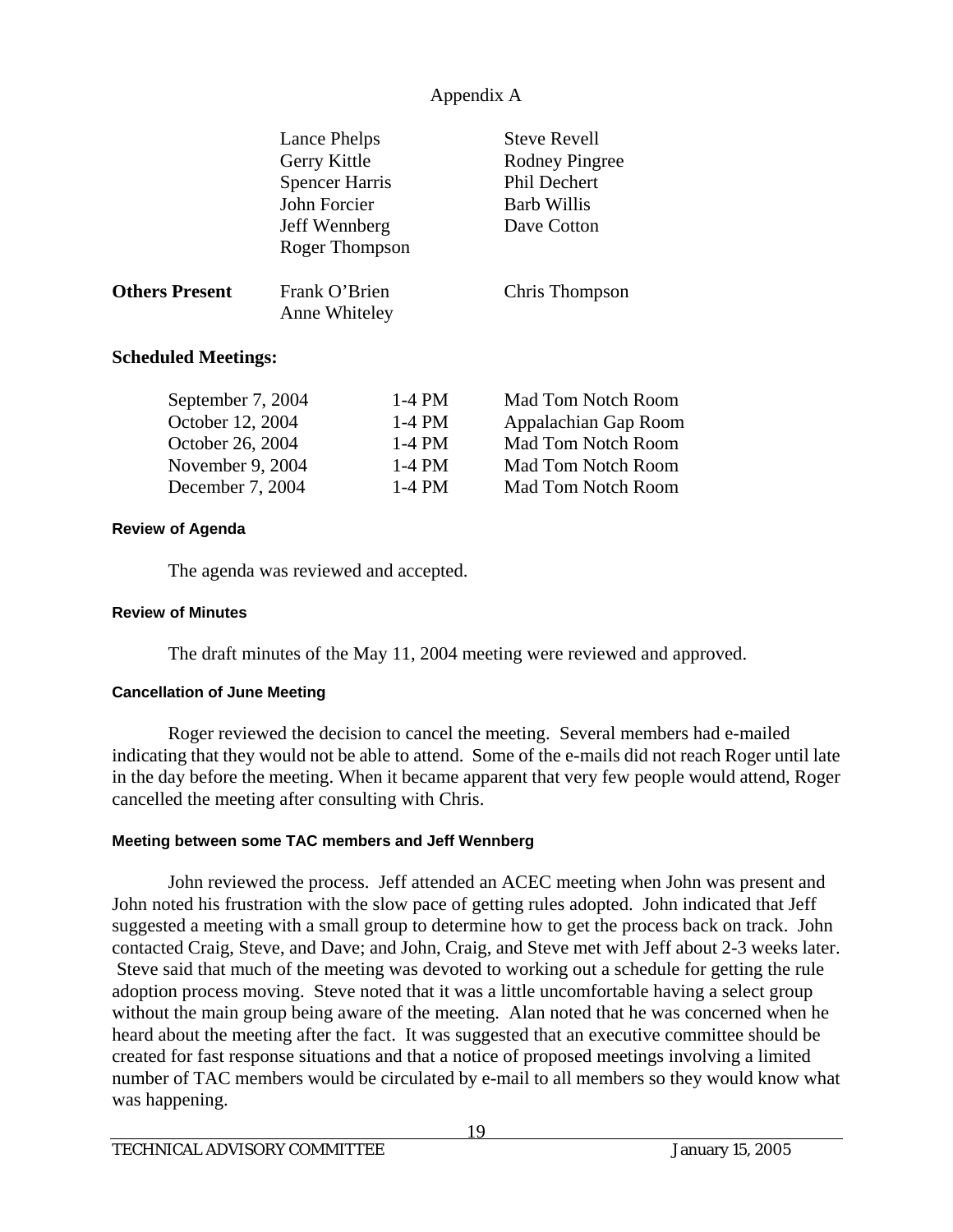At this point Jeff arrived and confirmed that he had suggested the meeting. There was no desire to exclude or offend anyone. Things appeared to be off the rails and John, having brought the issue up, seemed to be the point person on grievances. The purpose of the meeting was to try and make TAC as effective as possible. There was a concern that some members might not be willing to continue if the process became stalled and so the group brainstormed on how to move forward.

 Lance supported the idea of an executive committee in situations when a full meeting would be impracticable.

John said that other issues were raised, including:

- Who should chair the meetings? Roger is running the meetings and that seems to be OK.
- There should be more subcommittee work
- There should be 2 goal setting meetings, one before the legislative session and one right after
- Challenged Jeff to have the state technical staff attend the soils course arranged by ACEC so everyone will be on the same page (John noted that Craig had attended an earlier session because he felt that even he could learn something new. Tom Villars will do two more sessions. Jeff supports the idea of a mixed group of designers and regulators)

Spencer said that he would like to see the state do more soils training courses, similar to those done in years past in conjunction with the site tech testing program. Jeff asked about why this was dropped and Roger noted it was because of workload. The Division had reduced from two hydrogeologists to one and that person had taken on the Underground Injection Program as additional duties. It was noted that the proposed rule update includes a requirement for continuing education for site technicians and that the state will be obligated to ensure the training is available. Soils courses such as those arranged by ACEC will count towards the requirements.

Alan supported the earlier comments related to forming an executive committee, noting that during the legislative session there are short notice requests by legislators for testimony from TAC members.

Steve supported the use of subcommittees as a way to get more technical work done.

John asked that the minutes include the list of subcommittees and their members along with a request of whether the existing members wished to remain on the committees.

### **ICAR**

Roger reviewed the existing status of the ICAR (Interagency Committee on Administrative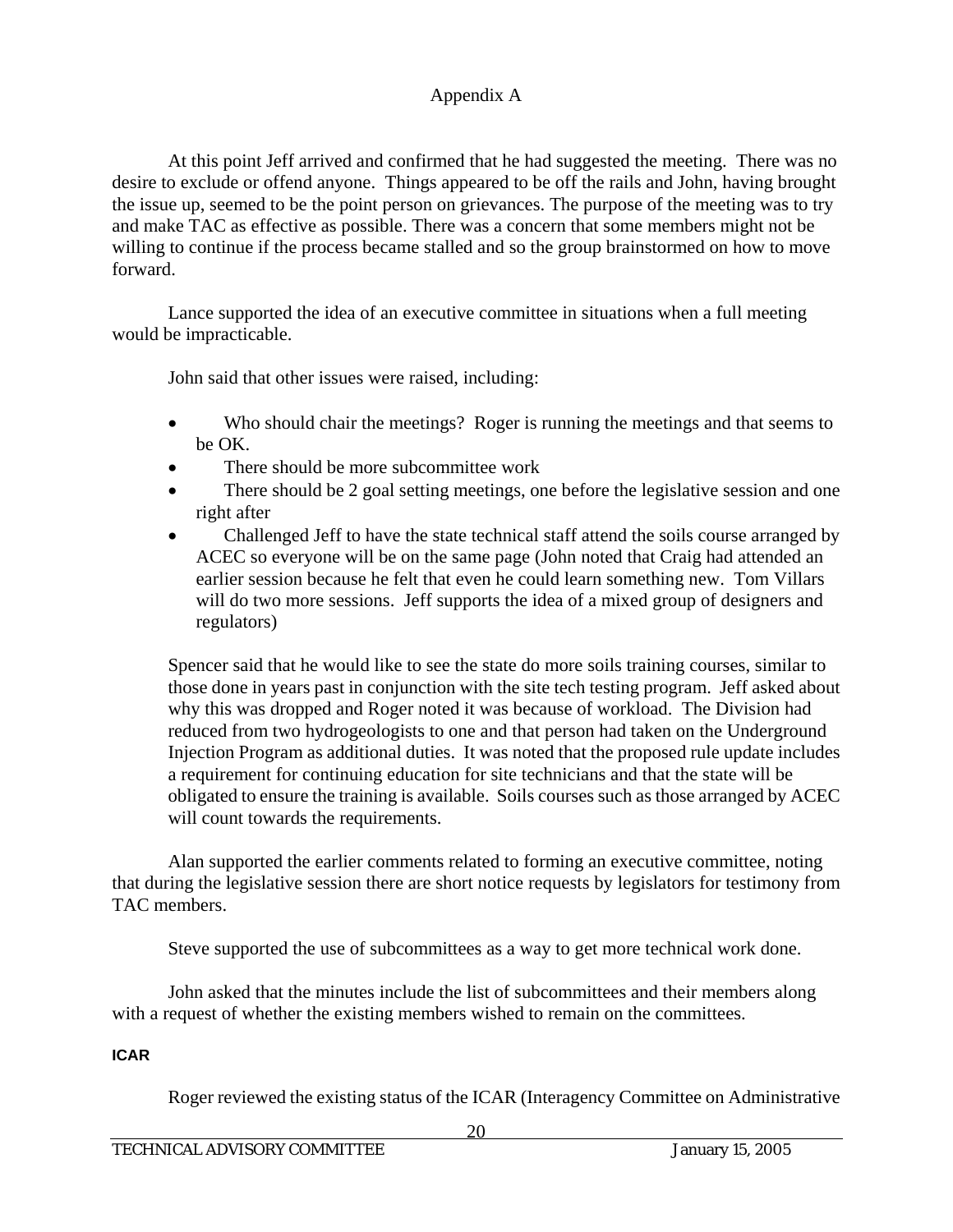Rules) process. There will be a meeting of the ICAR Committee on August  $9<sup>th</sup>$ . This will be followed by a filing with the Secretary of State who will publish newspaper notices twice. After that, there will be five meetings around the state during the week of September 13, 2004. After the meetings a responsiveness summary will be prepared for all of the comments received at the meetings or made in writing directly to WWMD. The summary and the revised draft of the rules will then be filed with LCAR (Legislative Committee on Administrative Rules) who will arrange for a meeting to review and discuss the proposed changes. After any LCAR issues are resolved the rules will be filed with the Secretary of State and become final after 15 days. The agency is aiming for early November to have the rules final, but some of the time frame is controlled by others.

 Roger walked through the list of proposed changes that had been e-mailed to the TAC earlier and discussed each section. Spencer noted strong objections to allowing construction based on town permits in lieu of compliance with state rules after November 1, 2004. He said that the quality of work varies tremendously from town to town, with some towns accepting anything a designer will submit. He also noted that this would not result in universal jurisdiction at a time certain, which was one of the main goals of the TAC for many years. Steve said that this extension was important to many legislators. Jeff said that this approach would treat town permits the same way as old state permits, some of which are not very good in comparison to current state approvals.

 Spencer asked who would determine the validity of the town ordinance and compliance of the town permits with the ordinance. Roger replied this would be a town decision. Anyone objecting to a town issued permit would need to work with the town to resolve the issue. Spencer noted that this feels like another loophole in the rules.

 Lance noted that he still had a couple of questions about the grease trap section. There is no definition of "limited service kitchen" and one or two places are not clear about what is required. He will submit some comments and changes can be made as part of the public process review.

 The delegation section was briefly discussed. Jeff noted that despite his preference, he had ultimately supported the agency position that delegation will be an all or nothing approach. While allowing towns to take just the municipal part, or even just the soil-based part of the rules made a lot of sense to him, it would defeat a bigger goal of not having to get both a state permit and town permit for the same project. The need for two permits would arise when a project had a water system regulated by one entity and a wastewater system regulated by the other.

 Jeff also noted that for future rule revisions, Wibs asked that TAC complete its review prior to her doing the final agency review.

### **Meeting Schedule**

The schedule for the next several meetings was arranged.

### **Presby EnviroSeptic**

Frank gave a quick update saying that we had received some more information and based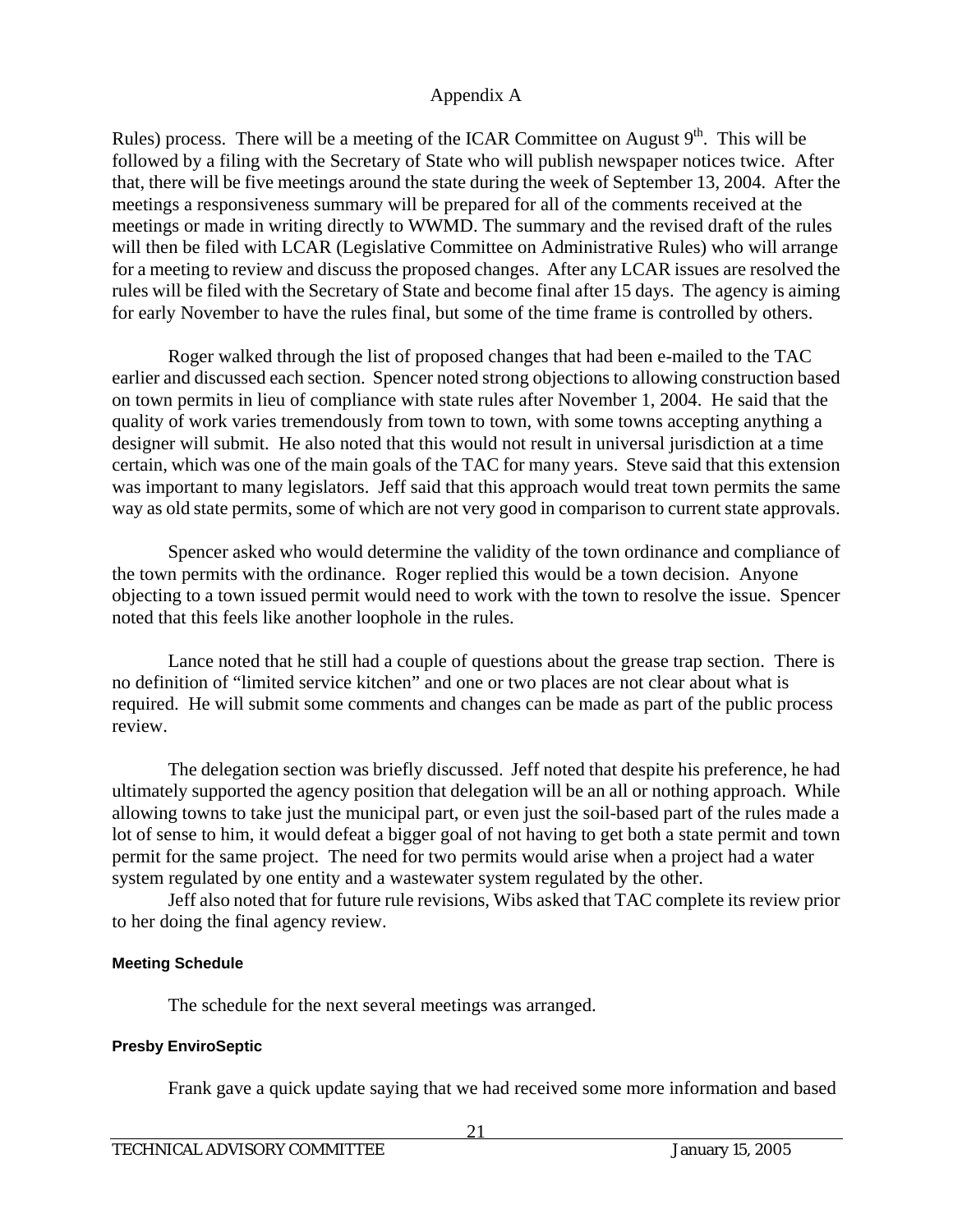on what we had seen we are inclined to grant some reduction in size and to grant the request to not require pressure distribution. This is dependent on getting and reviewing some start up information that was mentioned in the test report for the project in Canada but which has not yet been submitted.

### **Drip Disposal Systems**

 Frank reviewed the conference he attended in Indianapolis a few weeks ago. There was a lot of information exchanged relating to freezing concerns and maintenance concerns. A subcommittee was formed with Frank, Roger, Dave, Steve, and Alan asking to participate. Any other TAC members are welcome and Roger will circulate a notice and then arrange for a meeting schedule.

### **Tom Villars' comments on hydro chart**

 John noted that Tom had reviewed the hydro chart and suggested that he would have grouped some of the soils differently. It was noted that the grouping was selected for a particular purpose, but it seemed like a good idea to get some feedback from Tom to see if the chart can be improved.

### **Agenda**

 John asked that the agenda for the next meeting include topics on the formation of an executive committee and on updating the subcommittees.

### **Subcommittees**

Hydrogeology - Allison Lowry, Craig Heindel, Dave Cotton and Steve Revell.

Training subcommittee - John Forcier, Roger Thompson, Allison Lowry, Dave Cotton, Barbara Willis and Marilyn Davis.

Licensed designers - Spencer Harris, Gary Fern, Alan Huizenga for Lance Phelps, and Gerry Kittle.

Well driller's knowledge checklist - Jeff Williams, Rodney Pingree, Roger Thompson, Bernie Chenette and Steve Revell.

Interested in the delegation rules - Spencer Harris, Gerry Kittle, Kimberley Crosby, Phil Dechert, Gary Fern and Alan Huizenga Drip Disposal – Frank O'Brien, Roger Thompson, Dave Cotton, Steve Revell, Alan Huizenga

> Approved Minutes of the Technical Advisory Committee Meeting September 7, 2004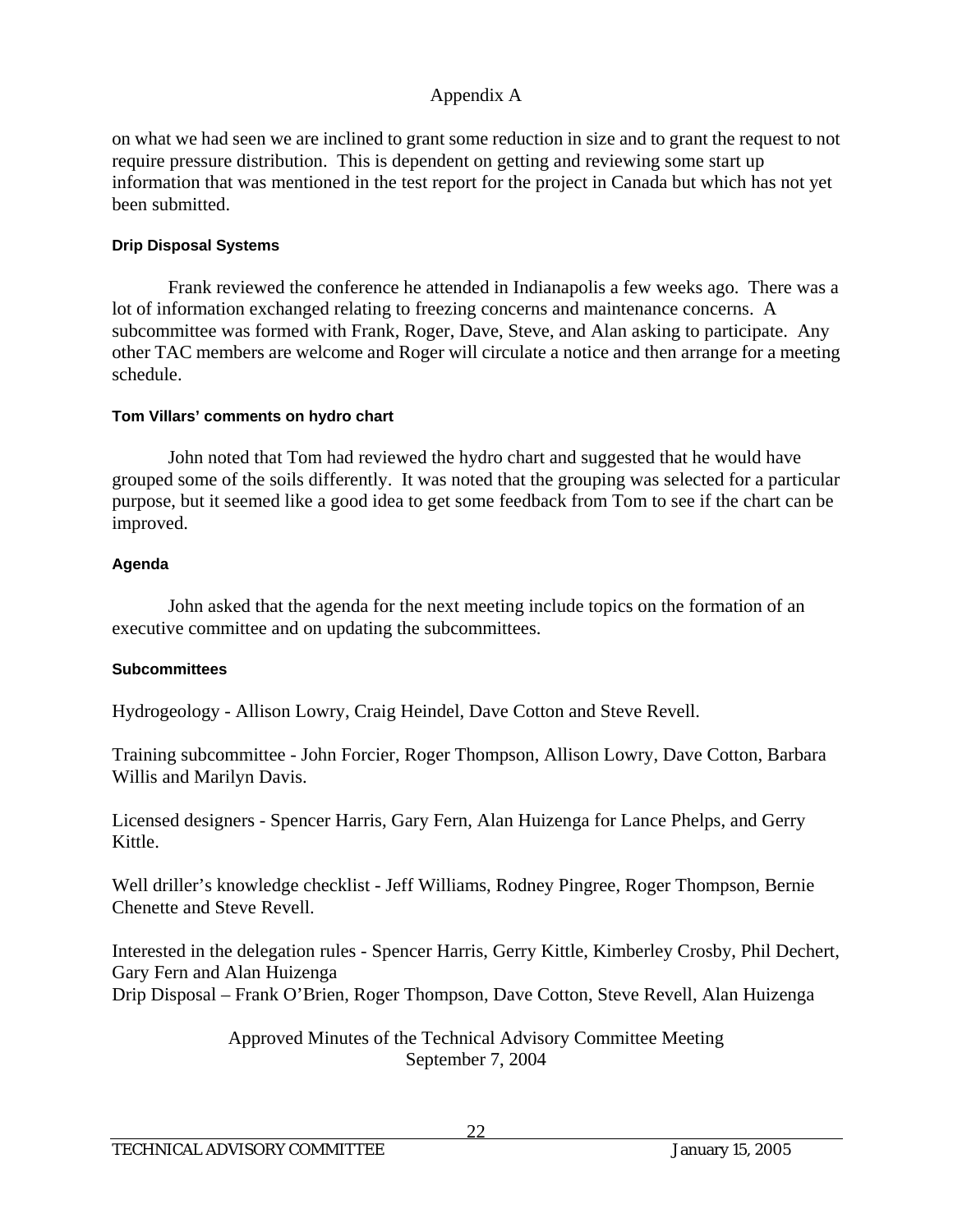| <b>Members Present:</b>                 | Roger Thompson      |          | <b>Bernie Chenette</b>    |
|-----------------------------------------|---------------------|----------|---------------------------|
|                                         | Gail Center         |          | Jeff Williams             |
|                                         | Gerry Kittle        |          | <b>Spencer Harris</b>     |
|                                         | <b>Steve Revell</b> |          | Lance Phelps              |
|                                         | Phil Dechert        |          | <b>Allison Lowry</b>      |
|                                         | John Forcier        |          | Dave Cotton               |
| <b>Others Present</b><br>Chris Thompson |                     |          | Frank O'Brien             |
| <b>Scheduled Meetings:</b>              |                     |          |                           |
| October 12, 2004                        |                     | $1-4$ PM | Appalachian Gap Room      |
| October 26, 2004                        |                     | $1-4$ PM | <b>Mad Tom Notch Room</b> |
| November 9, 2004                        |                     | $1-4$ PM | Mad Tom Notch Room        |
| December 7, 2004                        |                     | $1-4$ PM | Mad Tom Notch Room        |

#### **Review of Agenda**

Jeff asked that a discussion of the transfer of review of NTNC systems from WWMD to WSD be added.

#### **Review of Minutes**

The draft minutes of the July 27, 2004 were reviewed and accepted. It was noted that the list of subcommittees should be updated.

#### **Bridport Meeting**

Chris reviewed her participation in the meeting. Bridport asked for a meeting with the Governor, ANR staff, and legislators about a new, shared highway garage. The meeting was held at the site with Gov. Douglas, Sec. McLain, Commissioner Wennberg, David Swift, Ray Dean, AOT staff, and about 40 other people being present. The original request seemed to be about differences of opinion on site conditions and regulations related to the particular project. Chris determined that ANR and AOT staff actually agreed on the soil conditions at the site and had agreed that based on some groundwater monitoring there was a choice of building a leachfield offsite or just using a holding tank located on the site. Town officials stated that they had not been told that a holding tank could be used. The focus of the meeting, however, was mostly about the septic rules in general. People at the meeting claimed that during the 2002 legislative session, when the legislature closed the 10 acre exemption, ANR officials promised that the 2002 rules would fix everything by allowing systems that would work in Addison County. Commissioner Wennberg handed out a list of proposed rule changes that are currently moving through the rule adoption process. Chris noted that some legislators said they would propose new legislation during the coming session, similar in nature to S.249 of the 2001-2002 session, because they want to see "big" changes. After the meeting Chris talked with a couple of people and heard that there are systems that are working in Addison County. Chris asked if TAC should arrange for a survey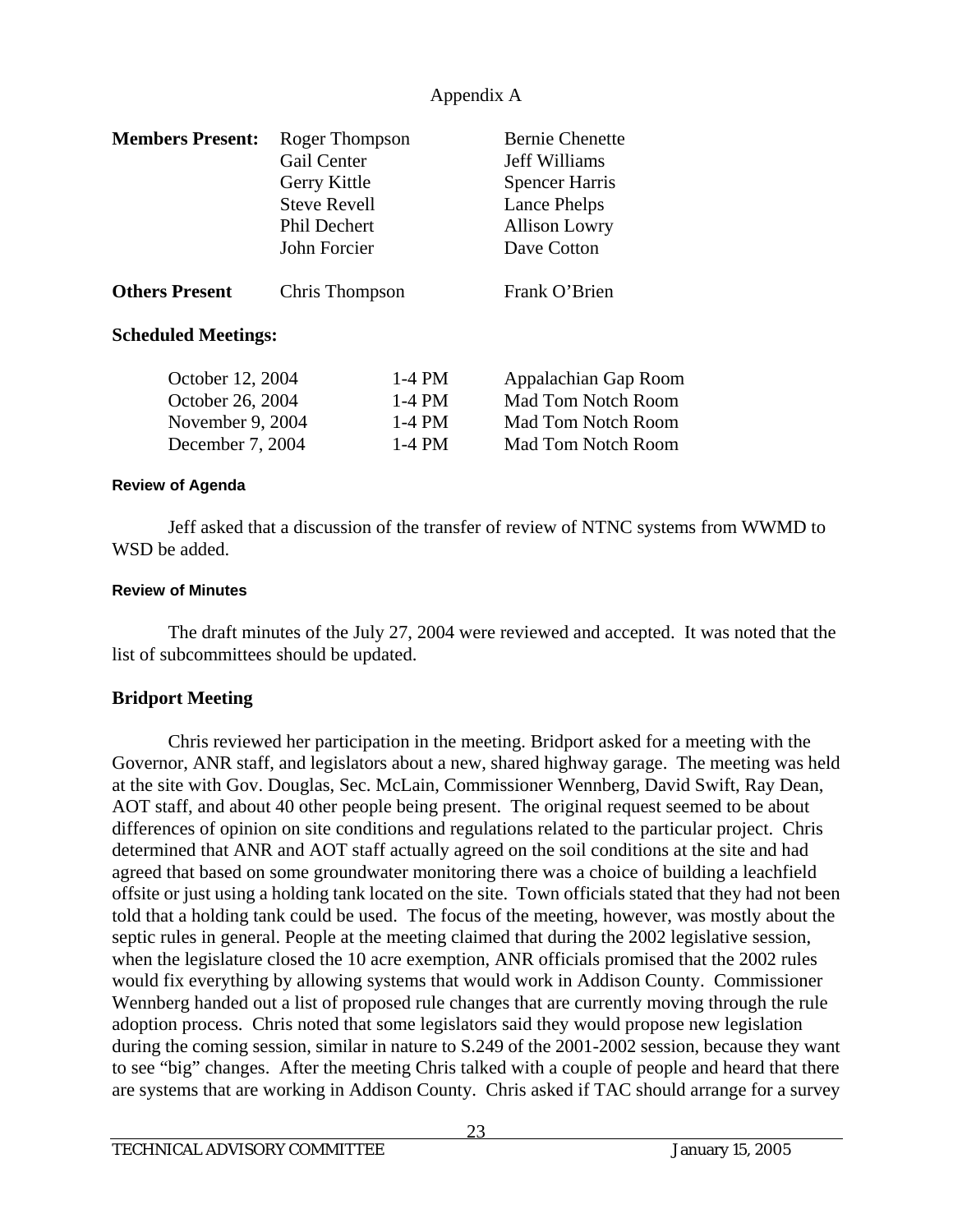of these systems. Chris also raised the possibility of using the garage site as a test of some innovative system and indicated that ANR would like to try. She noted that in subsequent discussions with Roger that because of the very small flows expected from the garage it might not show if the system would be suitable for other users.

 Spencer noted that the Addison Independent published comments that were misleading in stating that the people went away from the meeting with the understanding that big changes are on the way.

### *What about existing systems and are they working?*

 Lance noted that Stan Corneille, as part of the old onsite program had done a study of existing systems in Addison County in the late 1970s and had found that many of the systems appeared to be functioning properly. Many of the systems in the report were only receiving flows that were significantly less than design flows. Chris asked if the existing design flows are too high; Steve replied they are not. Average numbers will always be lower than design flows because design flows are based on having most systems work, not just ones with average flow. Lance noted that Addison and Bridport have many unregulated systems. Steve added Shoreham to that list.

 Bernie said that at some point a decision has to be made on whether wet toes are acceptable.

 Lance mentioned the Addison County Demonstration Project, where the four systems that were installed seemed to function, except for some clogged outlet filters or clogged orifices in the pressure distribution systems.

 Lance noted that in some situations, the best choice is to identify the best soil areas and do community systems instead of individual onsite systems.

### *What about the suggestion that legislation along the lines of S.249 be adopted?*

 Spencer had heard that some engineers would not be supportive because they could not get insurance coverage. John replied that insurance coverage can be obtained in some circumstances, and while his company would probably not do designs using the S.249 approach some companies would. John noted that the approach seems pretty risky to him, from the engineer's perspective.

 Frank commented that it seemed to him that the bottom line is that systems that could not meet the current standards would be expected to have some surfacing unless the usage of the system was low.

 Steve said that S.249 implied a lifetime guarantee. He was also concerned that the legislature would be open to some approach usable by engineers while excluding site technicians.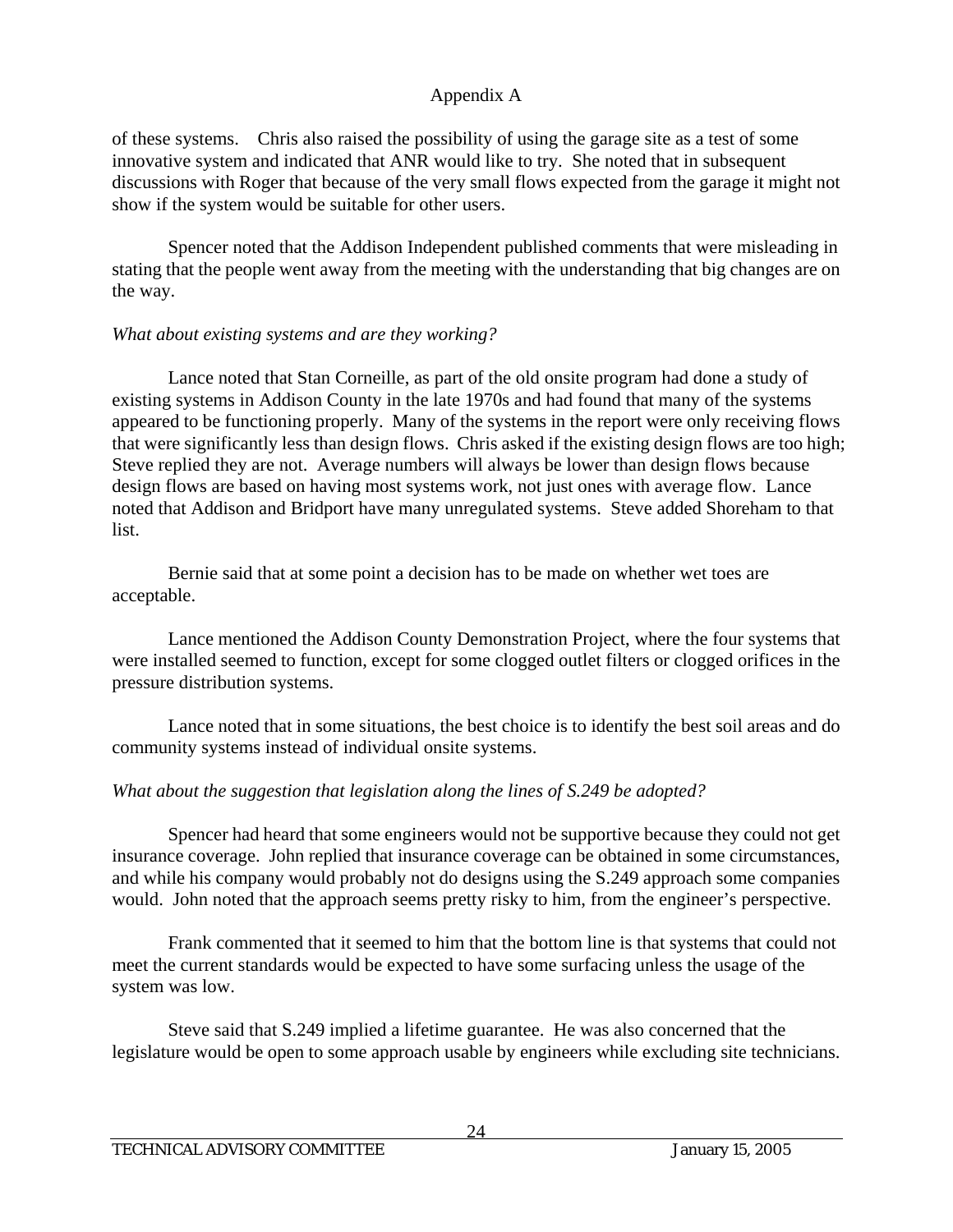#### **Status of Rule Adoption**

Roger gave a quick update on status. John noted that the web link to the Water Supply Rules needed to be fixed. Lance wants to include some comments about the grease trap language. John wanted to know if large changes could be made to the rules while they are in the approval process or do they have to start over. Roger said that it depends on what the changes are. If they are new concepts, it might require a new start. Lance wanted to know if the two-year time of travel and store and dose concepts can be used by class A site techs. Roger will review the rules. These should be considered to be site modifications and limited to Class B site techs. Lance suggested that seasonal system be considered. Spencer asked about clarification for conversion from seasonal to year round use.

#### **Replacement of Committee Member**

Kim Crosby is leaving her position in Warren to take one working for the state. We should look for a replacement if Kim does not want to continue.

#### **Executive Committee**

John had made a suggestion at a previous meeting to have an executive committee and the idea was reviewed. The EC would be available for quick response to legislative requests for information or legislative committee testimony. It was decided that John, Steve, Lance, Phil, and Roger would be primary members with Chris, Bernie, and Spencer as backup.

 It was decided that TAC would ask the Commissioner to arrange a meeting with the legislative committees prior to the beginning of the session. The meeting should be in Montpelier on a Monday.

#### **Subcommittee revisions**

 Marilyn Davis, Kim Crosby (if she does not want to continue), and Gary Fern should be removed from the lists. The note in the licensed designers category that Alan is the backup for Lance should be removed.

#### **Drip Disposal Subcommittee**

 Frank said that the committee had not met as of yet. Steve noted that the package of information Frank circulated to the committee was good material to start with.

 Dave and Steve commented that they had each designed a few drip disposal systems on difficult sites. One system Dave designed involved a raised bed and included disinfection as a safety factor and was installed in Panton.

#### **Training**

John asked that the Division arrange for the training sessions involving engineers and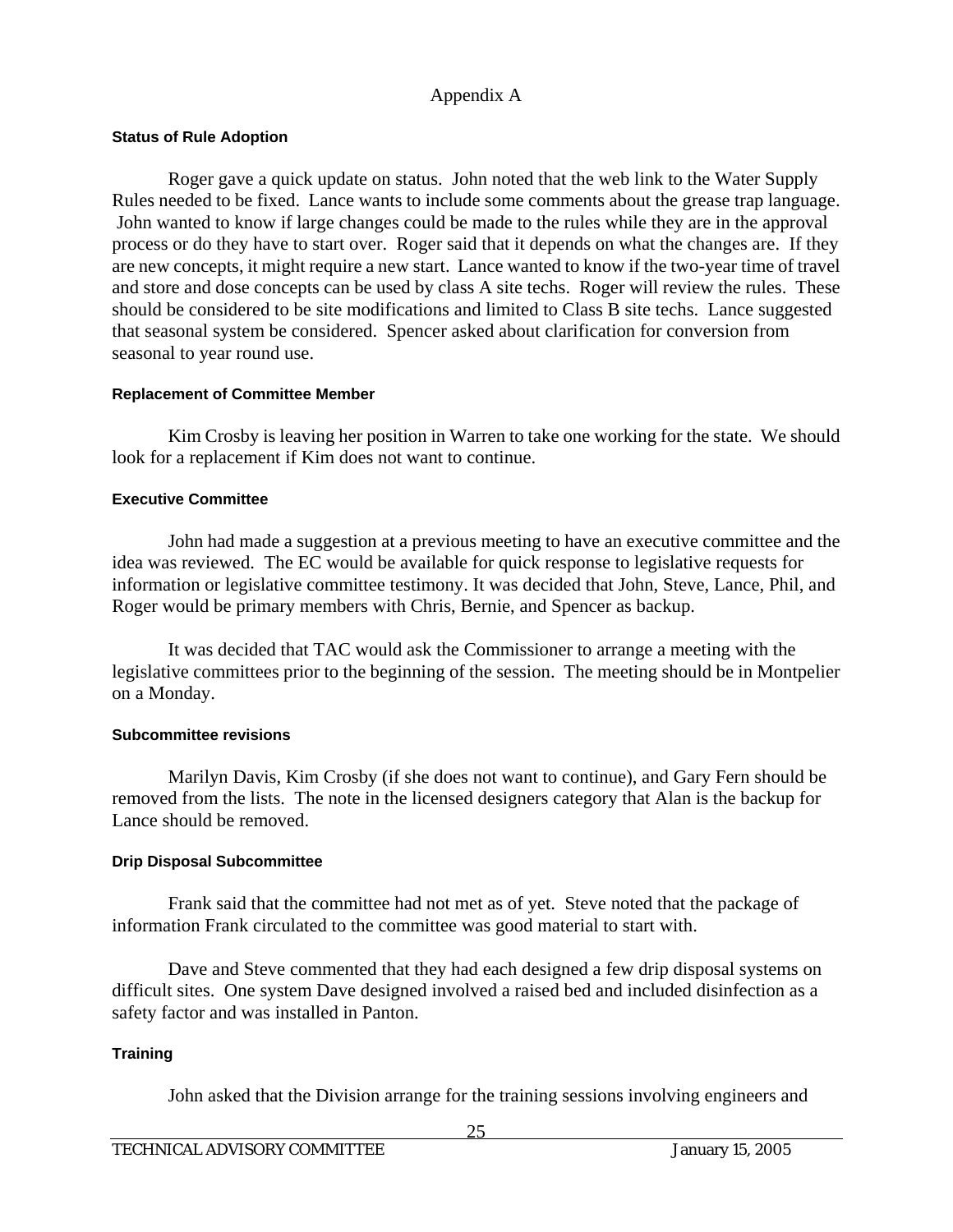regional office staff that will be provided by Thom Villars. John said just pick a couple of dates in October.

### **Enviro-Septic update**

 Frank said Mr. Presby had submitted some additional test information that was collected during the initial startup of the test systems in Canada. The numbers seem in reasonable conformance with the data collected after the system had been in operation for a period of months. Frank is working on reviewing the draft design manual that would be incorporated into the approval letter.

### **Feedback**

 John asked if TAC should prepare a response to the Bridport meeting. He stated that he testified there were not fixes for all sites and that the proposed legislation would not create a total fix.

 Dave was supportive of arranging a bus tour of Vermont systems, featuring Addison County systems. The tour would be for legislators and similar in nature to the one that went to Rhode Island so that everyone could see systems that have been permitted and what they look like after installation.

 It was suggested there should be a meeting where designers are encouraged to meet with TAC and offer suggestions on how to improve the rules.

 One thought is to help municipalities think about buying areas within their town that are suitable for sewage disposal and organizing some decentralized community systems that people could connect to. Another is to create a list of things that have changed. John suggested including a brief description of the proposed rule changes along with TAC involvement. Phil recommended explaining how the changes could be used to deal with some problem sites.

 John mentioned that one type of continuing education would be sessions reviewing the status of innovative systems, such as the one held at the Vermont Technical College a few years ago.

 There should also be training sessions to help people use the rules to the fullest extent possible.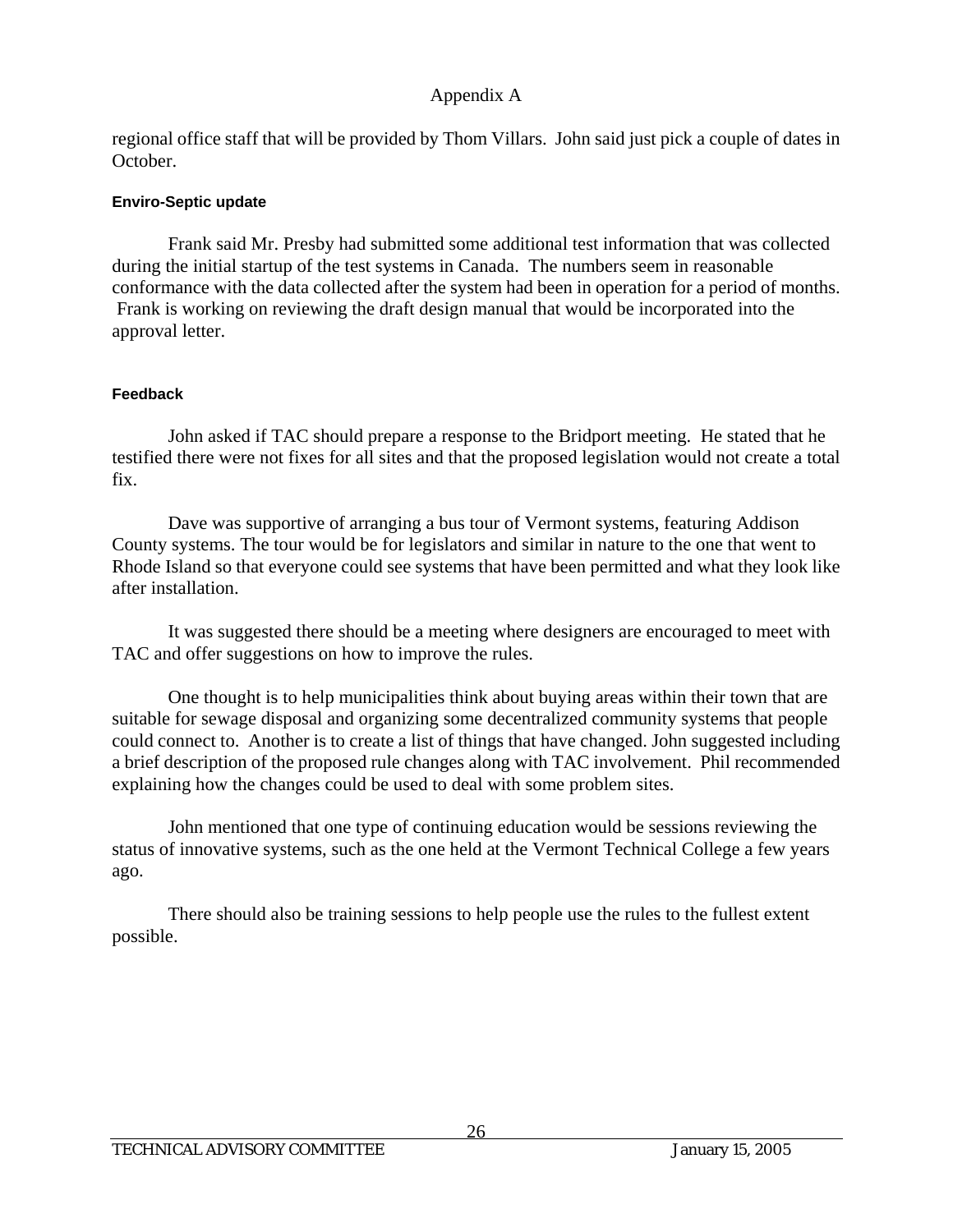### **Executive Committee**

John Forcier, Steve Revell, Lance Phelps, Phil Dechert, and Roger Thompson Alternates – Chris Thompson, Bernie Chenette, Spencer Harris

### **Subcommittees**

Hydrogeology - Allison Lowry, Craig Heindel, Dave Cotton and Steve Revell.

Training subcommittee - John Forcier, Roger Thompson, Allison Lowry, Dave Cotton, and Barbara Willis.

Licensed designers - Spencer Harris, Alan Huizenga, and Gerry Kittle.

Well driller's knowledge checklist - Jeff Williams, Rodney Pingree, Roger Thompson, Bernie Chenette and Steve Revell.

Interested in the delegation rules - Spencer Harris, Gerry Kittle, Phil Dechert, and Alan Huizenga

Drip Disposal – Frank O'Brien, Roger Thompson, Dave Cotton, Steve Revell, Alan Huizenga

Approved Minutes of the Technical Advisory Committee Meeting October 12, 2004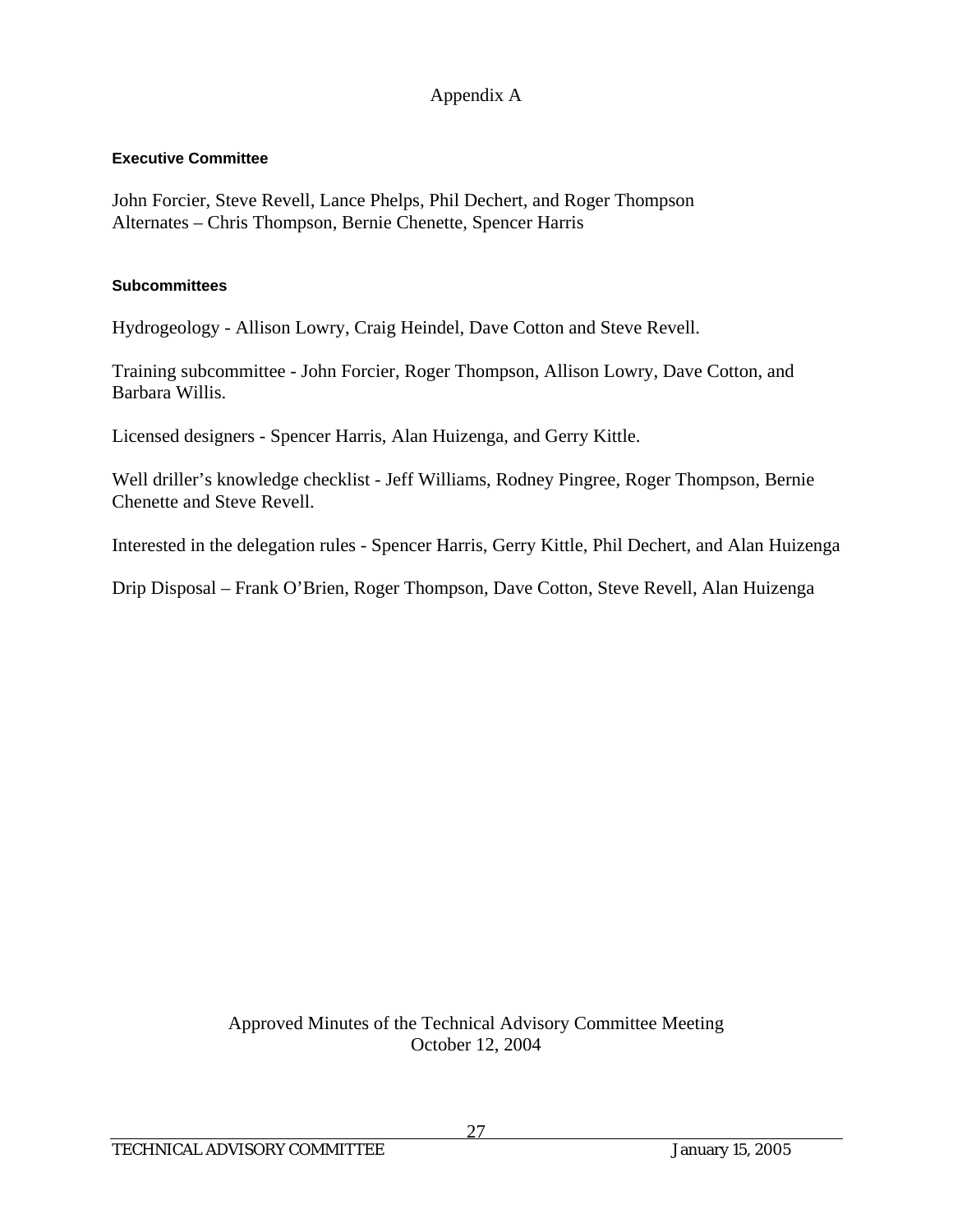| <b>Members Present:</b>    | Roger Thompson                        | <b>Phil Dechert</b>   |  |  |
|----------------------------|---------------------------------------|-----------------------|--|--|
|                            | <b>Jeff Williams</b>                  | Gail Center           |  |  |
|                            | John Forcier                          | <b>Spencer Harris</b> |  |  |
|                            | <b>Allison Lowry</b>                  | Alan Huizenga         |  |  |
|                            | <b>Steve Revell</b>                   | Craig Heindel         |  |  |
|                            | <b>Bernie Chenette</b>                |                       |  |  |
| <b>Others Present</b>      | Frank O'Brien<br><b>Scott Stewart</b> | Chris Thompson        |  |  |
| <b>Scheduled Meetings:</b> |                                       |                       |  |  |

| October 26, 2004   | 1-4 PM | Mad Tom Notch Room |
|--------------------|--------|--------------------|
| November 9, $2004$ | 1-4 PM | Mad Tom Notch Room |
| December 7, 2004   | 1-4 PM | Mad Tom Notch Room |

#### **Review of Agenda**

 An item related to planning a legislative presentation was added. Gail asked to be added to the Well Driller's subcommittee.

#### **Review of Minutes**

John asked that the language in the feedback be corrected in relation to his comments. He asked that it read "He stated that he testified there were not fixes for all sites and that the proposed legislation would not create a total fix."

 Spencer asked his comment about S.249 be corrected to state that he had heard that some engineers would not be supportive.

Steve noted that it was Dave's system that was installed in Panton

It was noted that Jeff should be listed as an alternate on the Executive Committee.

#### **Status of Rules**

 The Agency has completed the round of public meetings and is working on the responses to the comments. A significant number of comments are from the engineers and their organizations. There are several comments that the proposed rules do not follow the intent of S.27, which the Agency disagrees with. They also submitted comments that site technicians should be limited to residential systems, should be prohibited from specifying advanced treatment systems, and from designing water systems for non-residential buildings. There were a few comments that the rules should be withdrawn and the process restarted. John noted that the comments related to withdrawing the rules were not supported by the engineers' groups. Steve suggested it is pretty late to bring up these issues.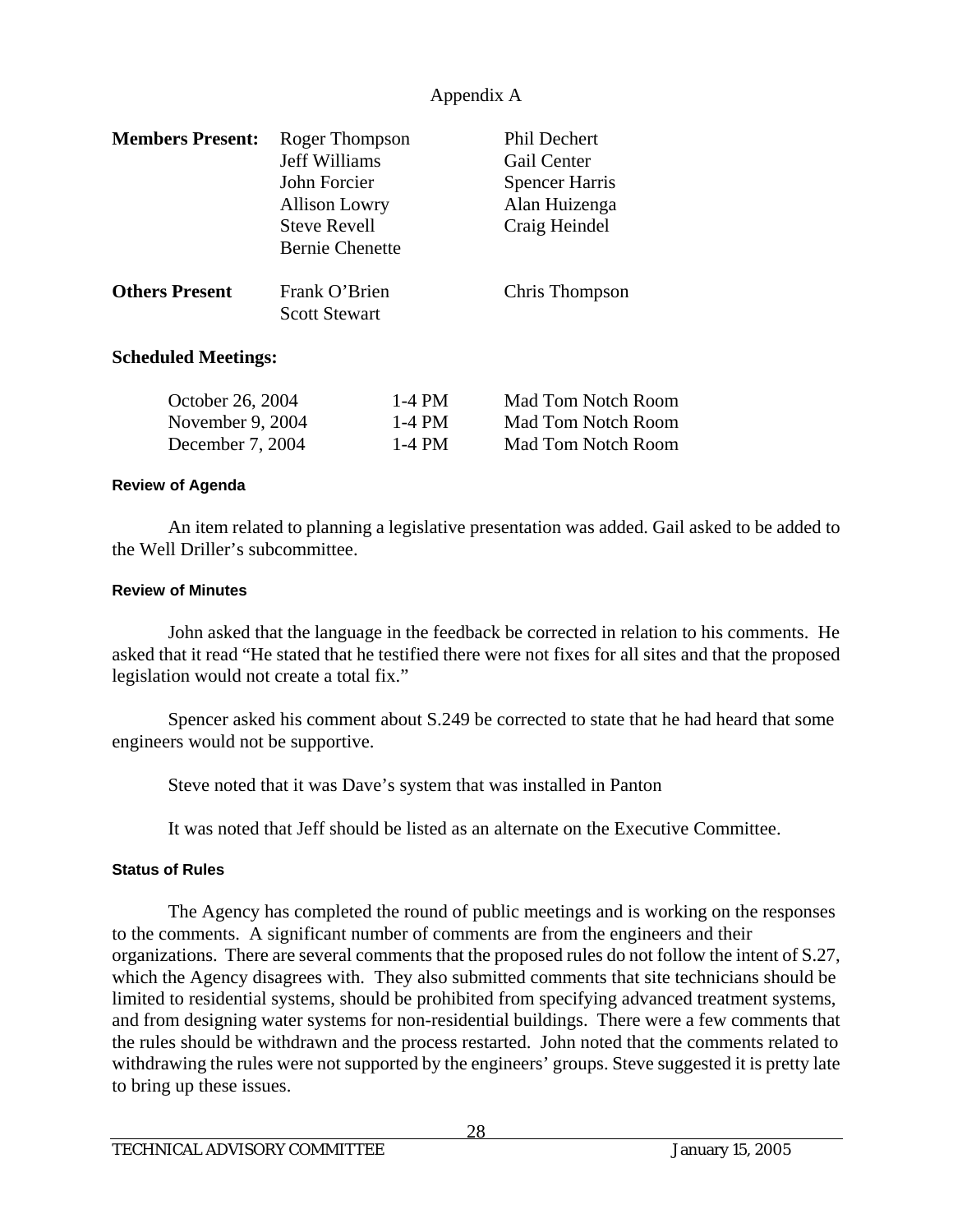John indicated that some of the concerns about the rules are related to the fact it has taken two years to get to this set of revisions and that some legislators feel they were promised more radical changes than are proposed. He also noted that TAC does not represent the engineering community. John noted that some engineers are concerned about site technicians moving from water systems serving only single family homes to publicly occupied buildings. John also noted that there is concern among the engineering groups that the site technicians might start doing work prior to having the training needed. There are concerns that continuing education might or might not cover the needed information.

 Craig said he felt like there must be a parallel committee. TAC has spent most of their time working on trying to solve the Addison County issues. It feels like a miss-characterization to suggest TAC has not been productive. John said that because the rules have not been adopted yet, people feel like not much has actually been done, and there are no "magic systems" even though they don't exist. Some legislators are saying they have "heard" that a fix is on the way.

 Craig noted that the question is still whether surfacing systems can be allowed, at least if the goal is to provide an number of systems as options for clay soils. Steve said that TAC had already spent a lot of time on this issue. John said that TAC needs to do a better job of communicating the results of our work. Spencer suggested that legislators should attend TAC.

### **Review of Status of Next Round of Rules**

 Anne has done some work on these but has not finished yet. Spencer asked if there is time to look at the "holes up" question and the mound sand specification. Roger suggested it would be possible. John suggested that the subcommittee on hydrogeology look at this.

### **Tour for Legislators**

 Dave Cotton sent an e-mail with a suggested outline with some classroom work and some field visits. The field visits might include some in Charlotte where they have been dealing with a large group of camps, including many converted to year round use. The thinking is to try for second or third week in November. Craig suggested that the trip should focus on systems that meet the rules, otherwise legislators will think the systems they see can deal with sites that don't meet the rules. Just looking at "black boxes" would not help much. Steve noted it is important to not mislead legislators. John suggested including a visit to a site with a drip disposal system so the legislators can see what one looks like. John also noted that legislators are saying they want to extend the November 1, 2004 deadline. The committee started to feel that field visits might be hard to arrange and Phil suggested doing a virtual tour.

 It was decided to form a subcommittee for the legislative tour. It was decided Dave Cotton would want to be on the committee, that Gerry Kittle would be invited but might not have time, that Phil would help, and that Roger would help. Also possible help might come from Adam Lougee and Kevin Behn (Addison RPC). Craig and Steve might lead any presentation.

### **Water Supply Chapter for the Next Set of Rules**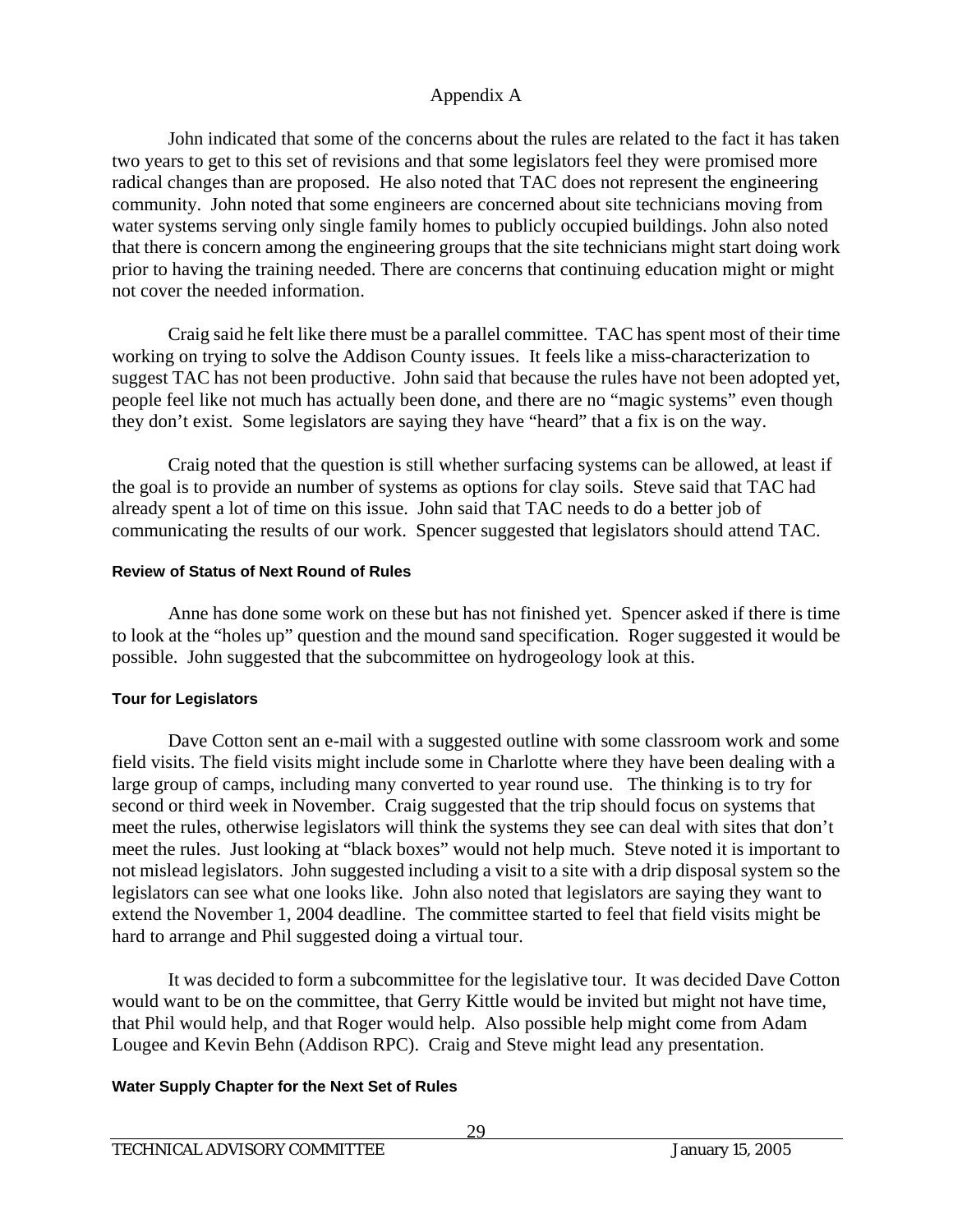Roger reviewed the concepts of adding water supply rules to the Wastewater System and Potable Water Supply Rules. Before the 1996 rules, some water supply information had been included and references were made to other documents for technical details. After 1996 all of the water related information had been collected into the Water Supply Rules. The Regional Office Program administered the rules for regulated water supplies that are not Public Community Systems. The proposal is to put the technical specifications for regulated water supplies that are not regulated as Public Water Supplies back into the Wastewater System and Potable Water Supply Rules. The handout entitled Subchapter 6, is the first attempt at pulling together the required information.

 Scott Stewart, representing the Water Supply Division, reviewed his current work on updating appendixes 11 and 12 of the Water Supply Rules. He wants to match the definitions in the rules with the language in Chapter 48 of 10 V.S.A. He would like to add some information on shallow wells and update the rules in regard to new construction techniques.

 Alan asked why we are spending this much effort to separate the Water Supply Rules into two parts. He finds using the Water Supply Rules fairly easy and would probably find having some of the water supply information in two different documents not as useful as the current format.

 Scott noted that he is working on updating Appendix 11 and would like TAC to work on a coordinated schedule. Chris said that WWMD and WSD would work on this and bring a more finished document back to TAC.

Bernie suggested that shallow wells should be generally discouraged.

 There was no clear answer as to whether the committee supports a single water supply document or the inclusion of the information for regulated private wells into the regional office rules.

### **Feedback**

 Bernie noted that Scott is doing a great job. Jeff asked that the well drilling community be kept in the loop.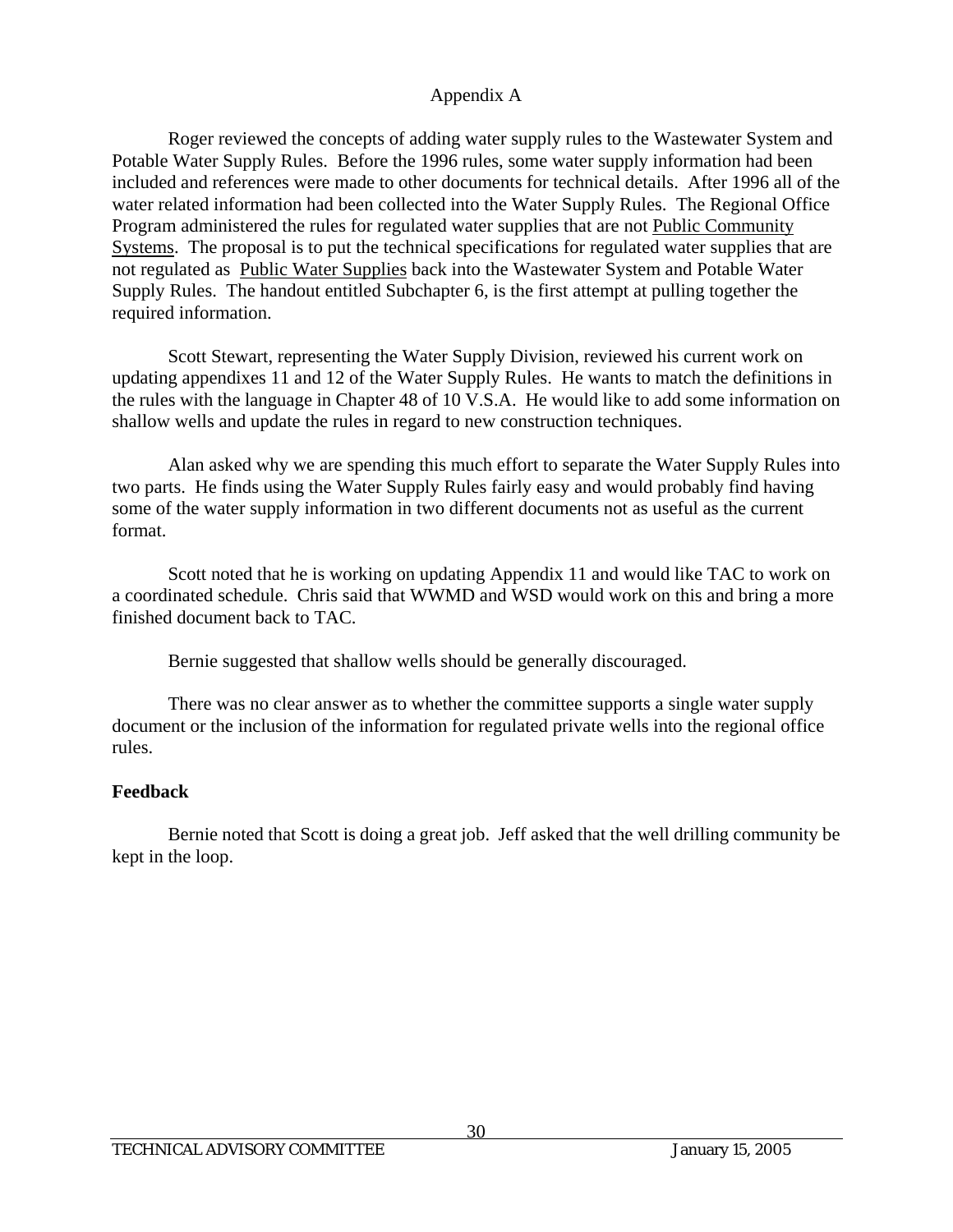### **Executive Committee**

John Forcier, Steve Revell, Lance Phelps, Phil Dechert, and Roger Thompson Alternates – Chris Thompson, Bernie Chenette, Spencer Harris, Jeff Williams

#### **Subcommittees**

Hydrogeology - Allison Lowry, Craig Heindel, Dave Cotton and Steve Revell.

Training subcommittee - John Forcier, Roger Thompson, Allison Lowry, Dave Cotton, and Barbara Willis.

Licensed designers - Spencer Harris, Alan Huizenga, and Gerry Kittle.

Well driller's knowledge checklist - Jeff Williams, Rodney Pingree, Roger Thompson, Bernie Chenette, Gail Center and Steve Revell.

Interested in the delegation rules - Spencer Harris, Gerry Kittle, Phil Dechert, and Alan Huizenga

Drip Disposal – Frank O'Brien, Roger Thompson, Dave Cotton, Steve Revell, Alan Huizenga

Approved Minutes of the Technical Advisory Committee Meeting October 26, 2004

**Members Present:** Roger Thompson Rodney Pingree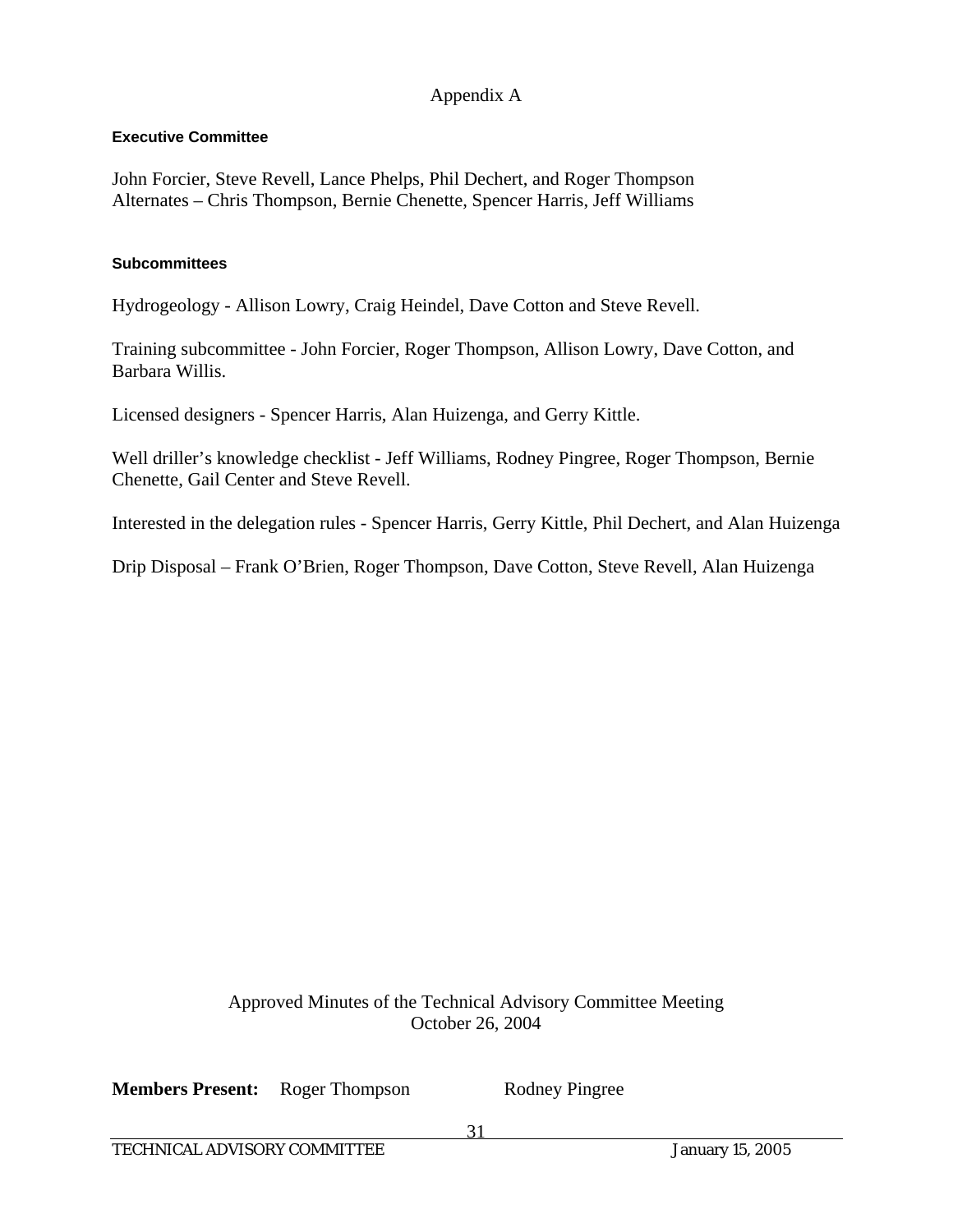|                                      | <b>Barb Willis</b><br><b>Allison Lowry</b><br>John Forcier<br>Craig Heindel |                      | <b>Steve Revell</b><br><b>Phil Dechert</b><br>Dave Cotton |
|--------------------------------------|-----------------------------------------------------------------------------|----------------------|-----------------------------------------------------------|
| <b>Others Present:</b>               | Chris Thompson                                                              |                      | Frank O'Brien                                             |
| <b>Scheduled Meetings:</b>           |                                                                             |                      |                                                           |
| November 9, 2004<br>December 7, 2004 |                                                                             | $1-4$ PM<br>$1-4$ PM | Mad Tom Notch Room<br>Mad Tom Notch Room                  |
| <b>Review of Agenda</b>              |                                                                             |                      |                                                           |

An item related to the soils course arranged by ACEC was added.

#### **Review of Minutes**

 The draft minutes of the October 12, 2004 meeting were reviewed. The spelling of Mr. Behn's name needs correction. John wanted to clarify one point from the meeting. He said a concern by engineers is that site technicians could start doing new types of work prior to having the training needed. The September 7, 2004 minutes were approved as revised.

#### **Status of Rules**

 Roger reviewed the current status. Final revisions are being made and reviewed by Wibs. The revisions need to be filed with LCAR by tomorrow, October  $27<sup>th</sup>$  for the November  $4<sup>th</sup>$ hearing. As soon as the changes are approved by Wibs and filed with LCAR they will be circulated to the TAC. The rules will not be reviewed by the TAC prior to submission to LCAR, as they need to be filed tomorrow.

#### **Soils Course**

 John said that he had arranged for two sessions of soils training through ACEC. Thom Villars, NRCS, will do the training. The regional office staff will attend along with engineers. The meetings will be November  $19<sup>th</sup>$  and  $23<sup>rd</sup>$ . Charlie Grenier will find locations for test pits. Meetings will be at the Best Western in Waterbury. Dave asked if ANR had developed its process for approving continuing education. Roger said not yet, but that it is on the list of things to do.

#### **Two year time of travel approach discussion**

Commissioner Wennberg asked that the TAC consider the comments from the public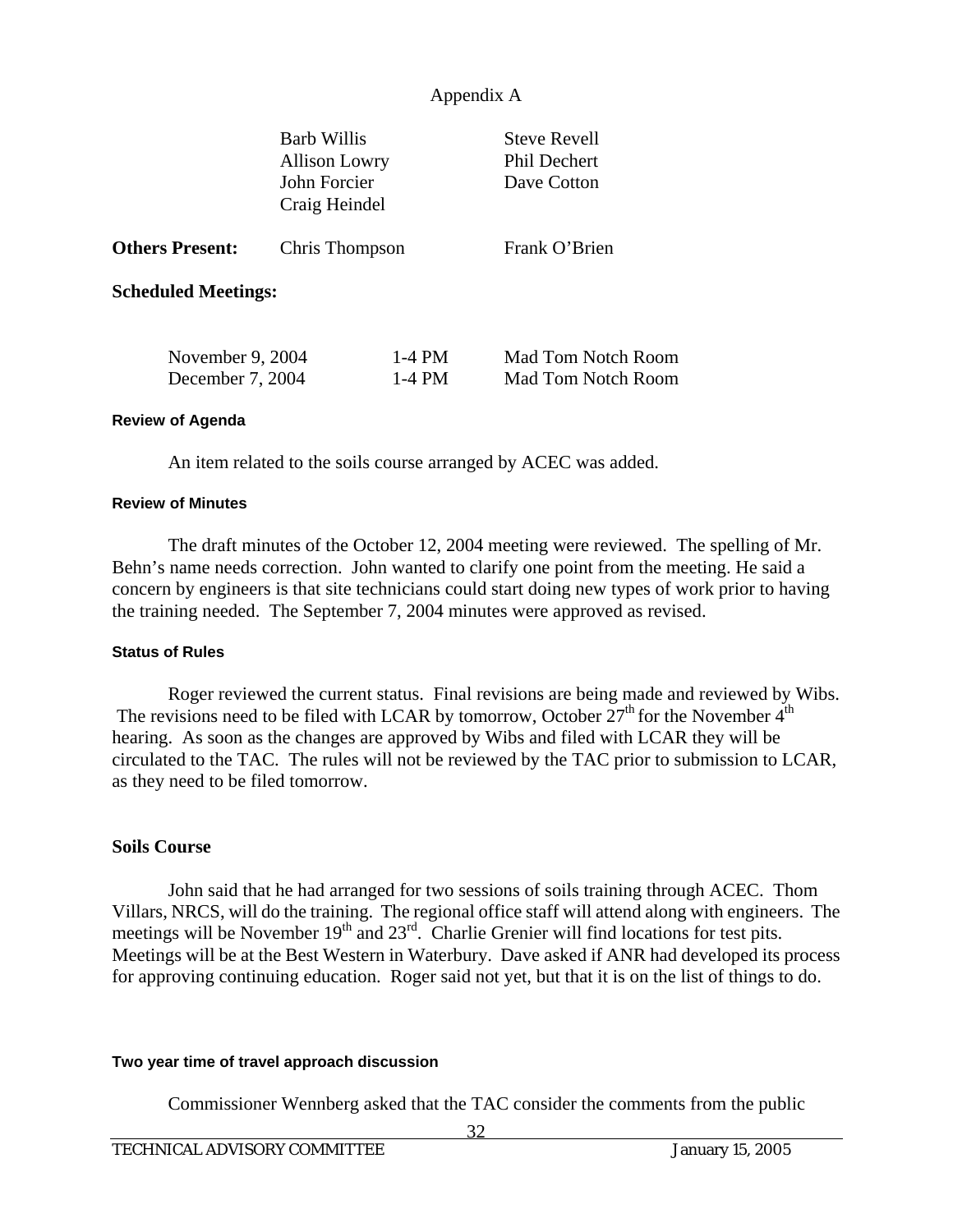meetings regarding the requirement that there be at least 20' of silt or clay to protect the bedrock groundwater. The proposed rules include the prescriptive method using 20' of soil but allow for less with a site-specific analysis. Lance said in an e-mail that the concern for cracking of the soil during dry seasons would be reduced when there is a layer of sand over the top. Craig reviewed a page of calculations he had prepared that indicated as little as 2' feet of soil could provide the required two year time of travel in the vertical direction. Dave noted that the number was picked to be conservative to protect against the natural variations in soil conditions. Steve suggested revising to 10' as by that depth the soil is moist enough to be massive and plastic in nature. Dave said he had observed prismatic structure down to more than 5'. Roger asked how often those present determined during the test pit observations that the soil was sufficient to meet the two year time of travel at depths less than 20'. All of the responses were that in most cases at 7-8' the soils were sufficient to provide the two-year time of travel. The group appeared to settle on changing the number to 10', however further discussion related to variability of the soils, even when mapped as silts or clays by NRCS, suggested that some qualifiers would be needed. There was discussion of whether the silt and clay limitation could be modified to include other soil types that would provide the two-year time of travel, and it was decided the TAC should pursue this topic in the future. Dave suggested not trying to make a decision in just a few minutes and therefore retaining the 20' number for the moment. There was further discussion about the ability of the backhoes used for test pits in most cases not being capable of digging more than 13'-15'. It was noted that it would be too bad to reduce the number and then have to add qualifiers or retract the number. The committee agreed to suggest keeping the number anywhere between 15'-20' for the moment, with the expectation that it might be reduced to around 10', maybe with some qualifiers.

### **Enviro-Septic approval**

 Frank reviewed the current status. ANR will approve a reduction of up to 50% of the pipe and stone system sizes, but for the moment will not approve sand beds with sloping bottoms except for mound type systems. Dave and Steve had some questions about linear loading rates and distribution of the systems. Frank said that he would double-check the linear loading rates and that a draft approval would be reviewed by the TAC prior to issuing a general use approval for the system.

### **Legislative tour proposed for first or second week of December**

Phil said that he was starting to outline a virtual tour program along the lines of:

- A. What is available now? Currently in use are advanced treatment systems; the desktop hydro chart; prescriptive, enhanced prescriptive, and performance based design approaches; and rules allowing for experimental, pilot, and general use approvals.
- B. Currently proposed rule amendments that allow for two-year time of travel and store and dose concepts and for the delegation of the rules to towns.
- C. Options under consideration by the TAC, including drip disposal, surface discharge, disinfection, and management.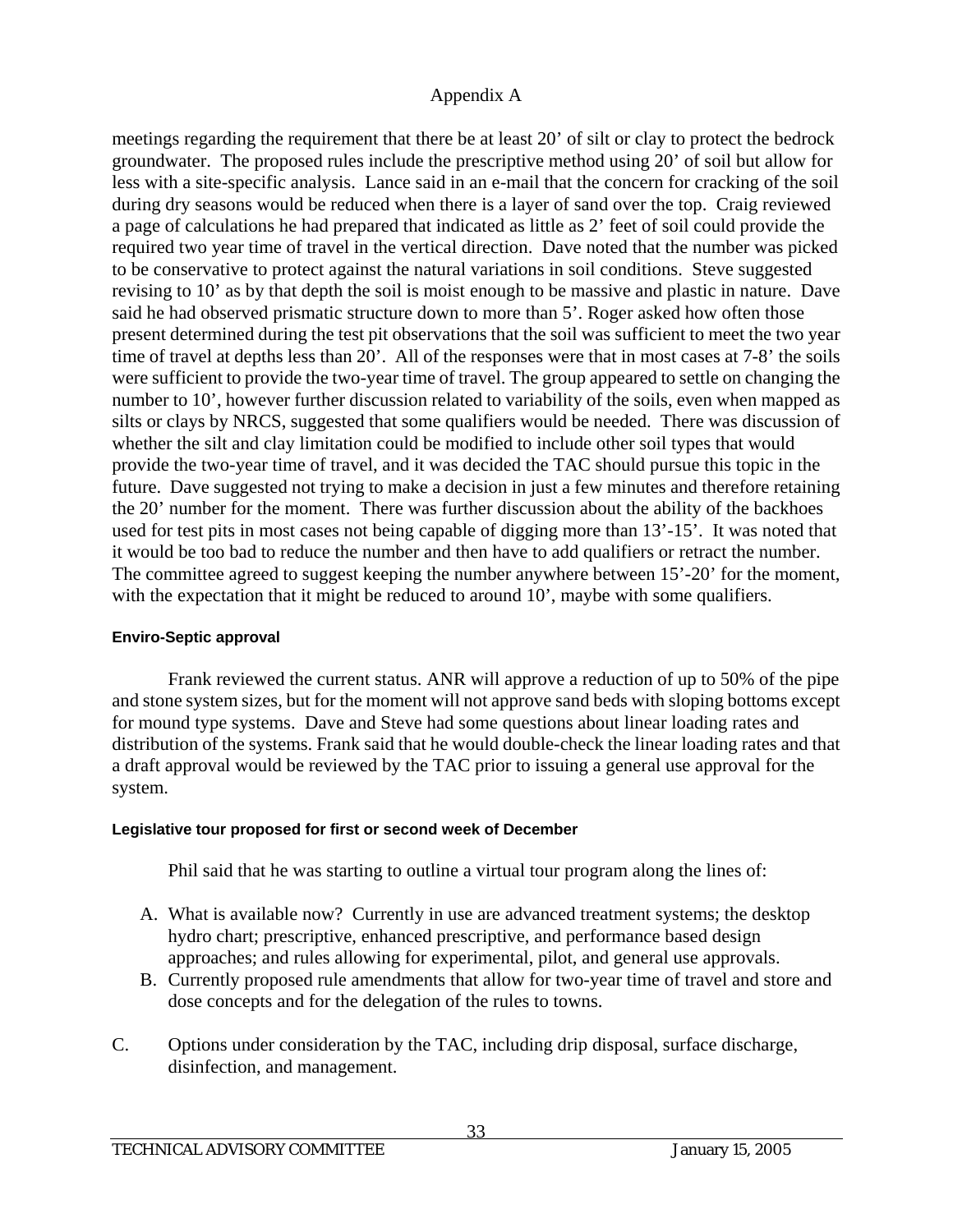D. Not under consideration by the TAC is the "best fix" concept for new projects

### **Feedback**

 Steve reviewed a situation involving an application for a change in use. He had asked about getting approval before the reviewer took some leave and got a response that "I have plenty of time on my clock for that project". Steve observed that this response created an impression that the reviewer did not care about getting the work done, only meeting the performance standards.

 Roger said that this was an unacceptable attitude and with a specific complaint he would deal with it.

### **Executive Committee**

John Forcier, Steve Revell, Lance Phelps, Phil Dechert, and Roger Thompson Alternates – Chris Thompson, Bernie Chenette, Spencer Harris, Jeff Williams

### **Subcommittees**

Hydrogeology - Allison Lowry, Craig Heindel, Dave Cotton and Steve Revell.

Training subcommittee - John Forcier, Roger Thompson, Allison Lowry, Dave Cotton, and Barbara Willis.

Licensed designers - Spencer Harris, Alan Huizenga, and Gerry Kittle.

Well driller's knowledge checklist - Jeff Williams, Rodney Pingree, Roger Thompson, Bernie Chenette, Gail Center and Steve Revell.

Interested in the delegation rules - Spencer Harris, Gerry Kittle, Phil Dechert, and Alan Huizenga

Drip Disposal – Frank O'Brien, Roger Thompson, Dave Cotton, Steve Revell, Alan Huizenga

### Approved Minutes of the Technical Advisory Committee Meeting November 9, 2004

**Members Present:** Roger Thompson Allison Lowry Craig Heindel John Forcier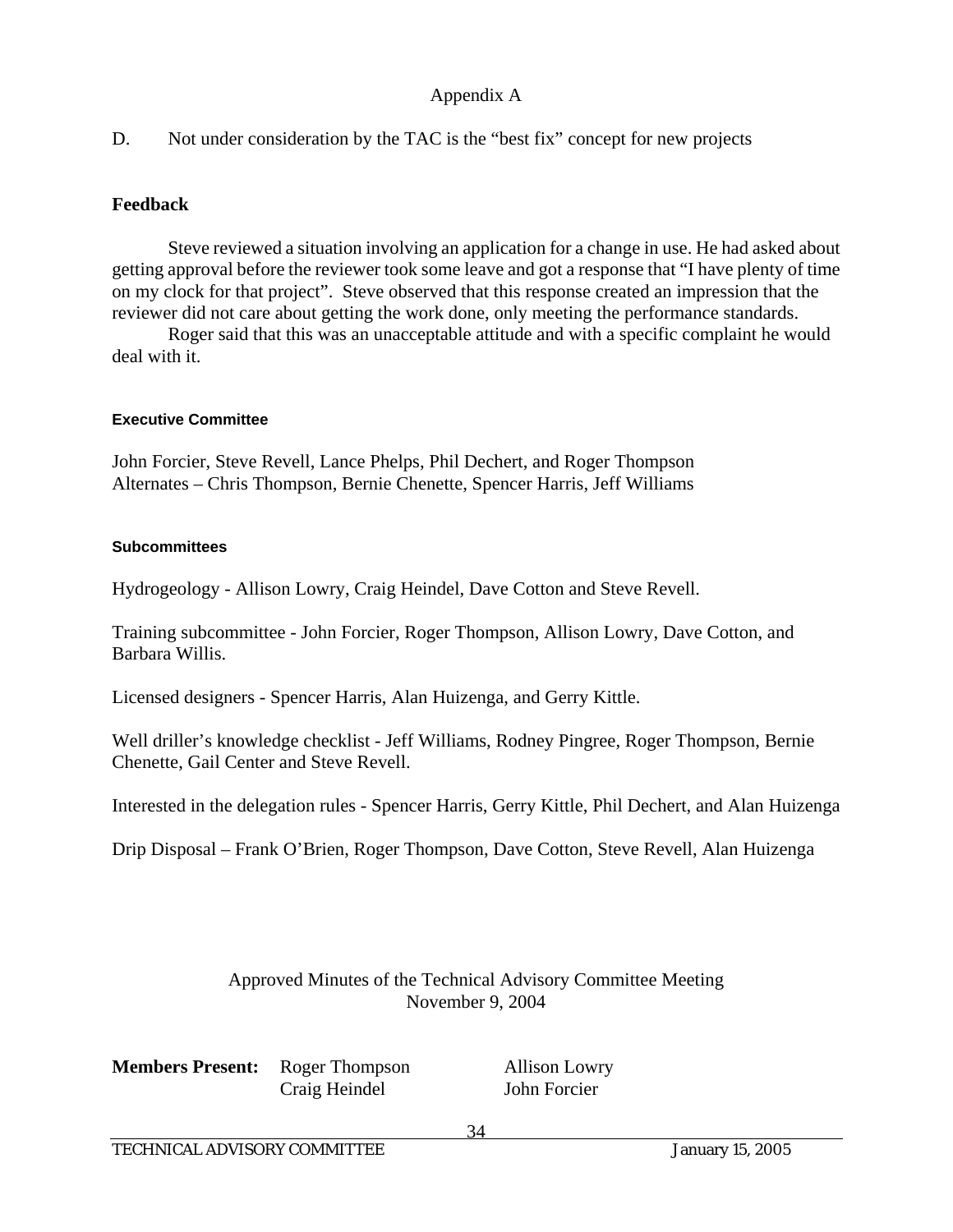|                            | Alan Huizenga<br>Justin Willis<br><b>Steve Revell</b><br><b>Rodney Pingree</b><br>Gerry Kittle | <b>Spencer Harris</b><br><b>Barb Willis</b><br><b>Bernie Chenette</b><br><b>Phil Dechert</b> |
|----------------------------|------------------------------------------------------------------------------------------------|----------------------------------------------------------------------------------------------|
| <b>Others Present:</b>     | Thomas O'Connor<br>Chris Thompson<br>Karen Horn                                                | Frank O'Brien<br>Anne Whiteley                                                               |
| <b>Scheduled Meetings:</b> |                                                                                                |                                                                                              |

December 7, 2004 1-4 PM Mad Tom Notch Room

#### **Review of Agenda**

 It was requested that the topics of curtain drains and allowing primary and replacement systems for mounds to be in one large system be discussed at a future meeting.

#### **Review of Minutes**

The draft minutes of the October 26, 2004 meeting were reviewed and accepted as drafted.

#### **Review of LCAR Meeting of November 4, 2004**

 LCAR met on November 4, 2004 to review the proposed amendments to the rules. The draft of the rules submitted to LCAR included some revisions related to the comments received at the five public meetings and in the written comments that were received. The language related to the work that site technicians would be permitted to do was narrowed by adding some specific limitations. Class A designers would be explicitly limited to systems not involving; site modifications, use of performance based designs, two-year time of travel systems, or those using the store and dose concept. All site technicians would be limited to designs for domestic wastewater, which might include negligible amounts of compatible non-domestic wastewater. Most of the testimony other than that from the Agency was from professional engineers representing themselves and/or professional organizations. The engineers expressed concerns that the proposed amendments could result in site technicians doing work for which they have not been trained or tested. LCAR was concerned about the controversy, and so after taking testimony, they recessed the meeting until December 2, 2004 when they will further consider the issues. Commissioner Wennberg indicated that the issues that had been raised would be reviewed with the TAC prior to the December 2, 2004 meeting.

#### **Discussion of site technician authority**

 Anne led the discussion. She reviewed the statutory changes made in 2002 that authorized the Agency to make rules related to what site technicians can do, with the only specified limit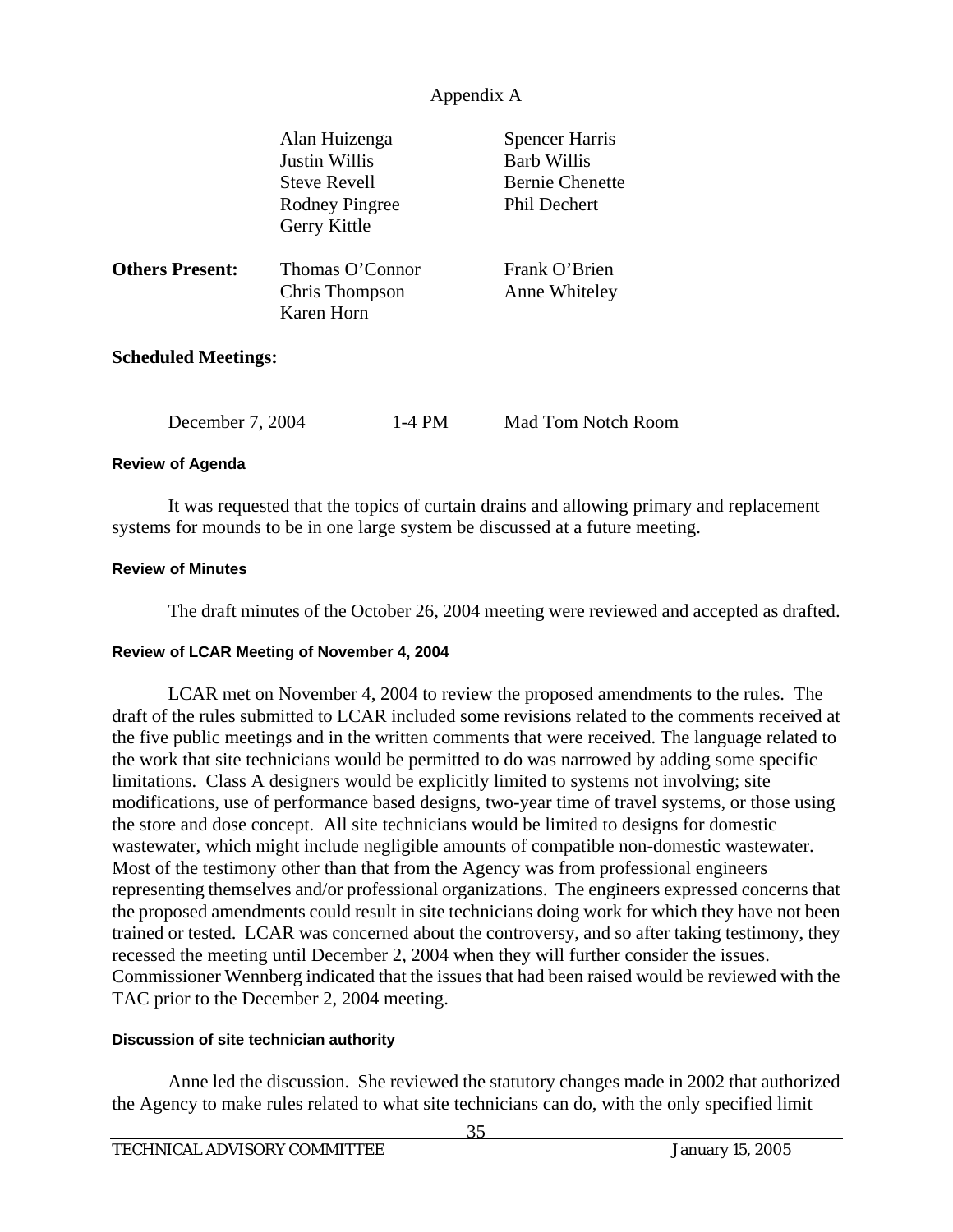being that the water supplies and wastewater systems be limited to flows not exceeding 1350 GPD. She further noted that the Water Supply Rules required that a professional engineer design any Public Water Supply. Public Water Supplies are those that serve 25 or more people for at least 60 days per year and those systems with 15 or more service connections.

 Anne began the discussion by asking what types of wastewater should be allowed in systems designed by site technicians. Craig and Steve indicated they believed there was consensus by TAC that domestic type wastewater was acceptable. John asked if the wastewater should be described as domestic or residential.

 At this point there was some discussion of how to proceed with the review. John had a list of topics he wanted to discuss while Craig suggested he would like to have Anne work through her list first. John wanted to make sure all the issues were on the record. Anne reviewed the list of topics she wanted to deal with which covered most of the topics John wanted to include and so it was decided to have Anne proceed.

 The group then discussed the definition of domestic wastewater, versus residential, and whether food preparation in restaurant operations should be allowed for site technicians. Allison noted that non-domestic wastewater could be subject to UIC jurisdiction that limits designs to professional engineers. The definition proposed in the submission to LCAR was reviewed. John noted that with a limit of 1350 GPD a school or office building calculated at 15 GPD/person could result in a wastewater system design for 90 students or employees. Roger suggested limiting the wastewater system design to those situations where a site technician could design the water supply which would limit schools and office buildings to less than 25 people. Spencer said he thought that site technicians would not design stand alone commercial projects. Justin said he remembered that they could if the commercial flow was a small portion of the total with residential use being the primary source of wastewater.

Anne asked if the domestic wastewater was different depending on what type of building the wastewater is from. Rephrased, Anne asked what kind of building uses should be acceptable for site technician designs. Justin indicated that he wanted to be able to do private residential systems with 2 or 3 units, with small home occupation type commercial use. Karen said that very small town office building should be included as some town officials she works with are very concerned about having to hire professional engineers. Steve asked John if he supported site technicians doing a small town office. John suggested there should be some limit related to the number of people. Steve also raised the issue of how did we get so far into the rule adoption process before having all of this discussion and suggested these issues should have been raised long ago.

Compromise suggestions were made at this point. John suggested 24 people @ 15 GPD/person for 360 GPD. Roger suggested just limiting at 24 people because of mixed uses of a few bedrooms and some employees. Phil suggested a limit based on the water system not being classified as "Public". There was additional discussion about what should be allowed as domestic wastewater. A laundry facility would be limited to 2 washing machines @500 GPD each. A restaurant limited to 25 people would be a relatively small flow and the required grease trap can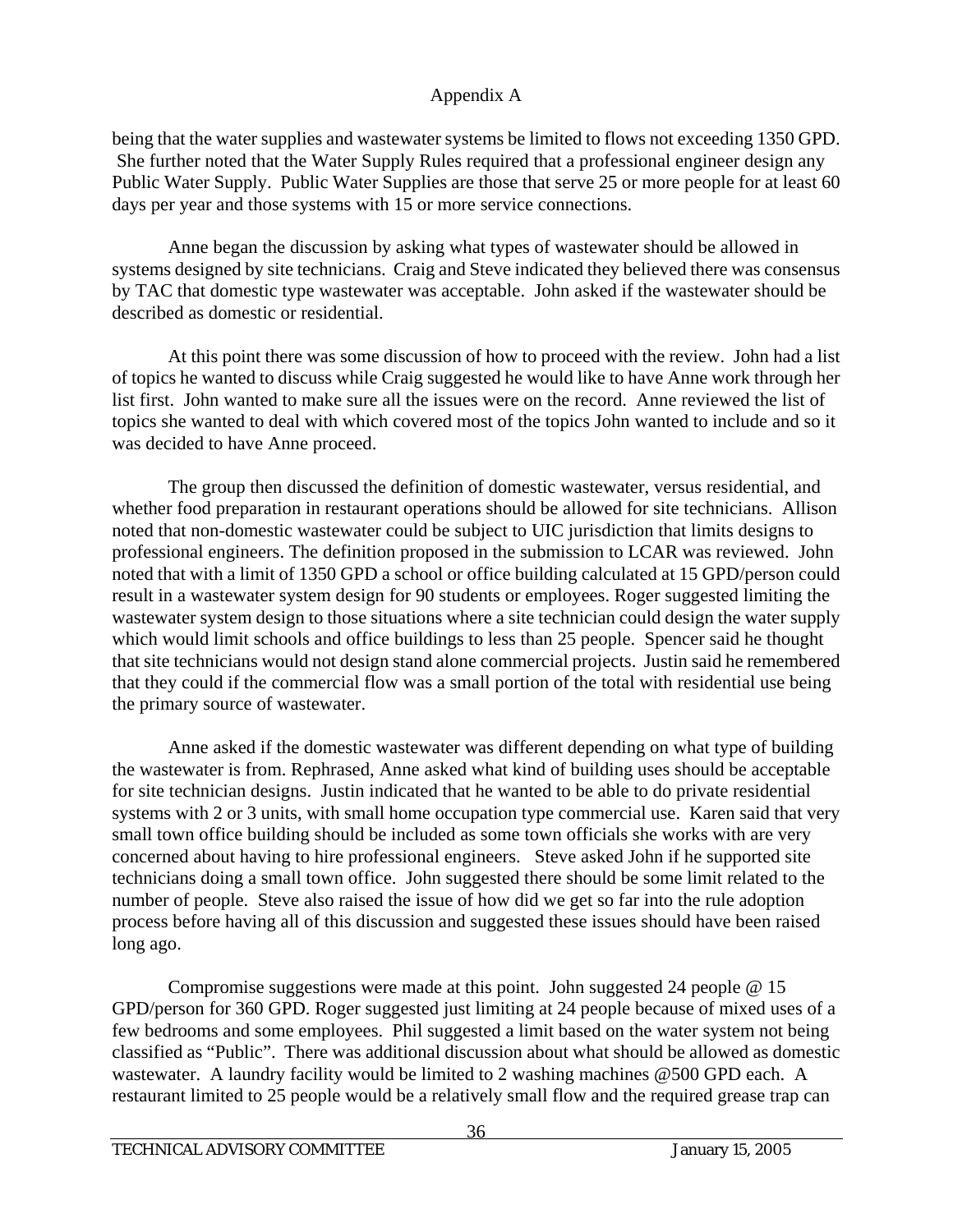be sized using a prescriptive method. It was decided that the language related to the inclusion of non-domestic wastewater would be amended. The language will substitute approval by the Secretary for the statement that the non-domestic flow would be negligible. Craig asked John if he could support site technician designs with these limits and John said he could.

Based on this discussion, Anne asked for a show of hands on whether site technicians should be approved for design of systems, including laundry and food preparation uses, if limited to those serving not more than 24 people. There were 11 yes votes and no nays. Steve noted that John had not voted, and John indicated he had abstained. Steve asked John to state his position as a member of TAC. John said he thought the stand-alone non-residential buildings would be the hardest place to get agreement. Spencer asked John if he would be supportive if the stand-alone buildings were limited to engineers. Bernie noted that the proposal just voted on would allow relatively large office buildings based on many office buildings having less than 25 employees. Allison asked what difference it made relative to the nature of the wastewater. Bernie responded that insurance and liability are issues. Steve noted that he had the same types of coverage that some of the engineers have (insurance is not required for engineers and not all engineers have insurance). Anne and Allison asked for an explanation of the difference in the wastewater from residential and non-residential buildings and what the public health risk associated with these designs would be. John suggested the wastewater might have higher levels of BOD and TSS because office buildings usually don't include bathing facilities. Allison asked how the wastewater disposal systems differ in design when serving residential or non-residential. Alan said that they were generally the same design for the same design flow. Karen added that small users believe they should have a choice between a site technician or an engineer and where possible a small user would choose a site technician because that was the cheaper option. Anne asked John to explain the different level of health risk associated with a wastewater system serving residential versus non-residential buildings. John said that with the changes agreed to restricting site technicians to projects with 24 or less people, he personally supports the proposed language, and would attempt to persuade the engineering groups to accept the language.

John then listed his other concerns:

- 1. the definition of hydrogeologist
- 2. use of innovative/alternative systems
- 3. use of the store and dose and of the two-year time of travel concepts
- 4. the continuing education requirements
- 5. use of enhanced prescriptive and performance based design

John noted that the response summary included a response to the question of whether a site technician could do a performance based design, with ANR stating that a site technician can do these including the hydrogeologic analysis. These systems, under the current rules and under the proposed amendments, are limited to Class B Designers. A Class B Designer can use the desktop chart. If more sophisticated analysis is required, a qualified hydrogeologist is required. Craig noted that TAC had agreed to the language sent to ICAR and LCAR.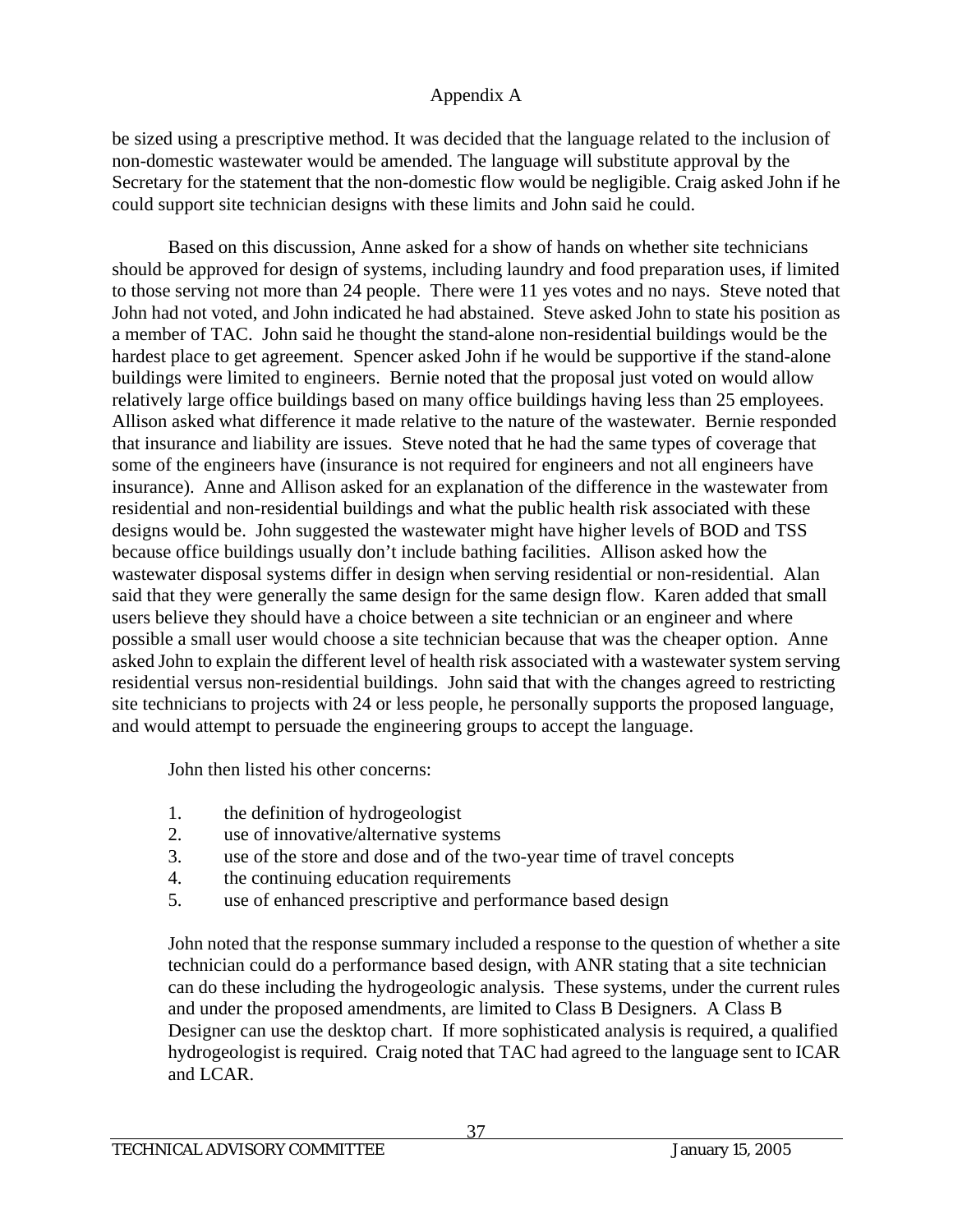John noted that the responsiveness summary indicated that none of the systems currently approved for general use required a professional engineer to do the site-specific design. Anne asked John which ones should be limited. He did not have a specific list in mind. There was discussion about what happens when the manufacturer does not support the system. The Agency should be notified of lack of response. Frank noted that he was reviewing an advanced constructed wetland concept, which appeared to be a system that is actually redesigned for each site-specific use and would likely require a professional engineer. It was noted that draft approvals of each system are circulated to the TAC for review and comment. John asked if an engineer registered in Vermont should do the underlying engineering for a treatment system.

John discussed the two-year time of travel and store and dose concepts and whether TAC had agreed to allow site technicians to design these systems. It was agreed that the determination of the two-year time of travel must be done by a qualified hydrogeologist. On an 8-2 vote the committee supported adding a limitation that only a professional engineer design store and dose systems.

John asked about the design of enhanced prescriptive and performance based designs by non-engineers. Roger noted that this is existing language already in the 2002 rules. Anne asked John what reasons there would be to limit these systems to only professional engineers. John could not describe at the time what bases three were to limit the use, indicating that it was just a topic for discussion.

John also discussed the continuing education requirements. This issue was a source of concern at the LCAR meeting. The proposed language does not cover professional engineers. Anne said the LCAR committee was concerned about the lack of details on the education requirements. At the suggestion of the TAC, Allison agreed to research requirements in other states. The TAC continues to support continuing education requirements.

Other than the proposed changes noted above, the TAC voted unanimously to support the language proposed to LCAR.

It was decided that John should not represent both TAC and the engineering groups in front of LCAR at the December meeting. Steve was selected to represent the TAC.

### **Executive Committee**

John Forcier, Steve Revell, Lance Phelps, Phil Dechert, and Roger Thompson Alternates – Chris Thompson, Bernie Chenette, Spencer Harris, Jeff Williams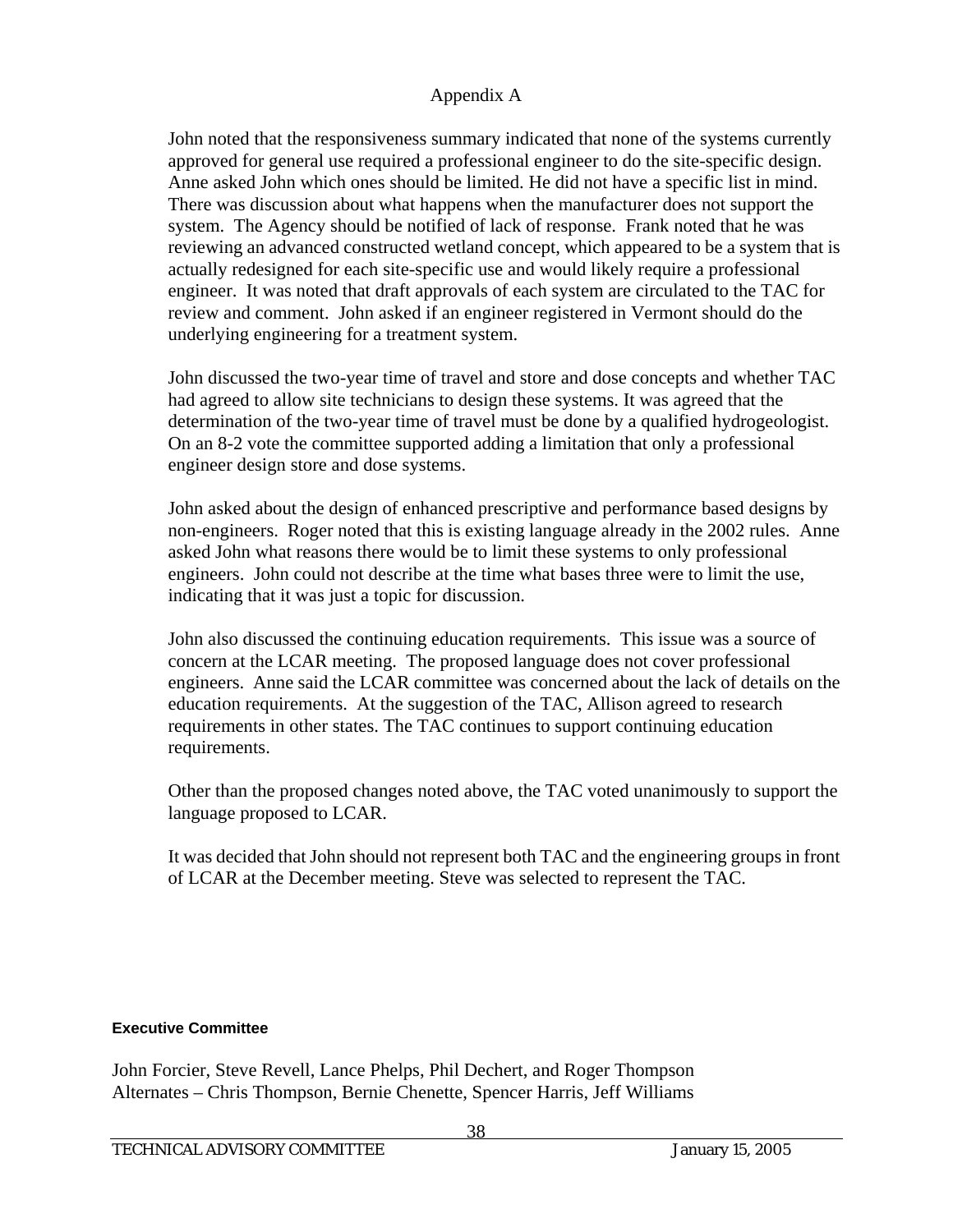#### **Subcommittees**

Hydrogeology - Allison Lowry, Craig Heindel, Dave Cotton and Steve Revell.

Training subcommittee - John Forcier, Roger Thompson, Allison Lowry, Dave Cotton, and Barbara Willis.

Licensed designers - Spencer Harris, Alan Huizenga, and Gerry Kittle.

Well driller's knowledge checklist - Jeff Williams, Rodney Pingree, Roger Thompson, Bernie Chenette, Gail Center and Steve Revell.

Interested in the delegation rules - Spencer Harris, Gerry Kittle, Phil Dechert, and Alan Huizenga

Drip Disposal – Frank O'Brien, Roger Thompson, Dave Cotton, Steve Revell, Alan Huizenga

Approved Minutes of the Technical Advisory Committee Meeting December 7, 2004

| <b>Members Present:</b> | Roger Thomps          |
|-------------------------|-----------------------|
|                         | <b>Spencer Harris</b> |
|                         | Craig Heindel         |
|                         | John Forcier          |

**Members** Gerry Kittle Steve Revell Rodney Pingree John Forcier Bernie Chenette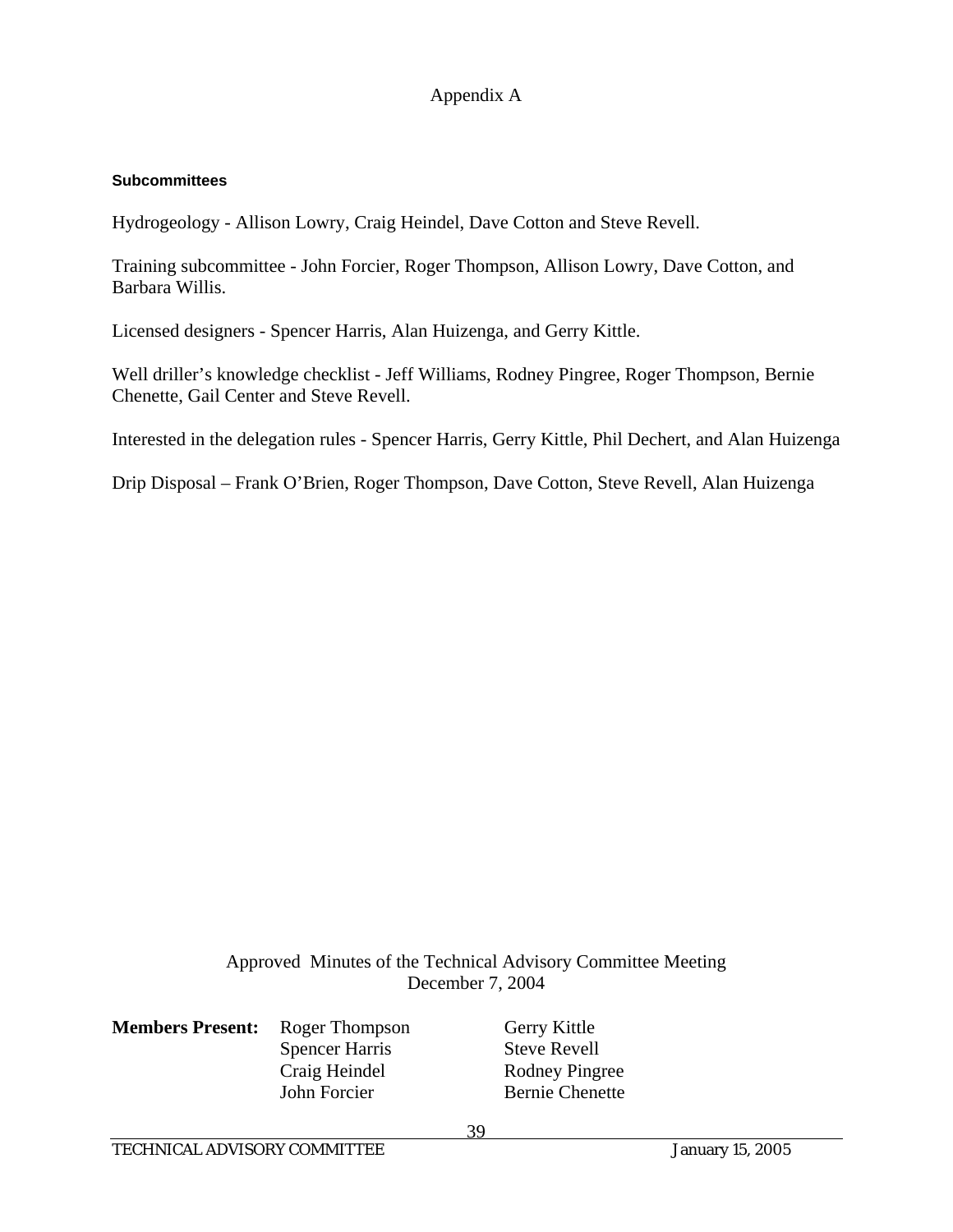| <b>Others Present:</b>     | Frank O'Brien                                        |                                  | Chris Thompson                                                       |  |
|----------------------------|------------------------------------------------------|----------------------------------|----------------------------------------------------------------------|--|
| <b>Scheduled Meetings:</b> |                                                      |                                  |                                                                      |  |
|                            | January 4, 2005<br>February 8, 2005<br>March 8, 2005 | $1-4$ PM<br>$1-4$ PM<br>$1-4$ PM | Appalachian Gap Room<br>Appalachian Gap Room<br>Appalachian Gap Room |  |
| Davious of Anondo          |                                                      |                                  |                                                                      |  |

#### **Review of Agenda**

 Added the annual report, discussion of meaning of innovative/alternative in relation to systems not seeking approval under general, pilot, or experimental categories, dates for next meetings, and Craig's request that Commissioner Wennberg attend a future meeting for a "big picture" discussion.

#### **Review of Minutes**

 The draft minutes of the November 9, 2004 meeting were reviewed and accepted as drafted with a clarification of Spencer's comment on site technicians designing projects including some commercial work. John noted that the members of the legislative subcommittee field trip should be added.

#### **LCAR Hearing of December 2, 2004**

 John noted that he was outnumbered at the meeting, being the lone representative present for the engineering groups. John said that several of the concerns of the engineering community had been addressed since the first LCAR meeting on November 4<sup>th</sup>. He said that he felt he still got the unresolved issues important to various groups on the table. The main issue is that ANR had not achieved all of the intent of S.27, or at least what many legislators believed was intended, relative to I/A systems and implementation of their use. John said that some consultants are discouraged that the Agency has not allowed more innovative systems and more freedom in design work. John said he felt LCAR had two clear messages that more innovation is needed and that the role and requirements for hydrogeologist needs more definition.

 Steve represented TAC at the meeting and affirmed that TAC was in agreement with the Agency's statements related to TAC's support of the proposed rules. Steve noted that one area that LCAR was interested in was the confining language related to systems serving less than 25 people, with one legislator wondering how this would be determined for some uses such as restaurants and convenience stores. LCAR was reassured by all the people testifying that the same decision is routinely made under the water supply rules and was in fact a workable situation.

 Spencer wondered if people using the rules are actually discouraged, because he is not hearing this complaint. John said he was hearing it, with a main complaint that it was "an act of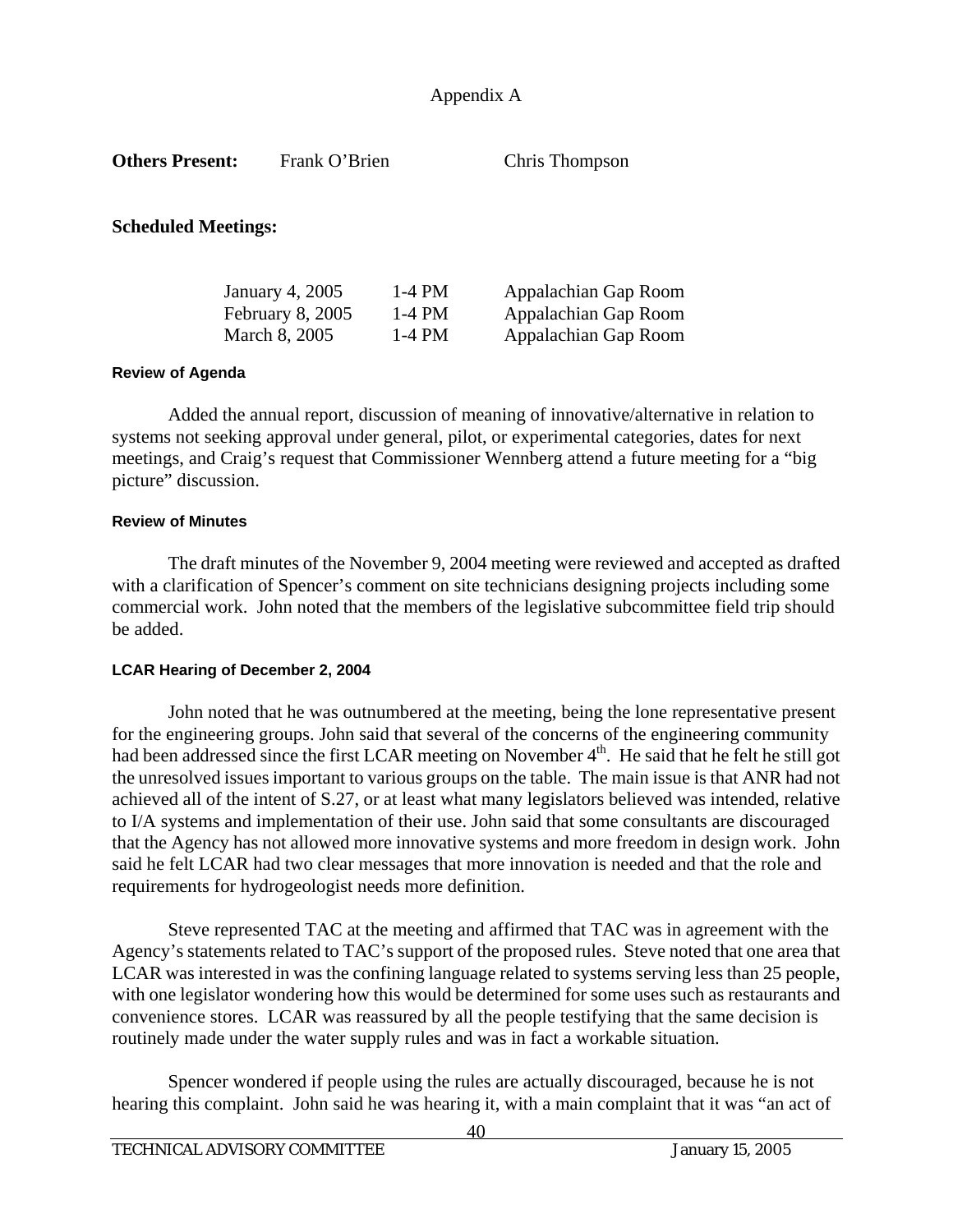congress" to get something innovative approved. Roger reviewed the general use, pilot, and experimental categories that had been created per language in S.27. John stated that he believed the intent of S.27 was that an engineer could stamp a set of plans and be approved with minimal review by the state.

 Spencer asked about last year's legislative action. John replied that S.249 was introduced as a "shot across the bow" to let the Agency know that there was dissatisfaction with progress on use of innovative systems.

 Steve said that he thought the Shoreham project was a great example of innovative thinking. The Shoreham project involved a direct discharge permit issued to a municipality that involved advanced mechanical treatment systems, with use of a wetland for the mixing zone. The system was approved as an abatement of the health hazard from several failed systems, but did include capacity for new connections as well.

 Craig asked what the Agency took away from the LCAR meeting, with Roger responding that more needs to be done with the I/A systems.

### **Topics for next rule revision (currently underway)**

- 1. Drip disposal
- 2. Housekeeping changes
- 3. Inclusion of policies and procedures
- 4. Up or down location of holes in pressure distribution systems
- 5. Mound sand requirements
- 6. Encourage I/A
- 7. Changing the 20% slope restriction to 30%
- 8. Replacing perc test with soil identification approach
- 9. Defining when effluent is no longer wastewater
- 10. Disinfection
- 11. Colorado Rule reduction in isolation distance to wells based on construction methods
- 12. Certification and audit approach to permitting
- 13. Lake water systems

### **Annual report**

 Craig will work on this and get a draft out for review. The committee will review at the January  $4<sup>th</sup>$  meeting. He will include comments on the rule adoption, the usual summary of permits issued and denied, and on the various training and testing completed in 2004. Roger and Frank will work up the information supplied by the Agency.

### **Defining wastewater**

 The committee outlined a few thoughts related to the task of determining when the effluent had been sufficiently renovated that it no longer should be classified as wastewater. This would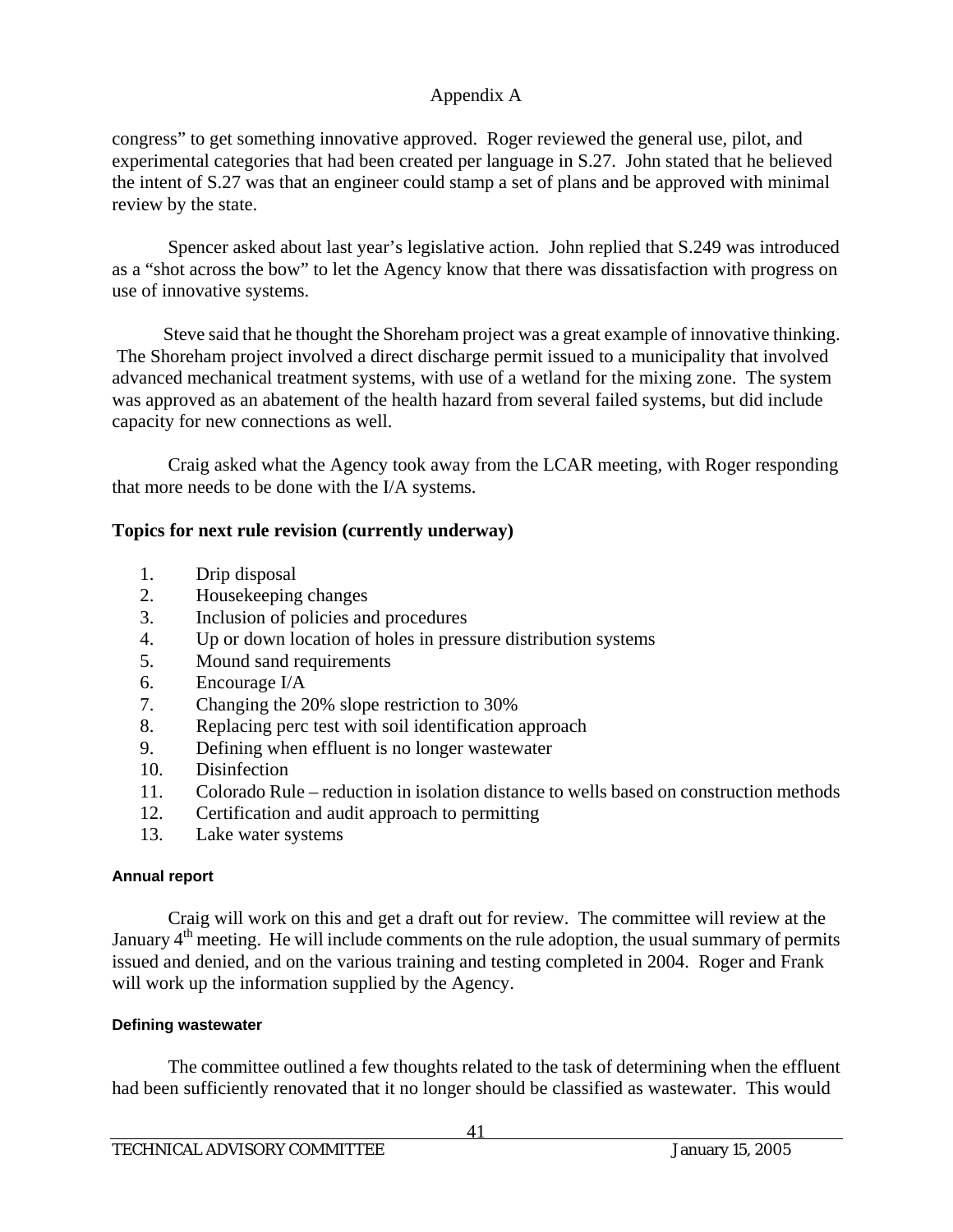require the effluent to reach a quality such that the isolation concepts of separation from human contact and the usual isolation distances would no longer be required for health protection.

- 1. Contact other states for their approach to surface discharges
- 2. There will be issues if the surface discharge will reach surface water
- 3. Would you fill your swimming pool with it?
- 4. Would you drink it?

### **Feedback**

Gerry noted that he appreciated the detailed minutes of the TAC meetings.

### **Executive Committee**

John Forcier, Steve Revell, Lance Phelps, Phil Dechert, and Roger Thompson Alternates – Chris Thompson, Bernie Chenette, Spencer Harris, Jeff Williams

### **Subcommittees**

Hydrogeology - Allison Lowry, Craig Heindel, Dave Cotton and Steve Revell.

Training subcommittee - John Forcier, Roger Thompson, Allison Lowry, Dave Cotton, and Barbara Willis.

Licensed designers - Spencer Harris, Alan Huizenga, and Gerry Kittle.

Well driller's knowledge checklist - Jeff Williams, Rodney Pingree, Roger Thompson, Bernie Chenette, Gail Center and Steve Revell.

Interested in the delegation rules - Spencer Harris, Gerry Kittle, Phil Dechert, and Alan Huizenga

Drip Disposal – Frank O'Brien, Roger Thompson, Dave Cotton, Steve Revell, Alan Huizenga

Legislative field trip – Phil Dechert, Gerry Kittle, Dave Cotton, Roger Thompson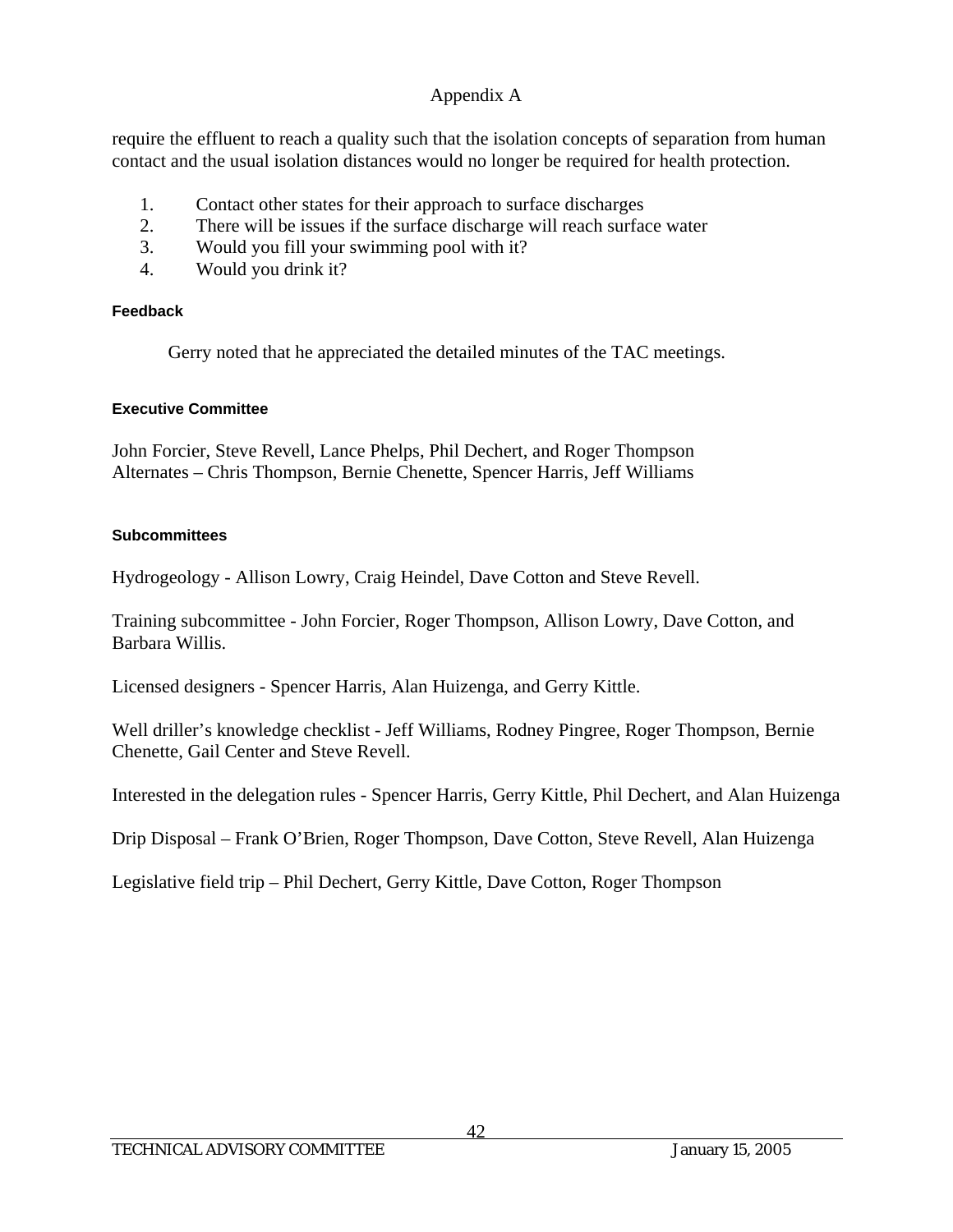### Appendix B

### **SUMMARY TABLE OF INNOVATIVE TECHNOLOGIES: Prior to 2002, 2002, 2003, 2004**

Copies of the approval letters and contact information for each technology is available at the Agency web site http://www.anr.state.vt.us/dec/ww/innovative.htm

|                                  | <b>SUMMARY TABLE: INNOVATIVE TECHNOLOGIES</b><br>STATUS OF INNOVATIVE TECHNOLOGIES AS OF DECEMBER 31, 2004 |                                 |  |  |  |
|----------------------------------|------------------------------------------------------------------------------------------------------------|---------------------------------|--|--|--|
|                                  | <b>Advanced Treatment Systems</b>                                                                          |                                 |  |  |  |
| Product                          | Description                                                                                                | <b>Status</b>                   |  |  |  |
| Intermittent sand filter         | attached growth aerobic process                                                                            | Allowed in the Rules            |  |  |  |
| Recirculating sand filter        | attached growth aerobic process                                                                            | Allowed in the Rules            |  |  |  |
| Advantex                         | textile treatment system                                                                                   | Approved for General Use        |  |  |  |
| <b>Ecoflo Biofilter</b>          | peat treatment system                                                                                      | Approved for General Use        |  |  |  |
| SeptiTech                        | recirculating fixed film treatment system                                                                  | Approved for General Use        |  |  |  |
| <b>Bioclere</b>                  | fixed film trickling treatment system                                                                      | Approved for General Use        |  |  |  |
| Puraflo                          | peat fiber biofilter treatment system                                                                      | Approved for General Use        |  |  |  |
| SpecAIRR                         | reactor treatment system                                                                                   | Approved for General Use        |  |  |  |
| <b>Bio-Microbics FAST</b>        | fixed film aerated treatment system                                                                        | <b>Approved for General Use</b> |  |  |  |
|                                  |                                                                                                            |                                 |  |  |  |
|                                  | <b>Other Devices</b>                                                                                       |                                 |  |  |  |
| Flout                            | floating outlet distribution box                                                                           | Approved as substitute          |  |  |  |
| Orenco Hydro-splitter            | mechanical distribution                                                                                    | Approved as substitute          |  |  |  |
| Juggler                          | septic tank pumping truck                                                                                  | Determined not subject to Rules |  |  |  |
| Miller septic tank liner         | septic tank liner                                                                                          | Determined not subject to Rules |  |  |  |
| Enviro-Septic (Presby)           | request for increase in application rate                                                                   | <b>Approved for General Use</b> |  |  |  |
| FRALO SEPTECH polyethylene tanks | polyethylene septic tanks                                                                                  | Approved for General Use        |  |  |  |
| Polylok Effluent Filter PL-122   | effluent filter                                                                                            | Approved for General Use        |  |  |  |
| Polylok Effluent Filter PL-68    | effluent filter                                                                                            | Approved for General Use        |  |  |  |
| Orenco Fiberglass Septic Tanks   | fiberglass septic tanks                                                                                    | Approved for General Use        |  |  |  |

F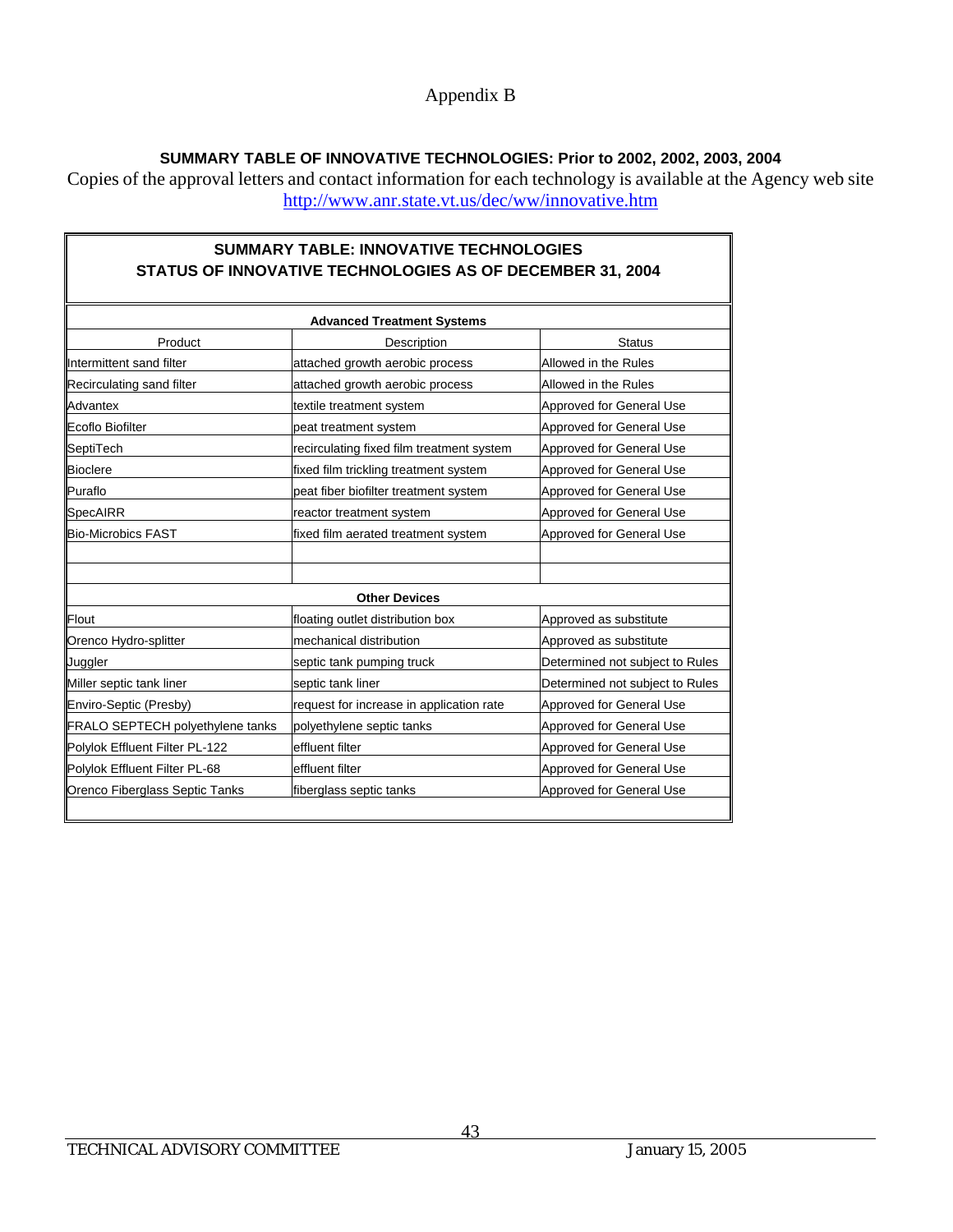# Appendix B

| <b>SUMMARY TABLE: INNOVATIVE TECHNOLOGIES</b><br><b>UNDER REVIEW AS OF DECEMBER 31, 2004</b> |                                             |                                |  |  |  |  |  |
|----------------------------------------------------------------------------------------------|---------------------------------------------|--------------------------------|--|--|--|--|--|
|                                                                                              | <b>Advanced Treatment Systems</b>           |                                |  |  |  |  |  |
| Product                                                                                      | Description                                 | Status - Date Rec'd            |  |  |  |  |  |
| <b>ROTORDISK</b>                                                                             | rotating biological contactor system        | Under review (02/12/02)        |  |  |  |  |  |
| SeptiTech                                                                                    | revision to G.U. for seasonal drip disposal | Under review (10/17/03)        |  |  |  |  |  |
| Singulair                                                                                    | suspended growth extended aeration          | Under review (03/04/02)        |  |  |  |  |  |
| Rocky Mountain Pure XL5                                                                      | modular wastewater treatment plant          | Under review (01/12/04)        |  |  |  |  |  |
| Open Bottom Ecoflo Biofilter                                                                 | peat filter with horizontal discharge       | Under review (No formal Appl.) |  |  |  |  |  |
| <b>Enviro-Guard</b>                                                                          | combined process wastewater treatment       | Under review (09/13/04)        |  |  |  |  |  |
| <b>Clean Solution</b>                                                                        | fixed film aerated treatment system         | Under review (12/14/04)        |  |  |  |  |  |
|                                                                                              |                                             |                                |  |  |  |  |  |
|                                                                                              | <b>Other Devices</b>                        |                                |  |  |  |  |  |
| Infiltrator                                                                                  | request for increase in application rate    | Under review (12/02/02)        |  |  |  |  |  |
| Eljen In-drain                                                                               | request for increase in application rate    | Under review (06/18/04)        |  |  |  |  |  |
| EnvironEdge fiberglass septic tanks                                                          | fiberglass septic tanks                     | Under review (01/05/04)        |  |  |  |  |  |
|                                                                                              |                                             |                                |  |  |  |  |  |
|                                                                                              | <b>Applications for Pilot Use</b>           |                                |  |  |  |  |  |
| Bottomless sand filter                                                                       | filtrate disposal system                    | Under review (09/16/03)        |  |  |  |  |  |
| Advanced Wetland Treatment System                                                            | aerated subsurface-flow wetland             | Under review (08/04/04)        |  |  |  |  |  |
|                                                                                              |                                             |                                |  |  |  |  |  |
|                                                                                              | <b>Applications for Experimental Use</b>    |                                |  |  |  |  |  |
| None                                                                                         |                                             |                                |  |  |  |  |  |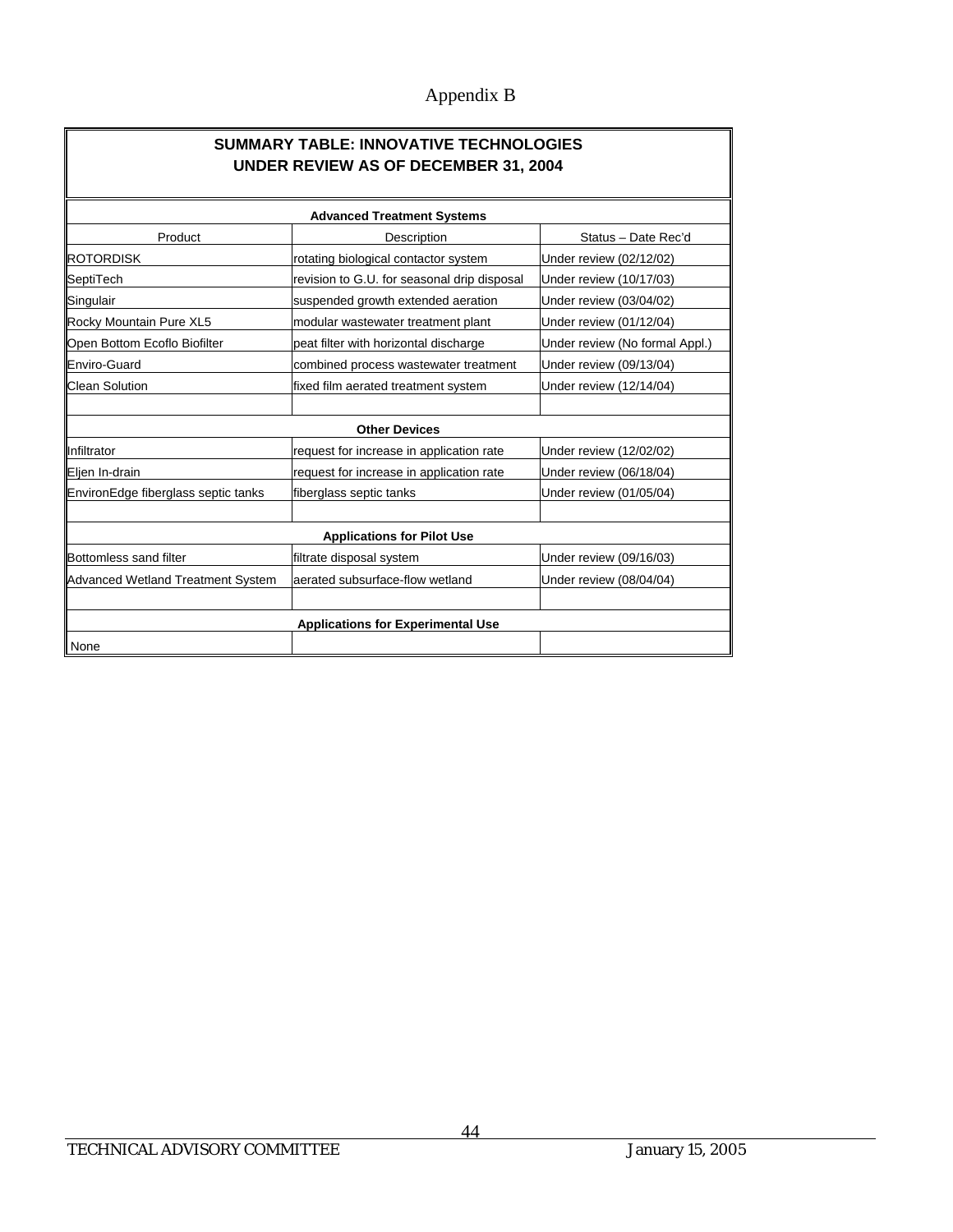# Appendix B

|                                         | <b>SUMMARY TABLE: INNOVATIVE TECHNOLOGIES</b><br><b>CHRONOLOGY OF REVIEWS AND APPROVALS</b> |                                 |  |  |
|-----------------------------------------|---------------------------------------------------------------------------------------------|---------------------------------|--|--|
|                                         | Prior to 2002                                                                               |                                 |  |  |
|                                         | <b>Advanced Treatment Systems</b>                                                           |                                 |  |  |
| Product                                 | Description                                                                                 | <b>Status</b>                   |  |  |
| Intermittent sand filter                | attached growth aerobic process                                                             | Allowed in the Rules            |  |  |
| Recirculating sand filter               | attached growth aerobic process                                                             | Allowed in the Rules            |  |  |
| Advantex                                | textile treatment system                                                                    | Approved for General Use        |  |  |
|                                         |                                                                                             |                                 |  |  |
|                                         | <b>Other Devices</b>                                                                        |                                 |  |  |
| EnviroSeptic (Presby)                   | gravelless distribution pipe                                                                | Approved as substitute          |  |  |
| Flout                                   | floating outlet distribution box                                                            | Approved as substitute          |  |  |
| Orenco Hydro-splitter                   | mechanical distribution                                                                     | Approved as substitute          |  |  |
| Juggler                                 | septic tank pumping truck                                                                   | Determined not subject to Rules |  |  |
| Miller septic tank liner                | septic tank liner                                                                           | Determined not subject to Rules |  |  |
|                                         |                                                                                             |                                 |  |  |
|                                         | <b>New in 2002</b><br><b>Advanced Treatment Systems</b>                                     |                                 |  |  |
| Product                                 | Description                                                                                 | <b>Status</b>                   |  |  |
| Ecoflo Biofilter                        | peat treatment system                                                                       | Approved for General Use        |  |  |
| SeptiTech                               | recirculating fixed film treatment system                                                   | Approved for General Use        |  |  |
|                                         |                                                                                             |                                 |  |  |
|                                         | <b>New in 2003</b>                                                                          |                                 |  |  |
|                                         | <b>Advanced Treatment Systems</b>                                                           |                                 |  |  |
| Product                                 | Description                                                                                 | <b>Status</b>                   |  |  |
| <b>Bioclere</b>                         | fixed film trickling treatment system                                                       | Approved for General Use        |  |  |
| Puraflo                                 | peat fiber biofilter treatment system                                                       | Approved for General Use        |  |  |
| SpecAIRR                                | reactor treatment system                                                                    | Approved for General Use        |  |  |
|                                         |                                                                                             |                                 |  |  |
|                                         | <b>Other Devices</b>                                                                        |                                 |  |  |
| <b>FRALO SEPTECH polyethylene tanks</b> | polyethylene septic tanks                                                                   | Approved for General Use        |  |  |
| Polylok Effluent Filter PL-122          | effluent filter                                                                             | Approved for General Use        |  |  |
|                                         |                                                                                             |                                 |  |  |
|                                         | <b>New in 2004</b>                                                                          |                                 |  |  |
|                                         | <b>Advanced Treatment Systems</b>                                                           |                                 |  |  |
| Product                                 | Description                                                                                 | <b>Status</b>                   |  |  |
| <b>Bio-Microbics FAST</b>               | fixed film aerated treatment system                                                         | Approved for General Use        |  |  |
|                                         |                                                                                             |                                 |  |  |
|                                         | <b>Other Devices</b>                                                                        |                                 |  |  |
| Enviro-Septic (Presby)                  | request for increase in application rate                                                    | Approved for General Use        |  |  |
| Polylok Effluent Filter PL-68           | effluent filter                                                                             | Approved for General Use        |  |  |
| Orenco Fiberglass Septic Tanks          | fiberglass septic tanks                                                                     | Approved for General Use        |  |  |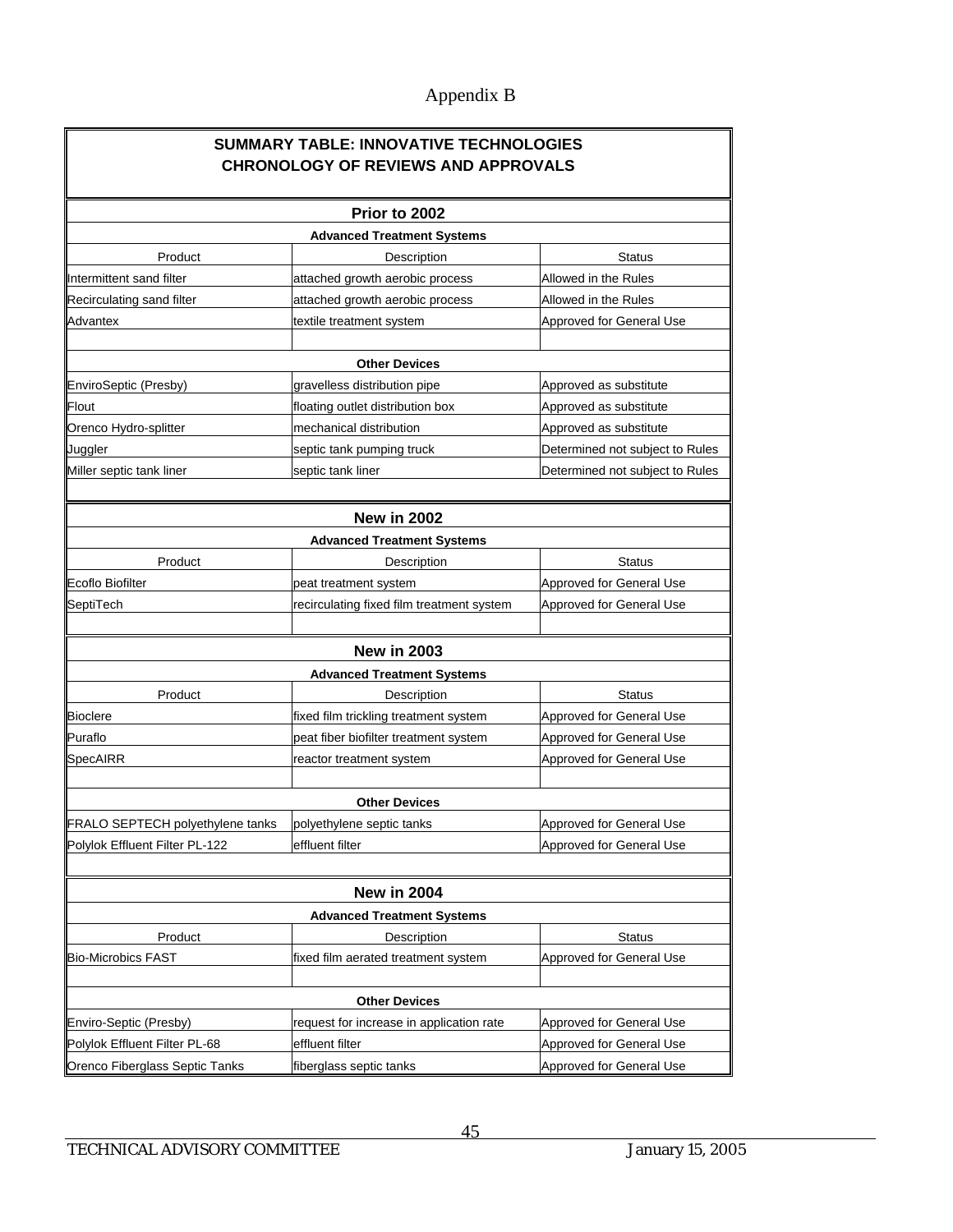### Appendix C

#### **SUMMARY TABLE of PERMITS: 2003, 2004 (DEC Water Supply / Wastewater Permits only)**

|               |      |                              |      |                |          | <b>Permits Denied</b>      |      |                          |      |                               |                          |          |
|---------------|------|------------------------------|------|----------------|----------|----------------------------|------|--------------------------|------|-------------------------------|--------------------------|----------|
|               |      |                              |      |                |          | <b>Reasons for Denials</b> |      |                          |      |                               |                          |          |
| <b>DEC</b>    |      | <b>Applications Received</b> |      | Permits Issued |          | Denials Issued             |      | Insufficient Information |      | Non-compliance with Standards | <b>Enforcement Cases</b> |          |
| Office        | 2003 | 2004                         | 2003 | 2004           | 2003     | 2004                       | 2003 | 2004                     | 2003 | 2004                          | 2003                     | 2004     |
| <b>Barre</b>  | 725  | 850                          | 713  | 807            |          | っ                          |      |                          |      |                               |                          |          |
| Essex         | 640  | 674                          | 633  | 698            | 4        | 26                         | 4    | 26                       |      |                               |                          |          |
| Rutland       | 493  | 471                          | 576  | 457            | 17       | 3                          | 17   | 3                        |      |                               |                          | $\Omega$ |
| Springfield   | 512  | 553                          | 583  | 517            | 20       | 4                          | 19   |                          |      |                               |                          | 0        |
| St. Johnsbury | 258  | 294                          | 236  | 307            | $\Omega$ | $\Omega$                   |      |                          |      |                               |                          | $\Omega$ |
| Totals:       | 2628 | 2842                         | 2741 | 2786           | 43       | 35                         | 41   | 34                       | っ    |                               |                          |          |

Note: Many older projects were closed out in 2003 which results in moreprojects completed than received in 2003.

Note: Closing of old projects is often done with a denial of the application. These usually appear as denied for insufficient information.

Note: Information for 2004 is from 1-1-2004 until 12-31-2004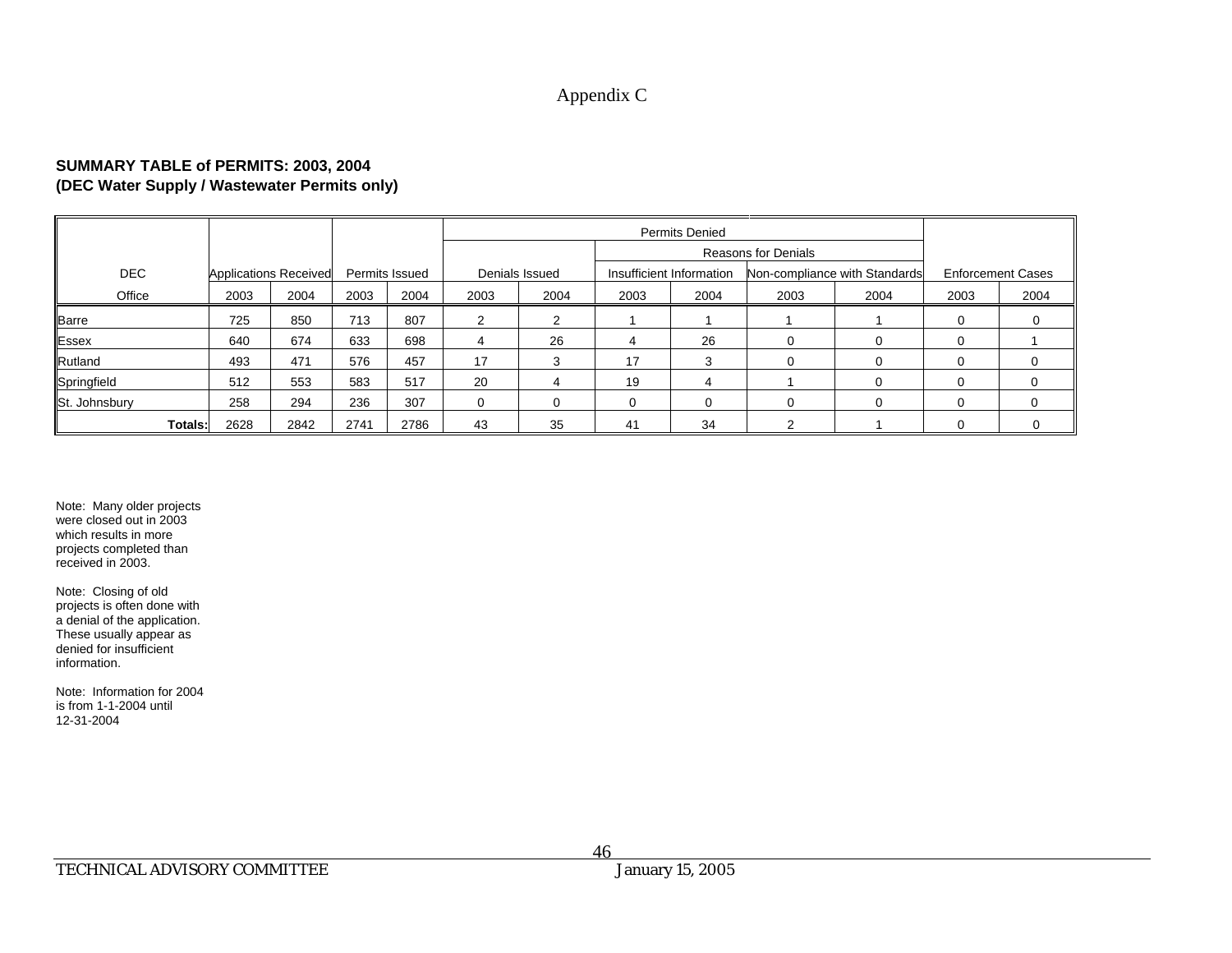### **Technical Advisory Committee for On-site Program: Members and Statutory Charge**

#### **Professional Engineers:**

Bernard Chenette, P.E. Lance Phelps, P.E. Chenette Associates Phelps Engineering 69 Plateau Drive PO BOX 367 476-6406 388-7829

John Forcier, P.E. (alt Brad Aldrich, P.E.) Alan Huizenga, P.E. Forcier, Aldrich and Associates Green Mountain Engineering, Inc. 6 Market Place Suite 2 1438 South Brownell Rd. Essex Junction 05452 Williston, VT 05495 879-7733 Phone (802) 862-5590 jforcier@forcieraldrich.com ahuizenga@gmeinc.biz baldrich@forcieraldrich.com

#### **Site Technicians:**

Gerald Kittle Barbara or (alt Justin) Willis PO BOX 611 PO BOX 98 Colchester VT 05446 Richmond VT 05477-0098 655-1424 434-6474 gkittle@town.colchester.vt.us bawillis@adelphia.net

Spencer Harris PO BOX 384 Bristol VT 05443 453-2351 spencerk@accessvt.com

### **Well Drillers:**

Jeff Williams Spafford and Sons of Williston VT PO BOX 437 Jericho VT 05465 878-4705

Barre VT 05641 Middlebury VT 05753 bchenette@aol.com lance@phelpseng.com

47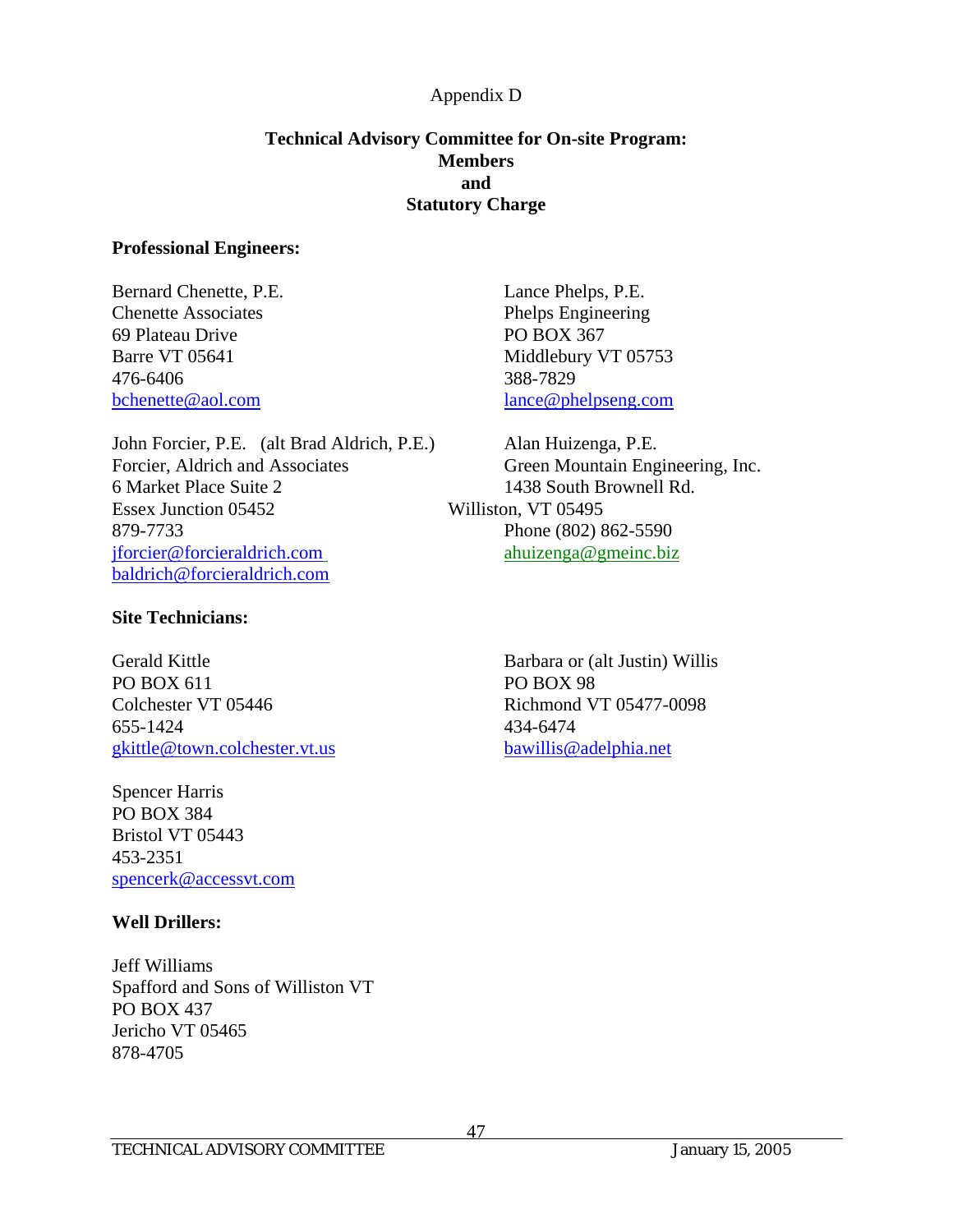### **Hydrogeologists:**

Craig Heindel David Cotton, P.E. Heindel and Noyes Wastewater Technologies PO BOX 4503 PO Box 99 Burlington VT 05406-4503 Saxtons River, VT 05154 658-0820 ext.15 869-3432

Stephen Revell Lincoln Applied Geology, Inc 163 Revell Road Lincoln, Vermont 05443 453-4384 srevell@gmavt.net

cheindel@gmavt.net dcotton@wastewatertechnologies.com

### **Town officials:**

Philip Dechert, Planning Coordinator Town of Norwich PO BOX 376 Norwich VT 05055 649-1204 planner@norwich.vt.us

### **Water Quality Specialist:**

Kimberly Kendall VNRC 9 Bailey Avenue Montpelier VT 05602 223-2328 X 118 kkendall@vnrc.org

### **Vermont Agency of Natural Resources technical staff:**

Roger Thompson, Wastewater Mgmt Allison Lowry, Wastewater Mgmt Rodney Pingree, Water Supply emails: firstname.lastname@anr.state.vt.us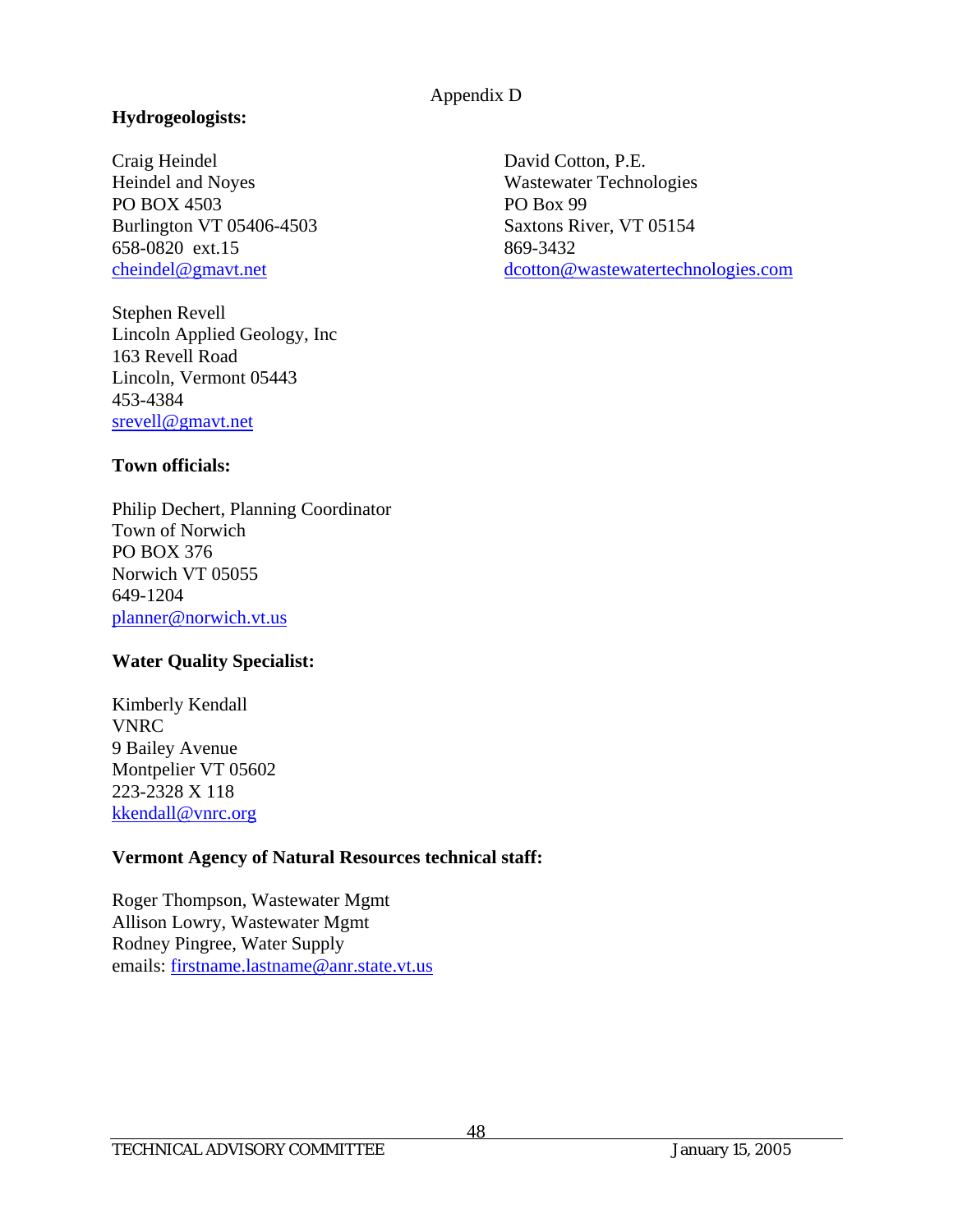# **Vermont Department of Health technical staff**

Gail Center gcenter@vdh.state.vt.us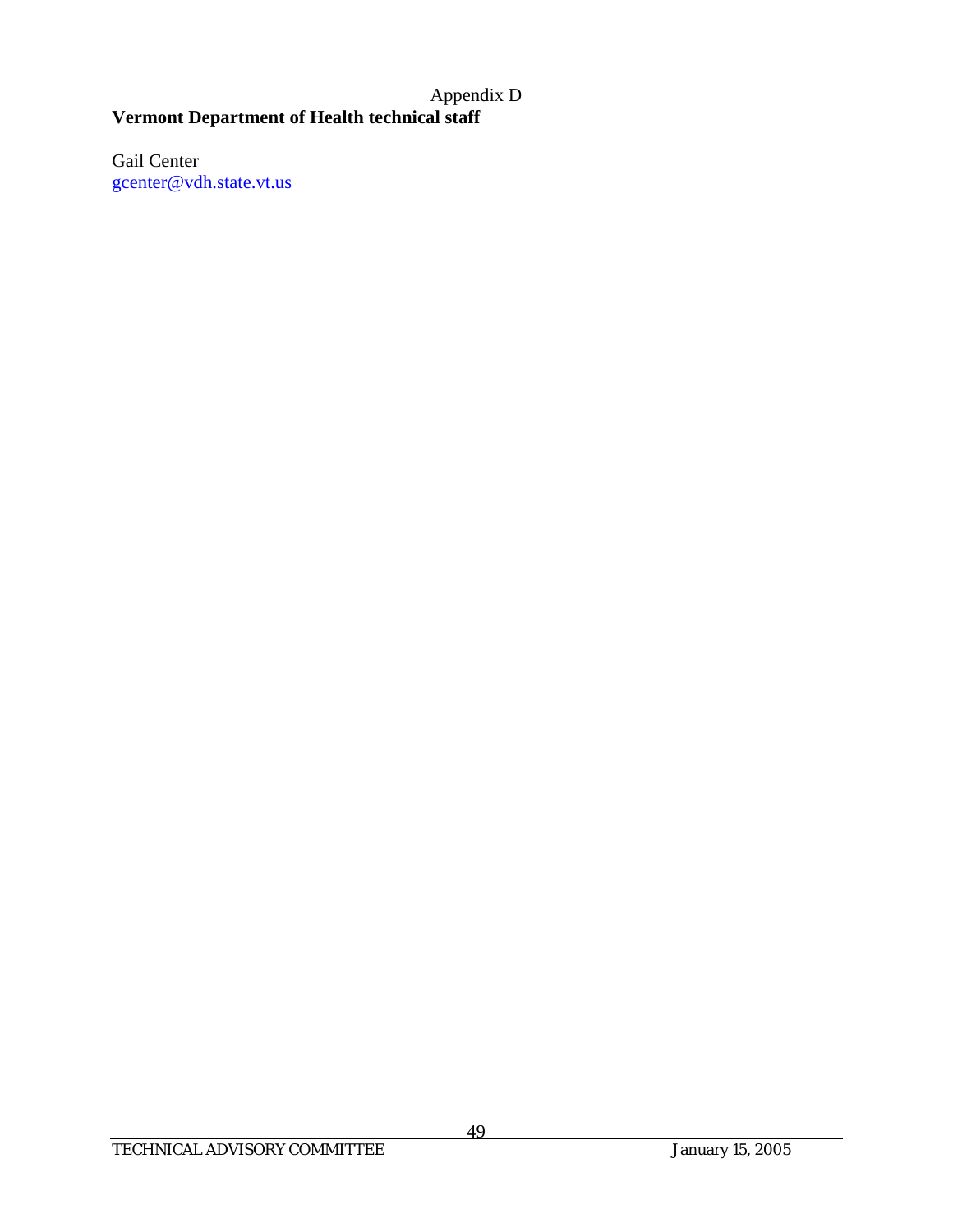### **Statutory composition of the Technical Advisory Committee and the charge to the committee:**

The secretary shall periodically review and, if necessary revise the rules adopted under this chapter to ensure that the technical standards remain current with the known and proven technologies regarding potable water supplies and wastewater systems.

The secretary shall seek advice from a technical advisory committee in carrying out the mandate of this subdivision. The governor shall appoint the members of the committee and ensure that there is at least one representative of the following entities on the committee: professional engineers, site technicians, well drillers, hydrogeologists, town officials with jurisdiction over potable water supplies and wastewater systems, water quality specialists, technical staff of the agency of natural resources, and technical staff of the department of health. Administrative support for the advisory committee shall be provided by the agency of natural resources.

The technical advisory committee shall provide annual reports, starting January 15, 2003, to the chairs of the house and senate committees on natural resources and energy. The reports shall include information on the following topics: the implementation of this chapter and the rules adopted under this chapter; the number and type of alternative or innovative systems approved for general use, approved for use as a pilot project, and approved for experimental use; the functional status of alternative or innovative systems approved for use as a pilot project or approved for experimental use; the number of permit applications received during the preceding calendar year; the number of permits issued during the previous calendar year; and the number of permit applications denied during the preceding calendar year, together with a summary of the basis for denial.

The annual reporting shall end as of January 15, 2007.

K:\Protection\Phase.III.Rules\Tech Advisory Committee\TAC.members.10.19.04.doc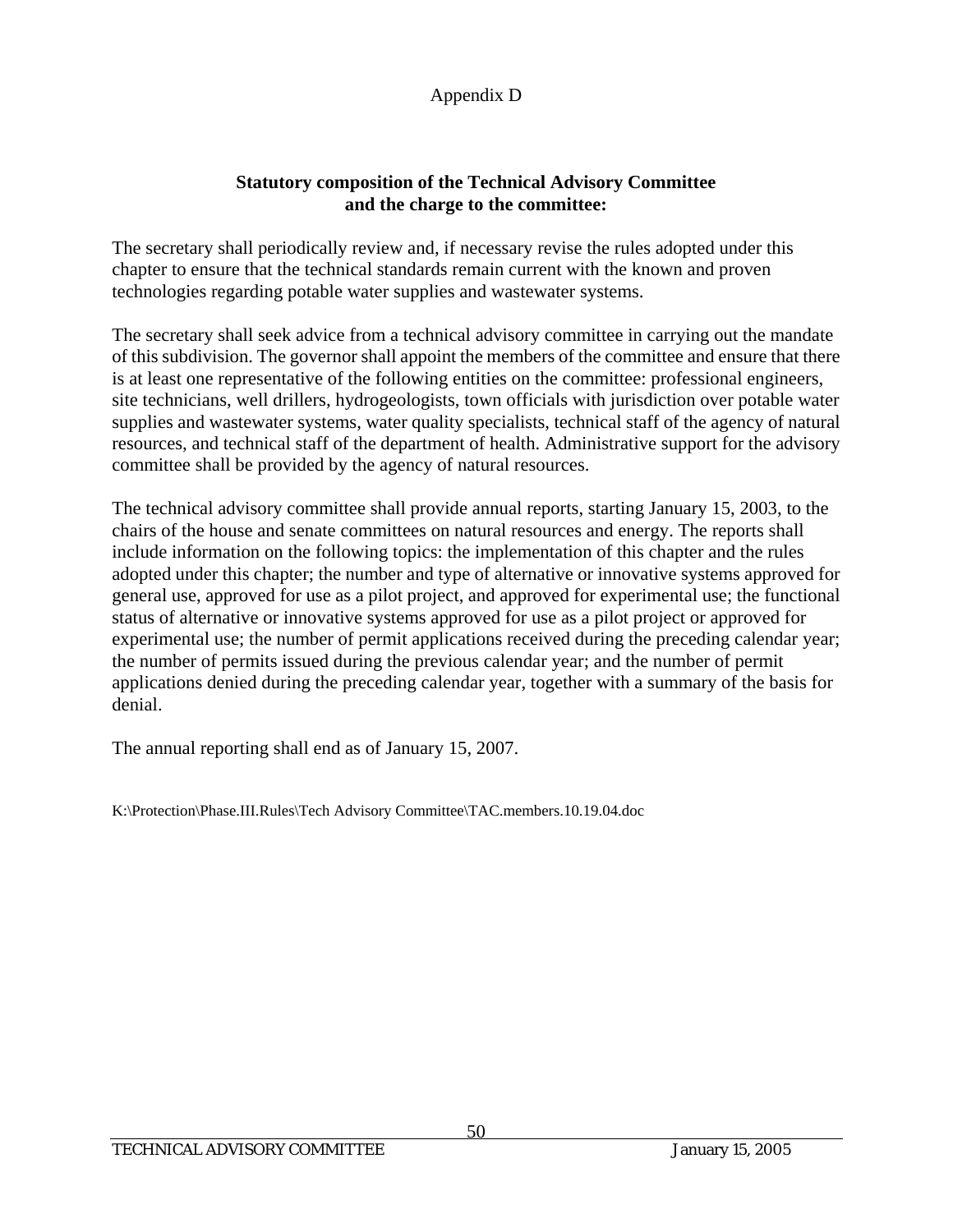Appendix E

Department of Environmental Conservation Division of Wastewater Management

### **Summary of Amendments to the Wastewater System and Potable Water Supply Rules**

The version of the Wastewater System and Potable Water Supply Rules, effective January 1, 2005, includes the following amendments from the previous version that was effective August 16, 2002.

- 1. §1-305, appeal of Final Agency Decisions this section was revised to reflect the change in appeals from the Water Resources Board to the Environmental Court that will be effective January 31, 2005.
- 2. §1-313, Designer Licensing this section was extensively revised to incorporate the legislative change in authority for non-engineers. Designers, who are not also professional engineers, will be permitted to prepare wastewater system and water supply designs for systems of no more than 1350 gallons per day design flow, provided that the system will serve no more than 24 people subject to restrictions, some based on the type of system and some based on whether the designer is Class A or Class B. Class A designers are limited to simple, inground, prescriptive wastewater system designs and to simple water supply systems serving only single family residences.  $\S1-313(d) + (e)$  specify what a Class A or Class B designer may and may not do.

Subject to the restrictions in the rules, Class B designers who are not professional engineers are allowed to prepare applications for multi-lot subdivisions and for buildings other than single-family residences. An additional training and testing requirement related to the design of potable water supplies must be fulfilled prior to the preparation of any design for a potable water supply serving any building other than a single-family residence.

- 3. §1-313, Designer Licensing a continuing education requirement for Designers who are not professional engineers was added, and  $\S1-313(i) + (i)$  have been amended to incorporate these changes.
- 4. §1-403(a)(2) and (a)(3) the November 1, 2002 date was revised to November 1, 2004 per legislative changes in the 2003 session.
- 5.  $\S1-403(a)(21)$  an exemption was added to implement grandfathering of town permits for wastewater disposal systems.
- 6. §1-407 a new section 3 was added to implement "amnesty" for some situations with two